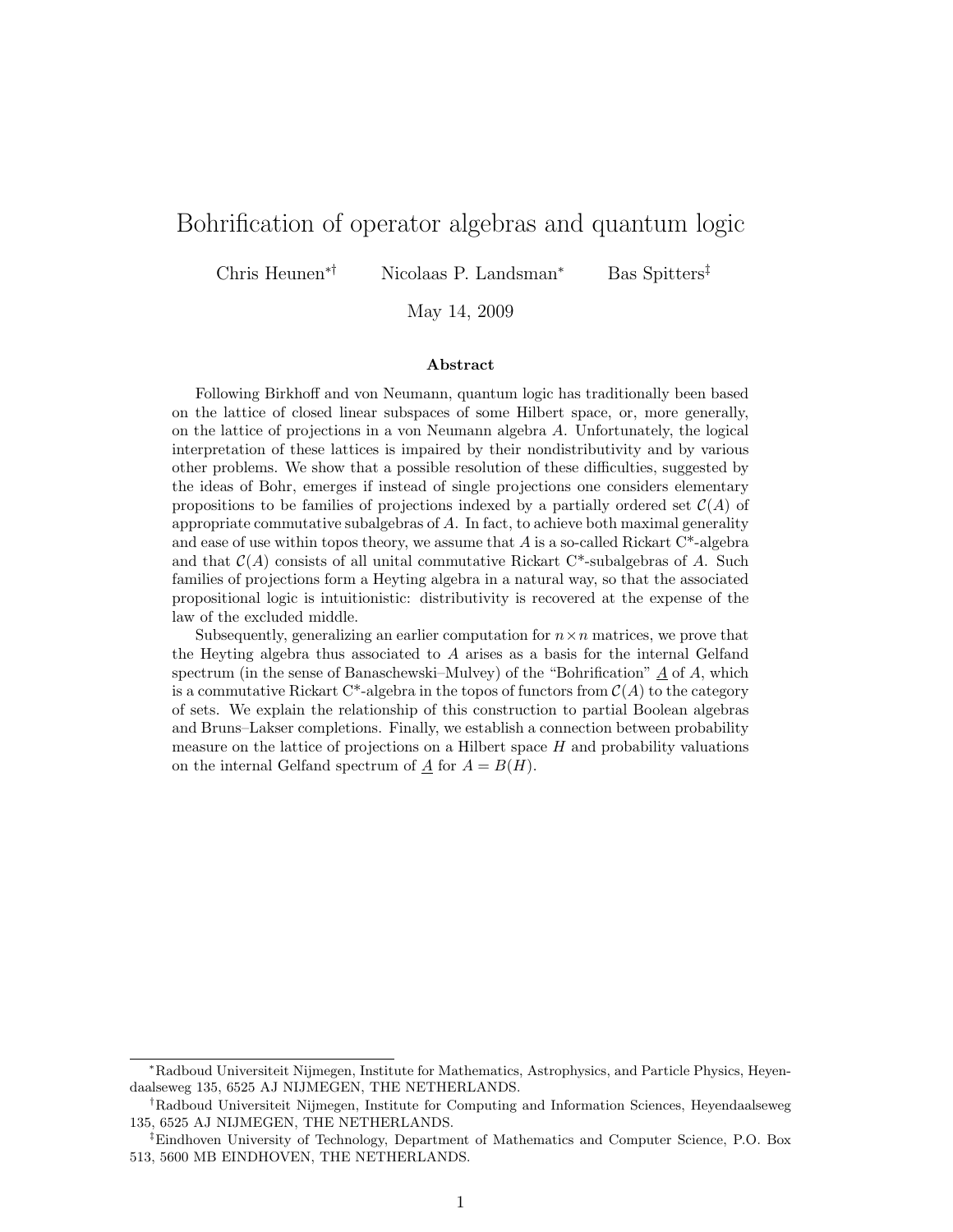#### 1 INTRODUCTION 2

## 1 Introduction

As its title is meant to suggest, this paper is an attempt to reconcile the views on the logical structure of quantum mechanics of Niels Bohr on the one hand, and John von Neumann on the other. This is not an easy task, as indicated, for example, by the following two quotations:

'All departures from common language and ordinary logic are entirely avoided by reserving the word "phenomenon" solely for reference to unambiguously communicable information, in the account of which the word "measurement" is used in its plain meaning of standardized comparison.' (Bohr [7])

'The object of the present paper is to discover what logical structure one may hope to find in physical theories which, like quantum mechanics, do not conform to classical logic.' (Birkhoff and von Neumann [4])

Another difference lies in the highly technical and advanced mathematical nature of von Neumann's writings on quantum theory, compared with the philosophical (if not mystical) style of Bohr, who in particular used only very basic mathematics (if any) [6]. This discrepancy implies that any attempt at reconciliation between these authors has to rely on mathematical extrapolations of Bohr's ideas that cannot really be justified by his own writings. So be it.

It should be mentioned that in what follows, we use the so-called semantic approach to the axiomatization of physical theories [53, 57], in which theories are defined through their class of models (so that a preceding stage involving an abstract logical language is lacking). This, incidentally, is exactly the way quantum mechanics was axiomatized by von Neumann [58], who may therefore be seen as a predecessor of the semantic approach (in contrast with Hilbert [32], who is regarded as the founder of the syntactic approach to axiomatization in general).

The outline of this paper is as follows. The next section reviews the logic of classical physics from a semantic perspective. We then recall in Section 3 how Birkhoff and von Neumann were led to (if not seduced by) their concept of quantum logic, which we criticize and to which we propose an intuitionistic alternative in Section 4. Von Neumann not only invented quantum logic, he also generalized Hilbert space theory to the theory of operator algebras. In Section 5 we explain the connection between quantum logic and operator algebras, where we take the unusual step of going beyond von Neumann algebras. In fact, we propose to study both traditional quantum logic and our own intuitionistic version of it in the setting of so-called Rickart  $C^*$ -algebras. This class of  $C^*$ -algebras is studied in detail in Sections 6 and 7, particularly with a view on their internalization to topos theory. Specifically, we develop an internal Gelfand theory for commutative Rickart C\* algebras, which refines the work of Banaschewski and Mulvey [1] for general commutative C\*-algebras to the Rickart case. Section 8 studies the relationship between our version of intuitionistic quantum logic and partial Boolean algebras on the one hand, and socalled Bruns–Lakser completions on the other. Finally, in Section 9 we explain how the well-known concept of a probability measure on the projection lattice on a Hilbert space is related to various concepts intrinsic to our approach, and explicitly compute a nonprobabilistic state-proposition pairing.

This paper is a continuation of our earlier work [31, 11], which provides some background, particularly on quantum theory in a topos. However, the present paper is largely self-contained and takes our program a significant step further.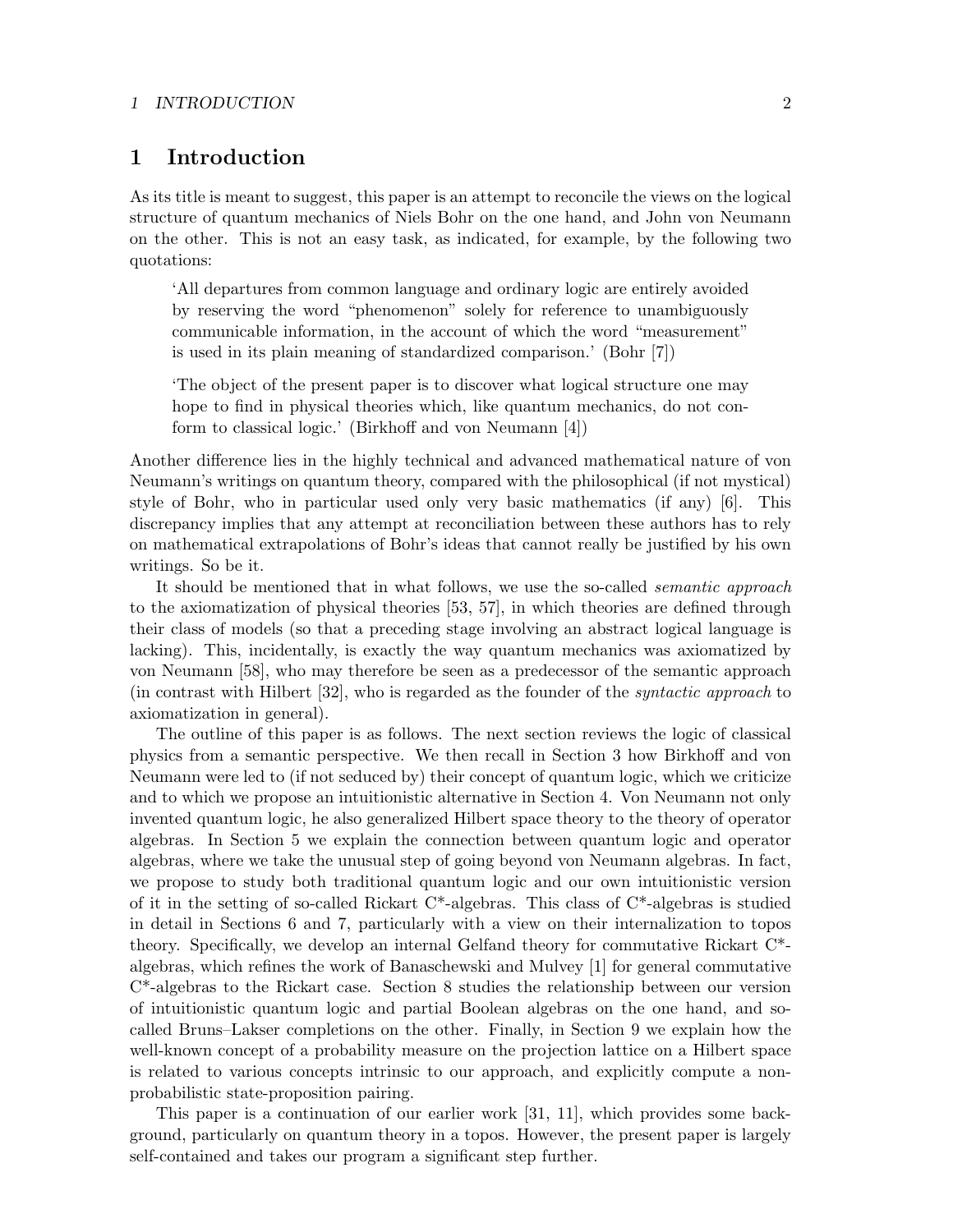## 2 The logic of classical physics

To explain the basic issue, we first recall the logical structure of classical physics.<sup>1</sup> Let X the phase space of a classical physical system; we assume that  $X$  is a topological space with ensuing Borel structure. We identify elements of  $X$  with (pure) states of the system. Observables are measurable functions  $f: X \to \mathbb{R}$ , and elementary propositions take the form  $f \in \Delta$ , where  $\Delta$  is a measurable subset of R. Further propositions are inductively built from these through the operations  $\neg$  of negation,  $\vee$  of disjunction and ∧ of conjunction. An elementary proposition  $f \in \Delta$  is dictated by physics to be true in a state  $x \in X$  iff  $f(x) \in \Delta$ , i.e. iff  $x \in f^{-1}(\Delta)$ ; this notion of truth is defined semantically (as opposed to formal derivability in the syntactic approach). Consequently, we may introduce the notation  $\models$  of semantic entailment, meaning (sic) that  $(f \in \Delta) \models (g \in \Gamma)$ whenever the truth of  $f \in \Delta$  implies the truth of  $g \in \Gamma$ . Hence one may form the associated Lindenbaum–Tarski algebra of equivalence classes  $[f \in \Delta]$ , where we say that  $(f \in \Delta) \sim (g \in \Gamma)$  when  $(f \in \Delta) \models (g \in \Gamma)$  and  $(g \in \Gamma) \models (f \in \Delta)$  both hold (in words,  $f \in \Delta$  is true iff  $g \in \Gamma$  is true). This yields the identification  $[f \in \Delta] \cong f^{-1}(\Delta)$  and the ensuing identification of the Lindenbaum–Tarski algebra of the given system with the Boolean algebra<sup>2</sup>  $\Sigma(X)$  of (Borel) measurable subsets of X. Under this identification, the logical connectives  $\models, \neg, \vee$  and  $\wedge$  descend to set-theoretic inclusion  $\subseteq$ , complementation  $(-)^c$ , union ∪, and intersection ∩, respectively, and these are compatible in that ∪ and ∩ are precisely the lattice operations sup and inf induced by the partial order ⊆. Finally,  $\Sigma(X)$  has bottom and top elements  $\emptyset$  and X, respectively, which play the role of falsehood ⊥ and truth  $\top$ , and which respect to which  $(-)^c$  is an orthocomplementation. This means, in particular, that besides the law of contradiction  $p \wedge (\neg p) = \bot$ , which in this case descends to  $p \cap p^c = \emptyset$ , one has the law of excluded middle  $p \vee (\neg p) = \top$ , descending to  $p \cup p^c = X$ .

This procedure is unobjectionable, in that  $\neg$ ,  $\vee$  and  $\wedge$  thus interpreted in set theory indeed have their usual meaning of negation, disjunction, and conjunction, respectively. In particular (identifying propositions with their image in  $\Sigma(X)$ ),

- 1. Disjunction and conjunction distribute over each other;<sup>3</sup>
- 2.  $p \vee q$  is true iff p is true or q is true;
- 3.  $p \wedge q$  is true iff p is true and q is true;
- 4.  $\neg p$  is true iff p is not true;
- 5. There is a material implication  $\Rightarrow: \Sigma(X) \times \Sigma(X) \rightarrow \Sigma(X)$  that satisfies

$$
p \leqslant (q \Rightarrow r) \text{ iff } p \land q \leqslant r,
$$
\n
$$
(2.1)
$$

namely  $(q \Rightarrow r) = (q^c \cup r)$ .

<sup>&</sup>lt;sup>1</sup>It is remarkable that this structure was not written down by either Boole or Hamilton in the mid 19th Century, as it clearly emerges from the conjunction of their ideas on propositional logic and on classical physics, respectively [8, 29]. As far as we know, however, the logical structure of classical physics was first explicated by Birkhoff and von Neumann in 1936 [4]; see also [43] for a very clear account.

<sup>&</sup>lt;sup>2</sup>Recall that a lattice L is called *orthocomplemented* when a map  $\bot: L \to L$  that satisfies  $x^{\bot \bot} = x$ ,  $y^{\perp} \leqslant x^{\perp}$  when  $x \leqslant y, x \wedge x^{\perp} = 0$ , and  $x \vee x^{\perp} = 1$ . For example, the lattice of closed subspaces of a Hilbert space has an orthocomplement; namely,  $V^{\perp}$  is the orthogonal complement of V. A lattice L is called Boolean when it is distributive and orthocomplemented, in which case the orthocomplement  $\perp$  is called a *complement* and written as  $\neg$ , and has the logical meaning of negation.

<sup>&</sup>lt;sup>3</sup>I.e.,  $p \wedge (q \vee r) = (p \wedge q) \vee (p \wedge r)$  and  $p \vee (q \wedge r) = (p \vee q) \wedge (p \vee r)$ .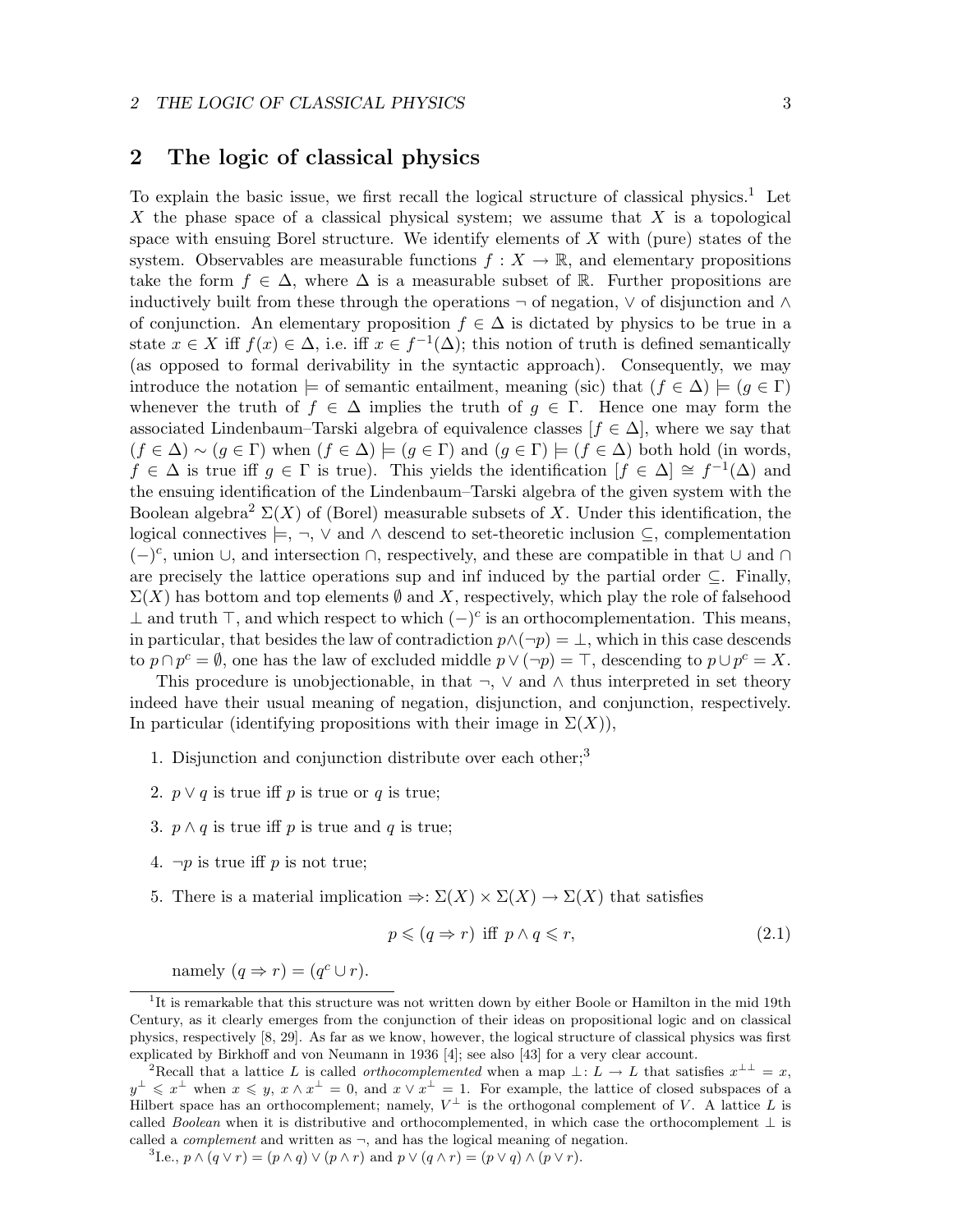## 3 The lure of quantum logic

The quantum logic of Birkhoff and von Neumann [4] is an attempt to adapt this scheme to quantum mechanics.<sup>4</sup> This time, the starting point is a Hilbert space  $H$ , whose unit vectors  $\Psi$  are interpreted as pure states. Furthermore, observables are taken to be selfadjoint operators  $a: Dom(a) \to H$ , with dense domain  $Dom(a) \subseteq H$ ; in what follows, we assume for simplicity that  $Dom(a) = H$ , so that a is bounded. Elementary propositions assume the same form " $a \in \Delta$ " as in classical physics, and may formally be combined using the connectives  $\neg$ ,  $\vee$ , and  $\wedge$ . This time, the truth predicate on  $a \in \Delta$  is determined by the associated spectral projection, which we write as  $E_a(\Delta)$  (so that the map  $\Delta \mapsto E_a(\Delta)$  is the spectral measure defined by a). According to von Neumann [58], the proposition  $a \in \Delta$ is true in a state  $\Psi \in H$  iff  $\Psi \in E_a(\Delta)H$ , so that the equivalence classes determined by this truth condition may be written as  $[a \in \Delta] = E_a(\Delta)H$ . Each such class is a closed linear subspace of H, and semantic entailment of propositions obviously descends to inclusion of closed linear subspaces. Thus it is hard to resist the temptation to conclude that the lattice  $\mathcal{L}(H)$  of closed linear subspaces of the Hilbert space H (with partial ordering given by inclusion) is the correct quantum-mechanical analogue of the lattice  $\Sigma(X)$  of measurable subsets of the classical phase space  $X$ .

Birkhoff and von Neumann [4] were indeed seduced by this perspective, and proposed that the logic of quantum mechanics is described by the lattice structure of  $\mathcal{L}(H)$ , which, then, plays the role of the Lindenbaum–Tarski algebra of equivalence classes of quantummechanical propositions [43]. Once more using the same notation for the images of propositions and logical connectives in  $\mathcal{L}(H)$  as for these things themselves, the ensuing lattice operations on  $\mathcal{L}(H)$  are given by  $p \vee q = p+q$  (i.e. the closure of the linear span of p and q) and  $p \wedge q = p \cap q$ . As to negation, Birkhoff and von Neumann decided to define  $\neg p$ as the proposition that is true whenever  $p$  is false; unlike in classical physics, this is not the same as saying that p is not true. Now in quantum mechanics a proposition  $a \in \Delta$  is false in a state  $\Psi$  iff  $\Psi \in (E_a(\Delta)H)^{\perp}$  (where  $(-)^{\perp}$  denotes the orthogonal complement), so that  $\neg p = p^{\perp}$ . With the bottom and top elements of  $\mathcal{L}(H)$  given by  $\{0\}$  and H, respectively, this implies that  $\neg$  is an orthocomplementation, so that the quantum logic of [4] formally satisfies both the law of contradiction, implemented as  $p \cap p^{\perp} = \{0\}$ , and the law of excluded middle  $p\dot{+}p^{\perp} = H$ .

Nonetheless, we feel that Birkhoff and von Neumann should have resisted this temptation. Indeed, compared with the five points in favour of the propositional logic of classical physics being the Boolean algebra of measurable subsets of phase space, we now have:

- 1. Disjunction and conjunction do not distribute over each other;<sup>5</sup>
- 2. There are states in which  $p \vee q$  is true while neither p nor q is true;<sup>6</sup>
- 3. There are propositions p and q for which  $p \wedge q$  cannot be regarded as the conjunction of p and q because this conjunction is physically undefined;<sup>7</sup>

<sup>4</sup>See, for example, [19, 13, 43] for recent surveys of quantum logic in the tradition of Birkhoff and von Neumann. The relationship between quantum logic and projective geometry, which was a major discovery of von Neumann's, is beatifully surveyed in [52]. A good philosophical critique of quantum logic is [49].

<sup>&</sup>lt;sup>5</sup>The lattice  $\mathcal{L}(H)$  does satisfies a weakening of distributivity called *orthomodularity*; see Section 8.

<sup>&</sup>lt;sup>6</sup>Take any unit vector that lies in the subspace spanned by p and q without lying in either p or q. This is famously the kind of state Schrödinger's Cat is in.

<sup>&</sup>lt;sup>7</sup>Take, for example, q to be a spectral projection for position and p to be one for momentum, or, more generally, any pair of projections that do not commute.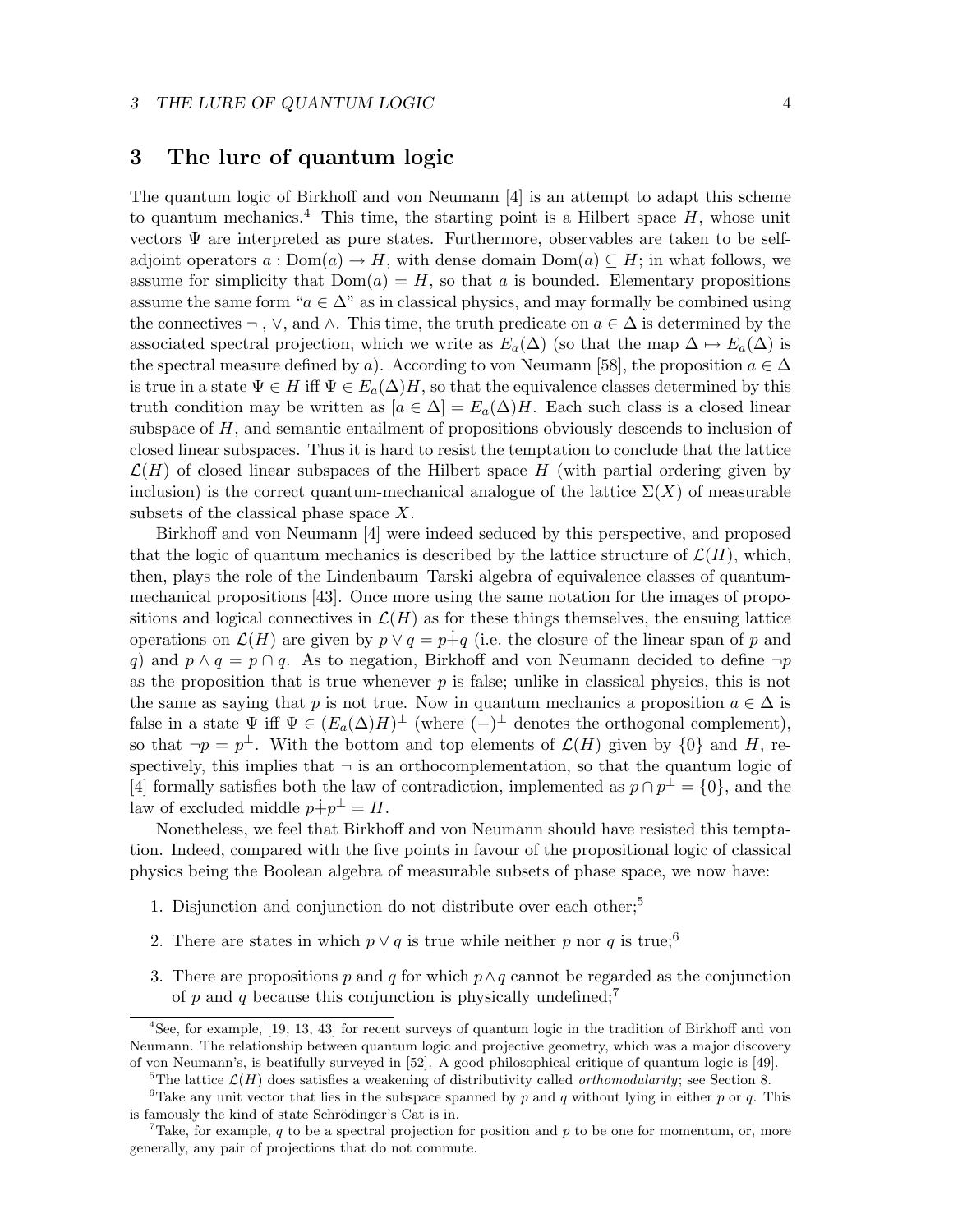#### 3 THE LURE OF QUANTUM LOGIC 5

- 4.  $\neg p$  is true iff p is false, rather than iff p is not true;<sup>8</sup>
- 5. There exists no map  $\Rightarrow: \mathcal{L}(H) \to \mathcal{L}(H)$  that satisfies (2.1).

It is important to realize that the equality  $p \vee (\neg p) = \top$  is only true in quantum logic because neither ∨ nor ¬ has its usual logical meaning. In fact, in quantum logic this equality only formally expresses the law of excluded middle; it is semantically empty.

As to the last point, it can be shown that one has a material implication on an orthocomplemented lattice  $\mathcal L$  (i.e. a map  $\to : \mathcal L \to \mathcal L$  satisfying (2.1)) iff  $\mathcal L$  is Boolean, in which case  $p \Rightarrow q = \neg p \lor q$ ; see, e.g., [43, Prop. 8.1]. Consequently, quantum logicians tend to weaken the property  $(2.1)$  by requiring it only for all q and r that are compatible in the sense that  $q = (q \wedge r^{\perp}) \vee (q \wedge r)$ ; in  $\mathcal{L}(H)$  this is the case iff q and r commute. If  $\mathcal{L}$  is orthocomplemented, the existence of such an implication forces  $\mathcal L$  to be orthomodular and implies that  $\Rightarrow$  takes the form of the "Sasaki hook"

$$
p \Rightarrow_{S} q = p^{\perp} \lor (p \land q), \tag{3.2}
$$

discussed in some detail in Section 8 below.

In order to pave the way for the algebraic ideas to follow, we close this section by reminding the reader of the well-known connection between closed linear subspaces of H and projections p on H, defined as bounded linear operators  $p : H \to H$  satisfying  $p^2 = p^* = p$ . Indeed, we know from elementary Hilbert space theory that there is a bijective correspondence between projections p on H and closed linear subspaces of H: a projection p defines such a subspace as its image  $pH$ , and any closed linear subspace is the image of a unique projection. For consistency with later notation, we denote the set of all projections on H by  $\mathcal{P}(B(H))$  (instead of the more natural expression  $\mathcal{P}(H)$ ), where  $B(H)$  is the algebra of all bounded operators on H. If we now define a partial order on the set  $\mathcal{P}(B(H))$  of  $p \leq q$  iff  $p \in H \subseteq q$ , by construction we obtain a lattice isomorphism

$$
\mathcal{P}(B(H)) \cong \mathcal{L}(H). \tag{3.3}
$$

In view of this, if no confusion can arise we make no notational distinction between closed linear subspaces and projections, denoting both by p etc. The partial order on  $\mathcal{P}(B(H))$ may, in fact be defined without reference to (3.3): one has

$$
p \le q \text{ iff } pq = qp = p. \tag{3.4}
$$

As to the ensuing lattice operations, defining

$$
p^{\perp} = 1 - p,\tag{3.5}
$$

the inf and sup derived from  $\leq$  may be expressed by

$$
p \wedge q = \text{s-lim}(pq)^n; \tag{3.6}
$$

$$
p \vee q = (p^{\perp} \wedge q^{\perp})^{\perp}, \tag{3.7}
$$

<sup>&</sup>lt;sup>8</sup>The distinction between "false" and "not true" arises from the Born rule of quantum theory, according to which the proposition  $a \in \Delta$  is true in a state  $\Psi \in H$  with probability  $||E_a(\Delta)\Psi||^2$ . If this probability equals one we say the proposition is true, and if it equals zero we say it is false. Hence "not true" refers to all probabilities in the semi-open interval  $[0, 1)$ , rather than to zero alone.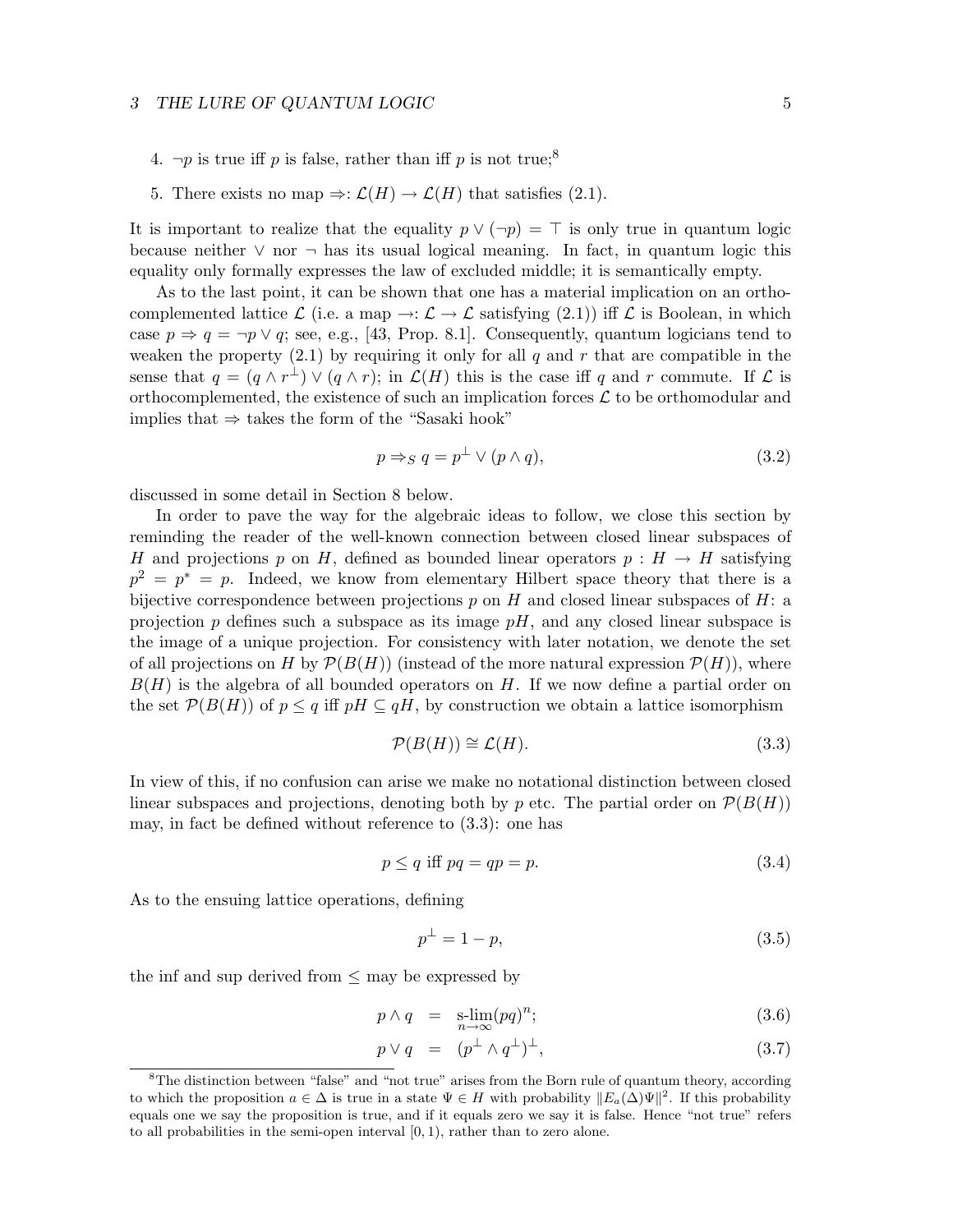where s-lim denotes the limit in the strong operator topology.<sup>9</sup> If p and q happen to commute, these expressions reduce to

$$
p \wedge q = pq; \tag{3.8}
$$

$$
p \lor q = p + q - pq. \tag{3.9}
$$

### 4 Intuitionistic quantum logic

We now return to Bohr for guidance towards the solution of the problems with von Neumann's quantum logic. Bohr's best-known formulation of what came to be called his "doctrine of classical concepts" [47] is as follows:

'However far the phenomena transcend the scope of classical physical explanation, the account of all evidence must be expressed in classical terms.  $(\dots)$ The argument is simply that by the word *experiment* we refer to a situation where we can tell others what we have done and what we have learned and that, therefore, the account of the experimental arrangements and of the results of the observations must be expressed in unambiguous language with suitable application of the terminology of classical physics.' [5]

For simplicity, we assume in this section that our Hilbert space  $H$  is n-dimensional with  $n < \infty$ ; the general case will be covered in the remainder of the paper. Anticipating later generalizations at least in the notation, we write  $A = M_n(\mathbb{C})$  for the algebra of  $n \times n$ matrices. Our mathematical translation of Bohr's doctrine, then, is to study  $A$  through its *commutative* subalgebras  $C$ , where for technical reasons we assume  $C$  to contain the unit matrix and to be closed under the involution ∗ (i.e. hermitian conjugation, often denoted by a dagger by physicists); that is, if  $a \in C$ , then  $a^* \in C$ . Thus we define  $C(A)$  to be the set of all unital commutative \*-subalgebras of A. This set is partially ordered by inclusion, i.e., for  $C, D \in \mathcal{C}(A)$  we say that  $C \le D$  iff  $C \subseteq D$ . The poset  $\mathcal{C}(A)$  is merely a so-called meet-semilattice rather than a lattice: although infima exist in the form  $C \wedge D = C \cap D$ , there are no suprema, since  $C$  and  $D$  will not, in general, be contained in a commutative subalgebra of A (unless  $cd = dc$  for all  $c \in C$  and  $d \in D$ ).

It is much harder to make mathematical sense of Bohr's idea of "complementarity", especially as his formulation of this notion remained vague and in fact changed over time.<sup>10</sup> Be it as it may, we interpret the idea of complementarity in the following way: rather than following von Neumann [58] in defining an elementary quantum-mechanical proposition as a single projection on  $H$ , we follow (the spirit of) Bohr in defining such a proposition as a family  $\{p_C\}_{C \in \mathcal{C}(A)}$  of projections, one for each "classical context" C, with  $p_C$  pertinent to that context in requiring that  $p_C \in \mathcal{P}(C)$ . For the moment, we simply postulate this idea, but in the main body of the paper we will actually derive it from the doctrine of classical concepts (rephrased mathematically as explained above). Adding minimal mathematical structure, our proposal means that we replace the lattice  $\mathcal{P}(A)$  of all projections in A as the codification of quantum logic by

$$
\mathcal{O}(\Sigma) = \{ S : \mathcal{C}(A) \to \mathcal{P}(A) \mid S(C) \in \mathcal{P}(C), S(D) \le S(E) \text{ if } D \subseteq E \},\tag{4.10}
$$

<sup>9</sup>The strong operator topology on  $B(H)$  is induced by the seminorms  $p_{\Psi}(a) = ||a\Psi||$ ,  $\Psi \in H$ , so that s-lim<sub>n</sub>  $a_n = a$  iff lim<sub>n</sub>  $\|(a_n - a)\Psi\| = 0$  for all  $\Psi \in H$ .

<sup>&</sup>lt;sup>10</sup>The literature on complementarity is abundant, but we recommend the critical studies [30, 39].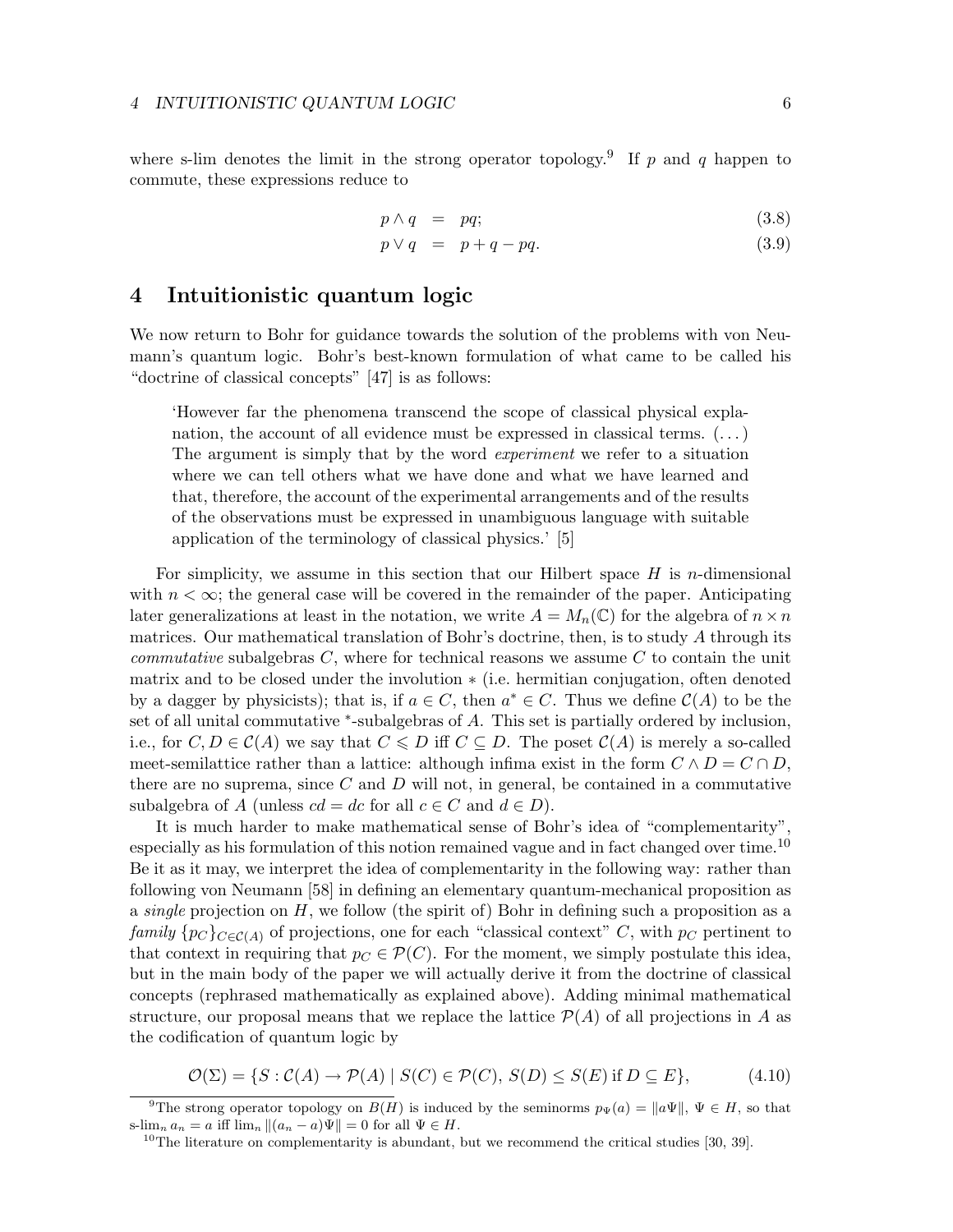#### 4 INTUITIONISTIC QUANTUM LOGIC 7

where  $\mathcal{P}(C)$  is the (Boolean) lattice of projections in C. As already mentioned, we regard each  $S \in \mathcal{O}(\Sigma)$  as a single proposition as far as logical structure is concerned; physically, S breaks down into a family  $\{S(C)\}_{C \in \mathcal{C}(A)}$ . This could either mean that one invents a question for each context  $C$  separately (compatible with the monotonicity in  $(4.10)$ ), or that one constructs such a family from a single proposition in the sense of von Neumann. The latter may be done in at least two ways:

1. For  $p \in \mathcal{P}(A)$ , one defines

$$
S_p(C) = p \text{ if } p \in C; = 0 \text{ if } p \notin C.
$$
 (4.11)

2. One uses the "inner Dase initiation" map of Döring and Isham [23], which associates the best approximation in each C to a proposition  $a \in \Delta$ ; see also [31]. In fact, (4.11) may be seen as a crude analogue of this procedure.

In order to unravel its logical structure, we turn  $\mathcal{O}(\Sigma)$  into a poset under pointwise partial ordering with respect to the usual ordering of projections, i.e. for  $S, T \in \mathcal{O}(\Sigma)$  we put  $S \leq T$  iff  $S(C) \leq T(C)$  for all  $C \in C(A)$ , where  $\leq$  is defined by (3.4). The main observation is that  $\mathcal{O}(\Sigma)$  is a *complete Heyting algebra*<sup>11</sup> under this partial ordering.

The whole point now is that in being a (complete) Heyting algebra,  $\mathcal{O}(\Sigma)$  defines an *intuitionistic propositional logic*, which fact is not Boolean  $[11]$ .<sup>12</sup> First, the inf and sup derived from  $\leq$  are given by the pointwise expressions

$$
(S \wedge T)(C) = S(C) \wedge T(C); \qquad (4.12)
$$

$$
(S \vee T)(C) = S(C) \vee T(C). \tag{4.13}
$$

The top and bottom elements are  $\top : C \mapsto 1$  and  $\bot : C \mapsto 0$  for all C, where 1 and 0 are seen as elements of  $\mathcal{P}(C)$ . Material implication is defined by

$$
S \Rightarrow T = \bigvee \{ U \in \mathcal{O}(\Sigma) \mid U \wedge S \leqslant T \},\tag{4.14}
$$

and is explicitly given by the nonlocal formula

$$
(S \Rightarrow T)(C) = \bigwedge_{D \supseteq C}^{\mathcal{P}(C)} S(D)^{\perp} \vee T(D). \tag{4.15}
$$

Here the right-hand side denotes the greatest lower bound of all  $S(D)^{\perp} \vee T(D)$ ,  $D \supseteq C$ , that lies in  $\mathcal{P}(C)$ . The derived operation of negation, which in any Heyting algebra is given in terms of  $\Rightarrow$  by

$$
\neg x = (x \Rightarrow \perp),\tag{4.16}
$$

is then equal to

$$
(\neg S)(C) = \bigwedge_{D \supseteq C}^{\mathcal{P}(C)} S(D)^{\perp}.
$$
\n(4.17)

<sup>12</sup>A Heyting algebra is Boolean iff the negation  $\neg$  defined by (4.16) below is an orthocomplementation.

<sup>&</sup>lt;sup>11</sup>A Heyting algebra is just a lattice L with a map  $\Rightarrow: \mathcal{L} \times \mathcal{L} \rightarrow \mathcal{L}$  satisfying (2.1); it is automatically a distributive lattice. It is complete when  $\mathcal L$  is complete as a lattice. In particular, every Boolean lattice is a Heyting algebra by  $x \Rightarrow y = \neg x \lor y$ .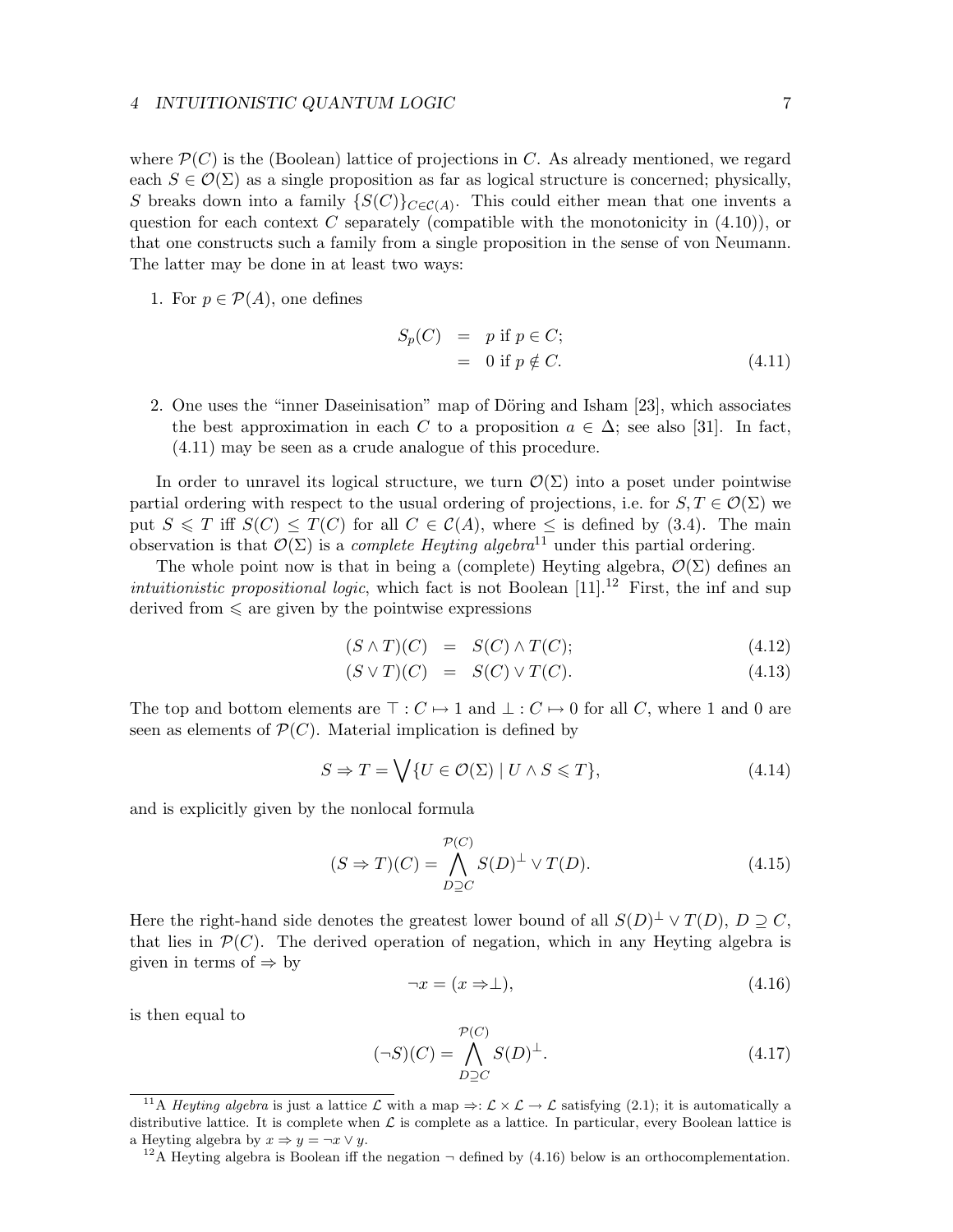#### 4 INTUITIONISTIC QUANTUM LOGIC 8

The natural semantics for the intuitionistic propositional logic  $\mathcal{O}(\Sigma)$  is of Kripke type [38] (see also [24, 26]). First, we take the Kripke frame to be the poset  $\mathcal{C}(A)$ , and denote the set of upper sets in  $\mathcal{C}(A)$  by  $\mathcal{O}(\mathcal{C}(A))$ .<sup>13</sup> Each unit vector  $\Psi \in \mathbb{C}^n$  defines a state on A, i.e. a linear functional  $\psi : A \to \mathbb{C}$  that satisfies  $\psi(1) = 1$  and  $\psi(a^*a) \geq 0$  for all  $a \in A$ by  $\psi(a) = (\Psi, a\Psi)$ ; more generally, each density matrix defines a state on A by taking expectation values. This, in turn, defines a map

$$
V_{\psi}: \mathcal{O}(\Sigma) \to \mathcal{O}_A(\mathcal{C}(A)) \tag{4.18}
$$

 $bv^{14}$ 

$$
V_{\psi}(S) = \{ C \in \mathcal{C}(A) \mid \psi(S(C)) = 1 \}. \tag{4.19}
$$

This map is to be compared with the traditional truth attribution

$$
W_{\psi} : \mathcal{P}(A) \to \{0, 1\} \tag{4.20}
$$

in quantum logic, given by  $W_{\psi}(p) = 1$  iff  $\psi(p) = 1^{15}$  Consequently, (4.19) lists the "possible worlds" C in which  $S(C)$  is true in the usual sense.

However, unless A is Abelian, neither  $V_{\psi}$  nor  $W_{\psi}$  is a lattice homomorphism;<sup>16</sup> even the restrictions of  $W_{\psi}$  to Boolean sublattices of  $\mathcal{P}(A)$  fail to be lattice homomorphisms. In fact, for  $n > 2$  there are no lattice homomorphisms  $W : \mathcal{P}(A) \to \{0,1\}$  or  $V : \mathcal{O}(\Sigma) \to$  $\mathcal{O}_A(\mathcal{C}(A))$  altogether; the first claim is the content of the original Kochen–Specker Theorem [37], and the second is its generalization by the authors [31, 11] (see also [22, 10] for predecessors of this generalization).

In any case, we are now in a position to compare the quantum logic of Birkhoff and von Neumann with our own version, at least as far as the five points listed in both Sections 2 and 3 are concerned:

- 1. The lattice  $\mathcal{O}(\Sigma)$  is distributive;
- 2. Defining a proposition  $S \in \mathcal{O}(\Sigma)$  to be true in a state  $\psi$  if  $V_{\psi}(S) = \mathcal{C}(A)$  (i.e. the top element of the Kripke frame  $\mathcal{O}_A(\mathcal{C}(A)))$ , it follows that  $S \vee T$  is true iff either S or T is true;<sup>17</sup>
- 3. The conjunction  $S \wedge T$  is always defined physically, as it only involves "local" conjunctions  $S(C) \wedge T(C)$  for which  $S(C)$  and  $T(C)$  both lie in  $P(C)$  and hence commute;
- 4. Defining  $S \in \mathcal{O}(\Sigma)$  to be false in  $\psi$  if  $V_{\psi}(S) = \emptyset$  (i.e. the bottom element of  $\mathcal{O}_A(\mathcal{C}(A)))$ , one has that  $\neg S$  is true iff S is false.
- 5. There exists a map  $\Rightarrow: \mathcal{O}(\Sigma) \to \mathcal{O}(\Sigma)$  that satisfies (2.1), namely (4.15).<sup>18</sup>

<sup>16</sup>More precisely,  $V_{\psi}$  is not a frame homomorphism, see below.

<sup>17</sup>This has the rather trivial origin that  $V_{\psi}(S) = C(A)$  iff  $S(\mathbb{C} \cdot 1) = 1$ , which forces  $S(C) = 1$  for all C. <sup>18</sup>Note that, compared with the Sasaki hook (3.2), one has  $(S \Rightarrow T)(C) \neq S(C) \Rightarrow_S T(C) = S(C)^{\perp} \vee$  $T(C)$ , as the left-hand side is nonlocal in C.

<sup>&</sup>lt;sup>13</sup>This notation reflects the fact that the upper sets in a poset just form its Alexandrov topology.

<sup>&</sup>lt;sup>14</sup>Note that (4.19) indeed defines an upper set in  $\mathcal{C}(A)$ . If  $C \subseteq D$  then  $S(C) \leq S(D)$ , so that  $\psi(S(C)) \leq$  $\psi(S(D))$  by positivity of states, so that  $\psi(S(D)) = 1$  whenever  $\psi(S(C)) = 1$  (given that  $\psi(S(D)) \leq 1$ , since  $\psi(p) \leq 1$  for any projection p).

<sup>&</sup>lt;sup>15</sup>This is a slight generalization from the example  $A = B(H)$ , where a proposition p is called true in a pure state  $\Psi$  if  $\Psi \in pH$ . This is equivalent to  $\psi(p) = (\Psi, p\Psi) = 1$ .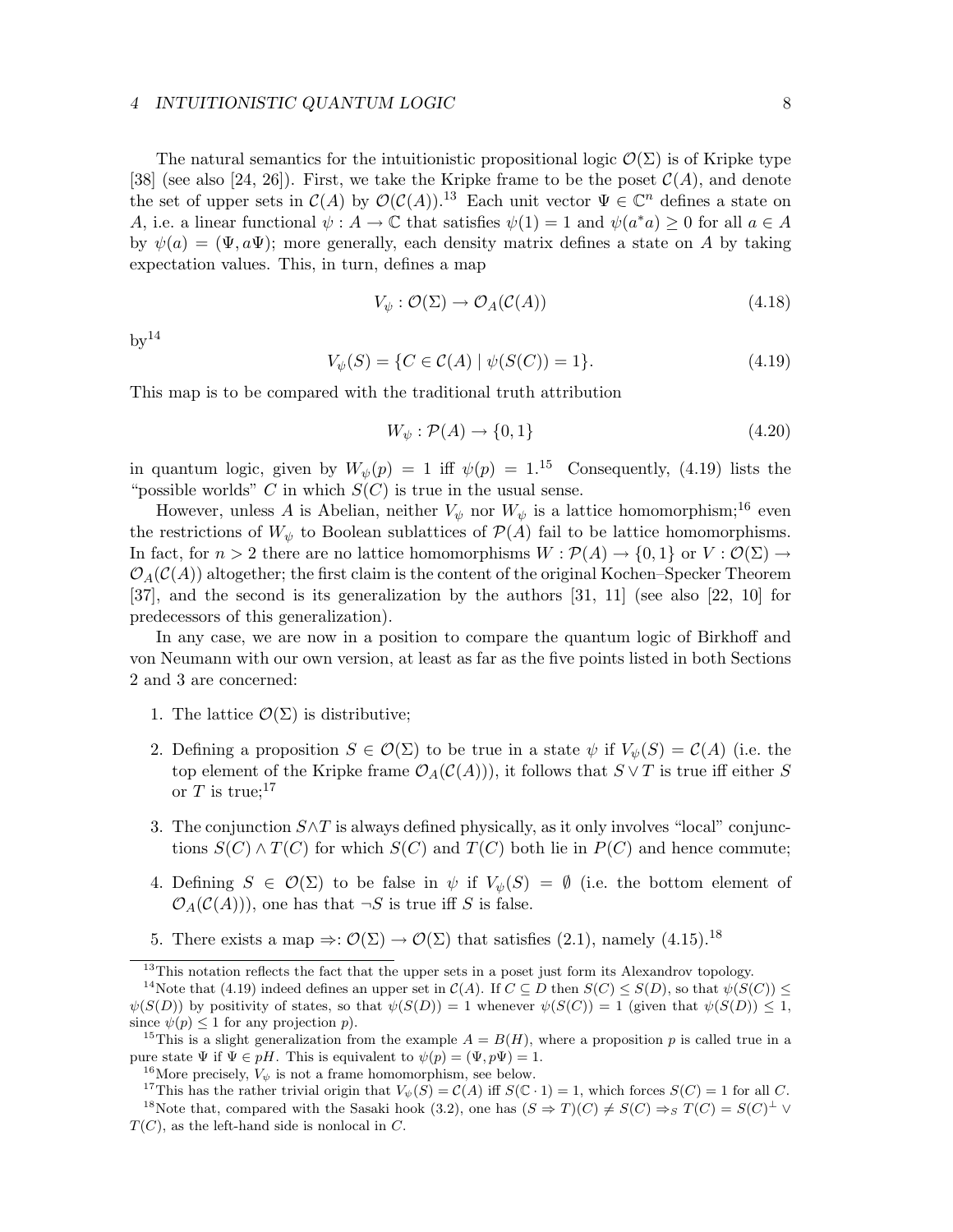#### 4 INTUITIONISTIC QUANTUM LOGIC 9

To restore the balance a little, let us draw attention to a good side of traditional quantum logic, namely its essentially topological character. This is especially clear in its original incarnation, where propositions are identified with closed subspaces of Hilbert space. This aspect is somewhat obscured in the reformulation in terms of projections, and looks truly remote in our version (4.10). However, the lattice defined by (4.10) is topological in a more subtle sense, in that it defines the "topology" of a "pointless space". To explain this, we note that the topology  $\mathcal{O}(X)$  on a space X has the structure of a so-called *frame*, i.e. a complete distributive lattice such that  $x \wedge \bigvee_{\lambda} y_{\lambda} = \bigvee_{\lambda} x \wedge y_{\lambda}$  for arbitrary families  $\{y_\lambda\}$ . Here the partial order on the opens in X is simply given by inclusion. For a large class of spaces (namely, the so-called sober ones), one may recover X from its frame of opens in two steps: first, the points of X correspond to the set  $pt(\mathcal{O}(X))$  of lattice homomorphisms  $\varphi : \mathcal{O}(X) \to \{0,1\}$  that preserve arbitrary suprema, and second, the topology is recovered in stating that the open sets in  $pt(\mathcal{O}(X))$  are those of the form  $\{\varphi \in \text{pt}(\mathcal{O}(X)) \mid \varphi(U) = 1\}$ , for each  $U \in \mathcal{O}(X)$ . Compare the discussion following Proposition 2.

Our notation  $\mathcal{O}(\Sigma)$  for the lattice defined by (4.10) is meant to suggest that it is a frame, and indeed it is: the Heyting algebra structure of  $\mathcal{O}(\Sigma)$  is actually derived from its frame structure by (2.1). More generally, any frame is at the same time a complete Heyting algebra with implication (2.1), and in fact frames and complete Heyting algebras are essentially the same things.<sup>19</sup> Due to the Kochen–Specker Theorem of [31, 11], the frame  $\mathcal{O}(\Sigma)$  cannot be of the type given by the opens of some genuine topological space  $\Sigma$ , but even though it isn't, one may reason about  $\mathcal{O}(\Sigma)$  as if it were the collection of opens of a space. This underlying space,  $\Sigma$ , is so to speak "virtual", or "pointfree"; it only exists through its associated frame  $\mathcal{O}(\Sigma)$ . The upshot is that while a classical physical system has an actual topological space associated with it, namely its phase space, a quantum system still defines a space, albeit a pointfree one that only exists through its "topology", namely the frame defined by (4.10).

Our proposal, then, is that quantum logic should not be described by an orthomodular lattice of the type  $\mathcal{P}(A)$ , but by a frame or Heyting algebra of the type (4.10). Thus the "Bohrification" of quantum logic is intuitionistic. In this light, it is interesting to note that Birkhoff and von Neumann actually considered this possibility, but rejected it:

'The models for propositional calculi which have been considered in the preceding sections are also interesting from the standpoint of pure logic. Their nature is determined by quasi-physical and technical reasoning, different from the introspective and philosophical considerations which have had to guide logicians hitherto. Hence it is interesting to compare the modifications which they introduce into Boolean algebra, with those which logicians on "intuitionist" and related grounds have tried introducing.

The main difference seems to be that whereas logicians have usually assumed that properties [. . . ] of negation were the ones least able to withstand a critical analysis, the study of mechanics points to the *distributive identities*  $[\dots]$  as the weakest link in the algebra of logic.' [4]

We beg to disagree!

 $19$ The infinite distributivity law in a frame is automatically satisfied in a Heyting algebra. Frames and Heyting algebras do not form isomorphic or even equivalent categories, though, for frame maps do not necessarily preserve the implication  $\Rightarrow$  defining the Heyting algebra structure.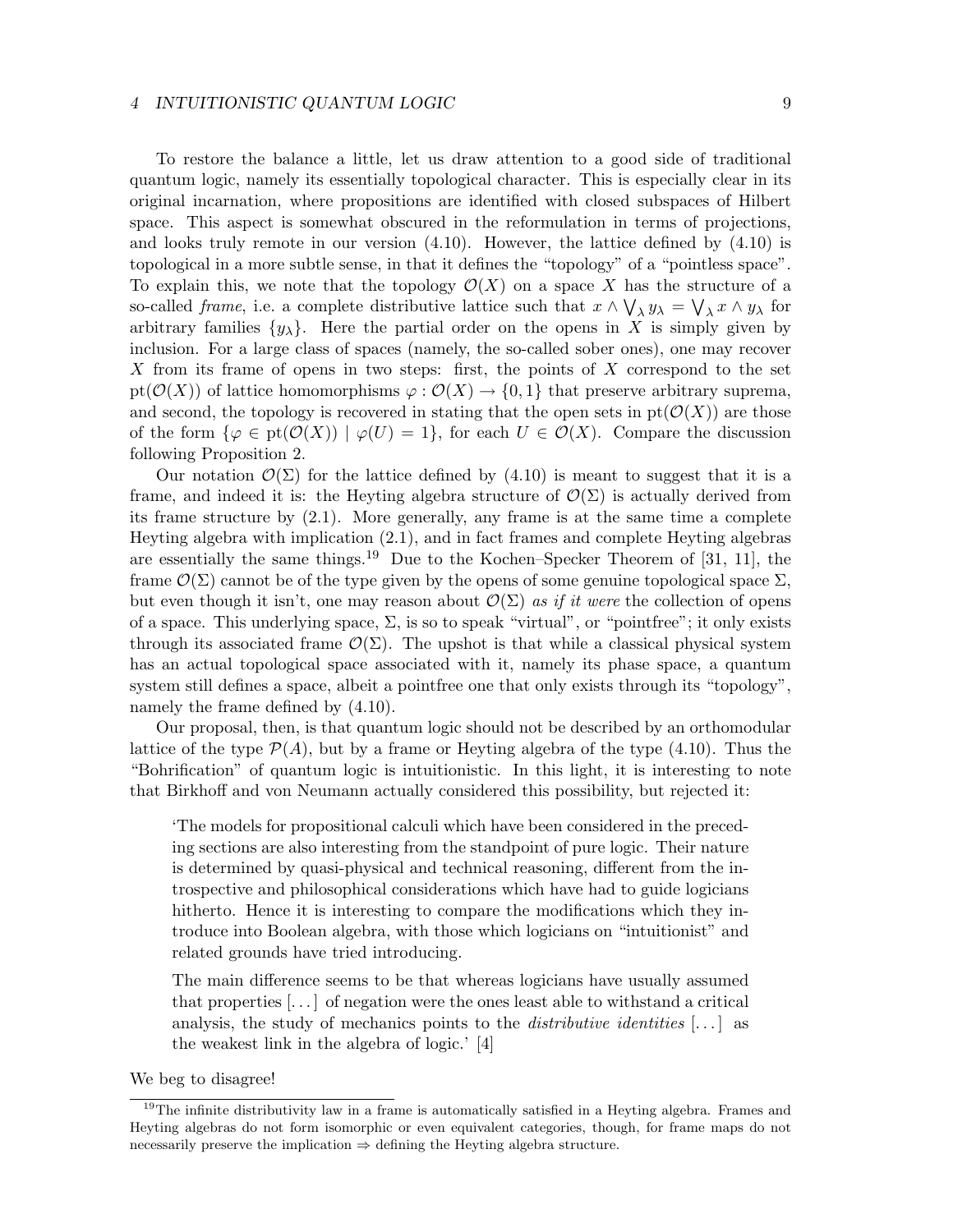## 5 Generalization to operator algebras

The technical thrust of this paper lies in the generalization of the above ideas to infinitedimensional Hilbert spaces H and to more general algebras of operators than  $A = B(H)$ . As we shall see, this generalization is quite interesting mathematically, but we also envisage future physical applications to infinite quantum systems and other systems with so-called superselection rules [28], as well as to quantization and the classical limit of quantum mechanics [40].

The natural setting for our work is the theory of operator algebras, created by none other than von Neumann. The class of operator algebras he introduced is now aptly called von Neumann algebras (older names are rings of operators and  $W^*$ -algebras), and incorporates not only the highly noncommutative world of the  $n \times n$  matrices and their infinite-dimensional generalization  $B(H)$ , but also covers the commutative case, with a direct link to Boolean algebras and hence classical logic. The main reference for the general theory of von Neumann algebras is Takesaki's three-volume treatise [54, 55, 56]; the relationship between von Neumann algebras and quantum logic has been beautifully described by Rédei [43].

**Definition 1** For any Hilbert space  $H$ , a von Neumann algebra of operators on  $H$  is a subalgebra A of  $B(H)$  that contains the unit of  $B(H)$ , contains the adjoint  $a^*$  whenever it contains a, and in addition satisfies one (and hence both) of the following equivalent conditions:

- 1.  $A'' = A$ ;
- 2. A is closed in the strong operator topology.  $2^0$

In the first condition, we write  $A'' \equiv (A')'$ , where A' is the commutant of A, consisting of all  $a \in B(H)$  that commute with any  $b \in A$ .

To see how von Neumann algebras lead to a generalization of quantum logic [43], we note that a von Neumann algebra is generated by its projections: if

$$
\mathcal{P}(A) = \{ p \in A \mid p^2 = p^* = p, p \in A \}
$$
\n(5.21)

is the set of projections in A, then  $\mathcal{P}(A)'' = A$ ; equivalently, the strong closure of the (algebraic) linear span of  $\mathcal{P}(A)$  equals  $A^{21}$ . Moreover, for any von Neumann algebra A, the set  $\mathcal{P}(A)$  is an orthomodular lattice under the ordering defined by (3.4), with orthocomplementation, inf and sup given by  $(3.5)$ ,  $(3.6)$ , and  $(3.7)$ , respectively, and bottom and top elements  $\bot = 0$ ,  $\top = 1$ . One may continue to identify  $p \in \mathcal{P}(A)$  with an elementary quantum-mechanical proposition, and look at  $\mathcal{P}(A)$  as a generalized quantum logic in the sense of Birkhoff and von Neumann. It is important to note that the lattice  $\mathcal{P}(A)$ is always complete (in that infima and suprema of arbitrary subsets exist).

Inspired by both von Neumann's operator algebras and the theory of commutative Banach algebras, Gelfand and Naimark introduced the concept of a  $C^*$ -algebra in 1943.

<sup>&</sup>lt;sup>20</sup>Here  $A \subset B(H)$  is strongly closed if for any strongly convergent net  $(a_{\lambda})$  in A with limit a in  $B(H)$ (in the sense that  $||a_\lambda \Psi - a\Psi|| \to 0$  for all  $\Psi \in H$ ), the limit a in fact lies in A.

 $21$ Another good way of looking at von Neumann algebras is to see them as symmetries: any von Neumann algebra on a Hilbert space  $H$  arises as the algebra of invariants of some group action on  $H$ , in the sense that  $A = U(G)'$  for some group G acting on H through a unitary representation U. To see this, note in one direction that  $U(G)'' = U(G)'$ , so that  $U(G)'$  is indeed a von Neumann algebra. In the opposite direction, given A, let G be the group of all unitary operators in  $A'$  and take U to be the defining representation.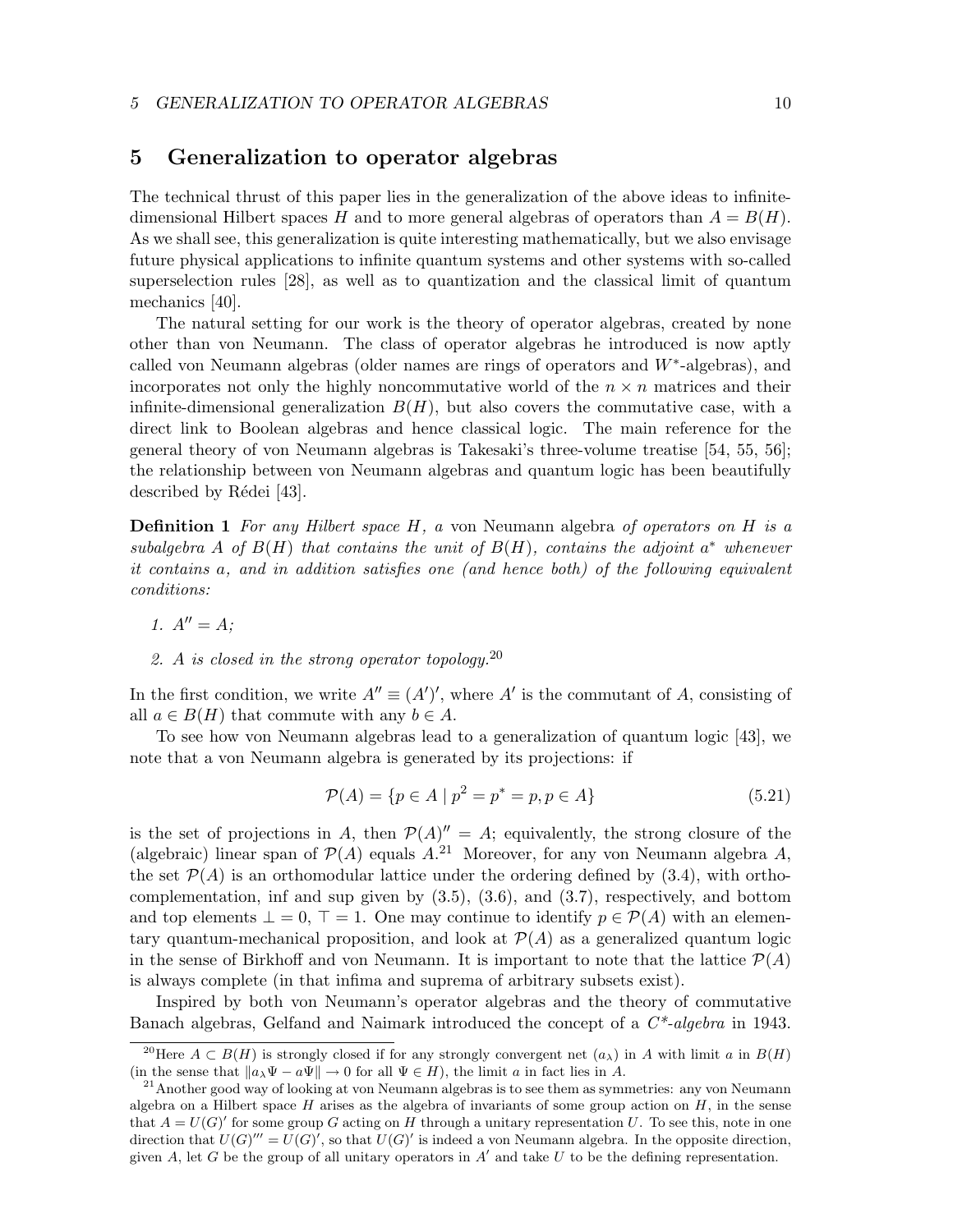Unlike a von Neumann algebra, a C\*-algebra is defined without reference to a Hilbert space, namely as an involutive Banach algebra A for which  $||a^*a|| = ||a||^2$  for each  $a \in A$ . For any Hilbert space  $H$ , the algebra  $B(H)$  satisfies these axioms. More generally, each von Neumann algebra is a C\*-algebra, but even if a C\*-algebra is concretely given as an algebra of operators on some Hilbert space, it need not be strongly closed and hence need not be a von Neumann algebra. In fact, the class of all C\*-algebras is not directly relevant to quantum logic, as a generic  $C^*$ -algebra may not have enough projections.

One can already see this in the commutative case, where (in the unital case) one always has the so-called Gelfand isomorphism  $A \cong C(\Sigma_A) \equiv C(\Sigma_A, \mathbb{C})$  for some compact Hausdorff spave  $\Sigma_A$ , called the (Gelfand) spectrum of A. For later use, we briefly recall how this isomorphism comes about. One may define  $\Sigma_A$  as the space of *characters* of A, i.e. nonzero multiplicative linear functionals  $\varphi : A \to \mathbb{C}$  that satisfy  $\varphi(ab) = \varphi(a)\varphi(b)$ ; such functionals are automatically continuous and hence  $\Sigma_A$  inherits the weak<sup>\*</sup>-topology on the Banach space dual  $A^*$ <sup>22</sup> Subsequently, one defines a map

$$
A \stackrel{\cong}{\rightarrow} C(\Sigma_A);
$$
  
\n $a \mapsto \hat{a};$   
\n $\hat{a}(\varphi) = \varphi(a).$  (5.22)

This map is called the *Gelfand transform* and turns out to be an isomorphism when A is a commutative C<sup>\*</sup>-algebra with unit, and  $C(\Sigma_A)$  is equipped with pointwise operations and the supremum norm. The space  $\Sigma_A$  is homeomorphic to the set of all regular maximal ideals of  $A<sup>23</sup>$  topologized by letting each  $a \in A$  define a basic open that consists of all regular maximal ideals of  $A$  not containing  $a$ . The pertinent homeomorphism is then given by  $\varphi \leftrightarrow \varphi^{-1}(\{0\}).$ 

Now, if  $X$  is connected,  $A$  has no projections except 0 and 1. This inspires the search for extra conditions on a  $C^*$ -algebra that do have an ample supply of projection and hence provide a good home for quantum logic. As we have seen, von Neumann algebras indeed do have enough projections, and although we will work with a more general class later on, it is instructive to review the case of commutative von Neumann algebras and their connection with classical propositional logic. In the latter direction, let us recall the Stone representation theorem (see [33, passim] or [42,  $\S$ IX.10]):

Any Boolean lattice  $\mathcal L$  is isomorphic to the lattice  $\mathcal B(\Sigma)$  of clopen subsets of a Stone space  $\Sigma$ , i.e., a compact Hausdorff space that is totally disconnected, in that the only connected subsets of  $\Sigma$  are single points. (Equivalently, a Stone space is compact,  $T_0$ , and has a basis of clopen sets.)

Here  $\Sigma = \text{pt}(\mathcal{L})$ , called the *Stone spectrum* of  $\mathcal{L}$ , arises as the space of 'points' of  $\mathcal{L}$ , which by definition are lattice homomorphisms  $\varphi : \mathcal{L} \to \{0,1\}$  (where  $\{0,1\} \equiv \{\perp,\top\}$  as a lattice, i.e.  $0 \leq 1$  and  $0 \neq 1$ ) that preserve arbitrary suprema, topologized by declaring that the basic open sets in  $\Sigma$  are those of the form  $U_x = {\varphi \in \Sigma \mid \varphi(x) = 1}$ , for each  $x \in \mathcal{L}$ . Such 'points'  $\varphi \in \Sigma$  may be identified with maximal ideals<sup>24</sup>  $I_{\varphi} = \varphi^{-1}(\{0\}) \subset \mathcal{L}$ ,

 $22$ This is the weakest topology under which each  $\hat{a}$  defined below is continuous.

 $^{23}$ In this context, an ideal I of a commutative Banach algebra A is by definition closed, and is called regular if the quotient algebra  $A/I$  admits an identity.

<sup>&</sup>lt;sup>24</sup>In this usage, an ideal I in a lattice L denotes a subset of L such that  $x, y \in I$  implies  $x \vee y \in I$ , and  $y \leq x \in I$  implies  $y \in I$ . In a Boolean lattice, prime ideals and maximal ideals coincide, so that the Stone spectrum of a Boolean lattice is often described as the space of its prime ideals (which are those ideals that not contain 1 and where  $x \wedge y \in I$  implies either  $x \in I$  or  $y \in I$ ).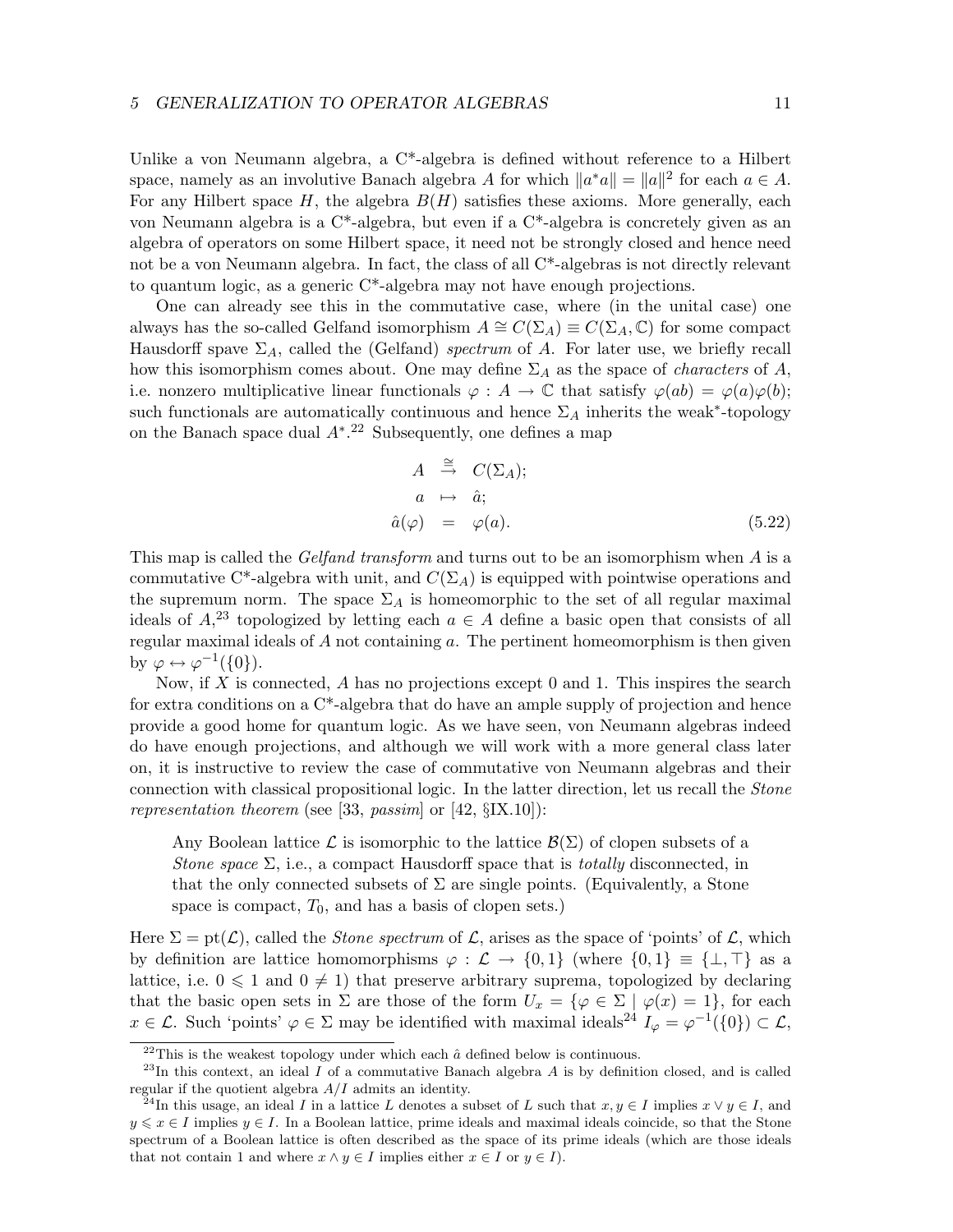#### 5 GENERALIZATION TO OPERATOR ALGEBRAS 12

topologized by saying that each  $x \in \mathcal{L}$  defines a basic open consisting of all maximal ideals not containing x.

Clearly, then, a Stone space  $\Sigma$  gives rise to both a Boolean lattice  $\mathcal{B}(\Sigma)$  and a commutative C<sup>\*</sup>-algebra  $C(\Sigma)$ ; we have used the same notation  $\Sigma$  in both cases for good reasons. The precise situation is as follows:  $2<sup>5</sup>$ 

**Proposition 2** Let A be a von Neumann algebra. The following conditions are equivalent:

- 1. A is commutative;
- 2. The lattice  $\mathcal{P}(A)$  of projections in A is Boolean.

In that case, the Gelfand spectrum  $\Sigma_A$  of A may be identified with the Stone spectrum of  $\mathcal{P}(A)$ , and  $\mathcal{P}(A)$  is isomorphic with the Boolean lattice  $\mathcal{B}(\Sigma_A)$  of clopens in  $\Sigma_A$ .

The connection between these two manifestations of the spectrum  $\Sigma_A$  is that each character  $\varphi: A \to \mathbb{C}$  restricts to a point  $\varphi: \mathcal{P}(A) \to \{0,1\}$ , which, conversely, uniquely extends to a character on A by the spectral theorem. Furthermore, each element  $p \in \mathcal{P}(A)$  corresponds to the characteristic function  $\hat{p} = \chi_{\mathcal{D}(\hat{p})}$  of a clopen subset  $\mathcal{D}(\hat{p})$  of  $\Sigma_A$  through the Gelfand transform  $p \mapsto \hat{p}$ . The map

$$
\mathcal{P}(A) \stackrel{\cong}{\to} \mathcal{B}(\Sigma_A);
$$
  
\n
$$
p \mapsto \mathcal{D}(\hat{p})
$$
\n(5.23)

is then an isomorphism of Boolean lattices. Here and in what follows, for any  $a \in C(\Sigma_A)$ we write

$$
\mathcal{D}(a) = \{ \sigma \in \Sigma \mid a(\sigma) \neq 0 \}. \tag{5.24}
$$

Proposition 2 suggests that the projection lattices  $\mathcal{P}(A)$  of general von Neumann algebras may be seen as noncommutative generalizations of classical propositional logic (in its semantic guise of Boolean algebras). Despite the conceptual drawbacks we mentioned in Section 3, this gives a clear mathematical status to quantum logic in the style of Birkhoff and von Neumann. However, for various technical reasons the class of von Neumann algebras is not optimal in this respect. First, Proposition 2 does not identify the class of Boolean lattices with the class of commutative von Neumann algebras; in fact, if A is a commutative von Neumann algebra, then the lattice  $\mathcal{P}(A)$  is complete, so that  $\Sigma_A$  is not merely Stone but *Stonean*, i.e. compact, Hausdorff and *extremely* disconnected, in that the closure of every open set is open (and hence clopen).<sup>26</sup> But one does not obtain an identification of complete Boolean lattices (or, equivalently, Stonean spaces) with commutative von Neumann algebras either, since the Gelfand spectrum of a commutative von Neumann algebra is not merely Stone but has the stronger property of being *hyperstonean*, in admitting sufficiently many positive normal measures [54, Def. 1.14]. And this is the situation: a commutative C\*-algebra is a von Neumann algebra iff its Gelfand spectrum (and hence the Stone spectrum of its projection lattice) is hyperstonean. Second, our use of constructive mathematics in the main body of this paper leads to certain difficulties with the class of von Neumann algebras, mainly because they are defined on a given

 $25$ For the equivalence between 1 and 2 see [43, Prop. 4.16].

<sup>&</sup>lt;sup>26</sup>The Stone spectrum of a Boolean lattice  $\mathcal L$  is Stonean iff  $\mathcal L$  is complete.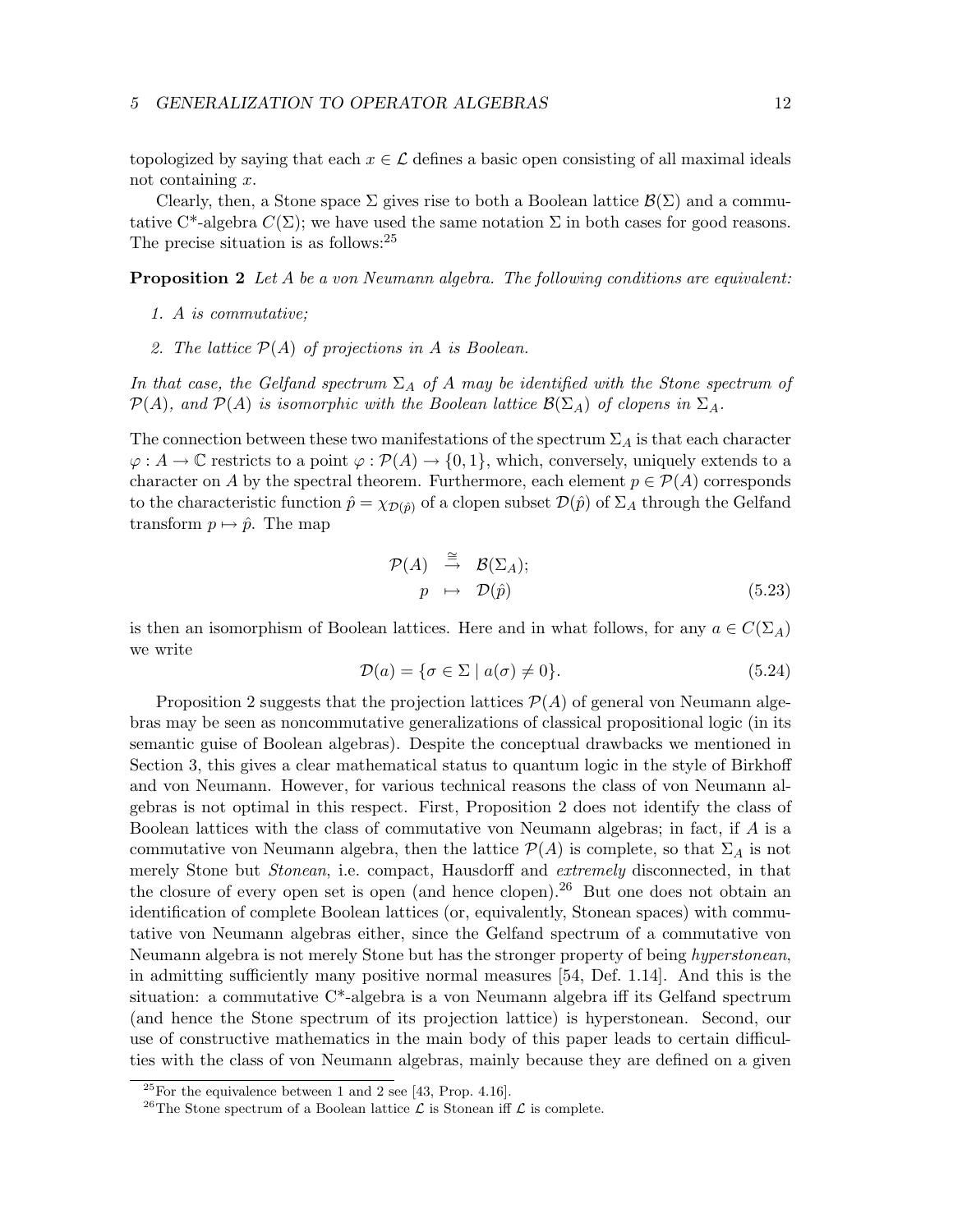#### 5 GENERALIZATION TO OPERATOR ALGEBRAS 13

Hilbert space (as opposed to an abstract  $C^*$ -algebra).<sup>27</sup>

To survey the landscape, we mention the basic classes of C\*-algebras that are potentially relevant to logic in having sufficiently many projections, in order of increasing generality:<sup>28</sup>

**Definition 3** A unital  $C^*$ -algebra A is said to be:

- 1. a von Neumann algebra if it is the dual of some Banach space  $\frac{1}{6}$ ;
- 2. an AW<sup>\*</sup>-algebra if for each nonempty subset  $S \subset A$  there is a projection  $p \in A$  so that  $R(S) = pA$  [36];
- 3. a Rickart C\*-algebra if for each  $x \in A$  there is a projection  $p \in A$  so that  $R(x) = pA$ [44];
- 4. a spectral C\*-algebra if for each  $a \in A$ ,  $a \geq 0$ , and each  $\lambda, \mu \in (0, \infty)$ ,  $\lambda < \mu$ , there exists a projection  $p \in A$  so that  $ap \geq \lambda p$  and  $a(1-p) \leq \mu(1-p)$  [50].

Here the right-annihilator  $R(S)$  of  $S \subset A$  is defined as  $R(S) = \{a \in A \mid xa = 0 \forall x \in S\}$ , with  $R(x) \equiv R(\lbrace x \rbrace)$ ; in view of the presence of an involution, equivalent definitions may be given in terms of the left-annihilator. In all cases, the projection  $p$  is unique. It is known that if a  $C^*$ -algebra A has a faithful representation on a separable Hilbert space, then it is a Rickart C<sup>\*</sup>-algebra iff it is an  $AW^*$ -algebra, but otherwise these classes are different.<sup>29</sup> Let us note that the equivalence between the original definition of a von Neumann algebra and the one given here is quite a deep result in the theory of operator algebras.

We now have the following results, of which the first has already been mentioned. Recall that  $\mathcal{B}(\Sigma)$  is the Boolean lattice of clopens of a Stone space  $\Sigma$ ; as in the case of von Neumann algebras, if  $\Sigma_A$  is the Gelfand spectrum of a commutative C<sup>\*</sup>-algebra A, then  $\mathcal{B}(\Sigma_A)$  is isomorphic to the lattice  $\mathcal{P}(A)$  of projections in A.

**Theorem 4** Let A be a commutative  $C^*$ -algebra with Gelfand spectrum  $\Sigma_A$ . Then A is:

- 1. a von Neumann algebra iff  $\Sigma_A$  is hyperstonean [54, §III.1];
- 2. an  $AW^*$ -algebra iff  $\Sigma_A$  is Stonean (equivalently, Stone with the additional property that  $\mathcal{B}(\Sigma_A)$  is complete) [3, Thm. 1.7.1];
- 3. a Rickart C\*-algebra iff  $\Sigma_A$  is Stone with the additional property that  $\mathcal{B}(\Sigma_A)$  is  $\sigma$ complete  $[3, Thm. 1.8.1]$ ;
- 4. a spectral  $C^*$ -algebra iff  $\Sigma_A$  is Stone [50, §9.7].

<sup>&</sup>lt;sup>27</sup>Sakai's abstract characterization of von Neumann algebras as  $C^*$ -algebras that are the dual of some Banach space obviates this problem, but introduces others (notably the problem of internalizing the socalled ultraweak or  $\sigma$ -weak topology on a von Neumann algebra), which we are unable to deal with constructively at the moment. A constructive theory of von Neumann algebras actually exists [21, 48], but this theory relies on the use of the strong operator topology, which has awkward continuity properties (e.g., the map  $s \mapsto E_s$ , where  $E_s$  is the spectral projection associated to  $(-\infty, s)$ , need not be strongly continuous). Furthermore, it uses the axiom of dependent choice, which although available in our presheaf topos defined below, is not valid in arbitrary toposes in which C\*-algebras can be defined.

<sup>&</sup>lt;sup>28</sup>These definitions were originally motivated by the desire to find a purely algebraic analogue of the theory of von Neumann algebras, rather than by quantum logic.

<sup>&</sup>lt;sup>29</sup>It is generally believed that a C<sup>\*</sup>-algebra is Rickart iff it is monotone  $\sigma$ -complete. In that case, one may also define a C<sup>\*</sup>-algebra A to be Rickart if each maximal Abelian <sup>\*</sup>-subalgebra of A is monotone σ-complete [45].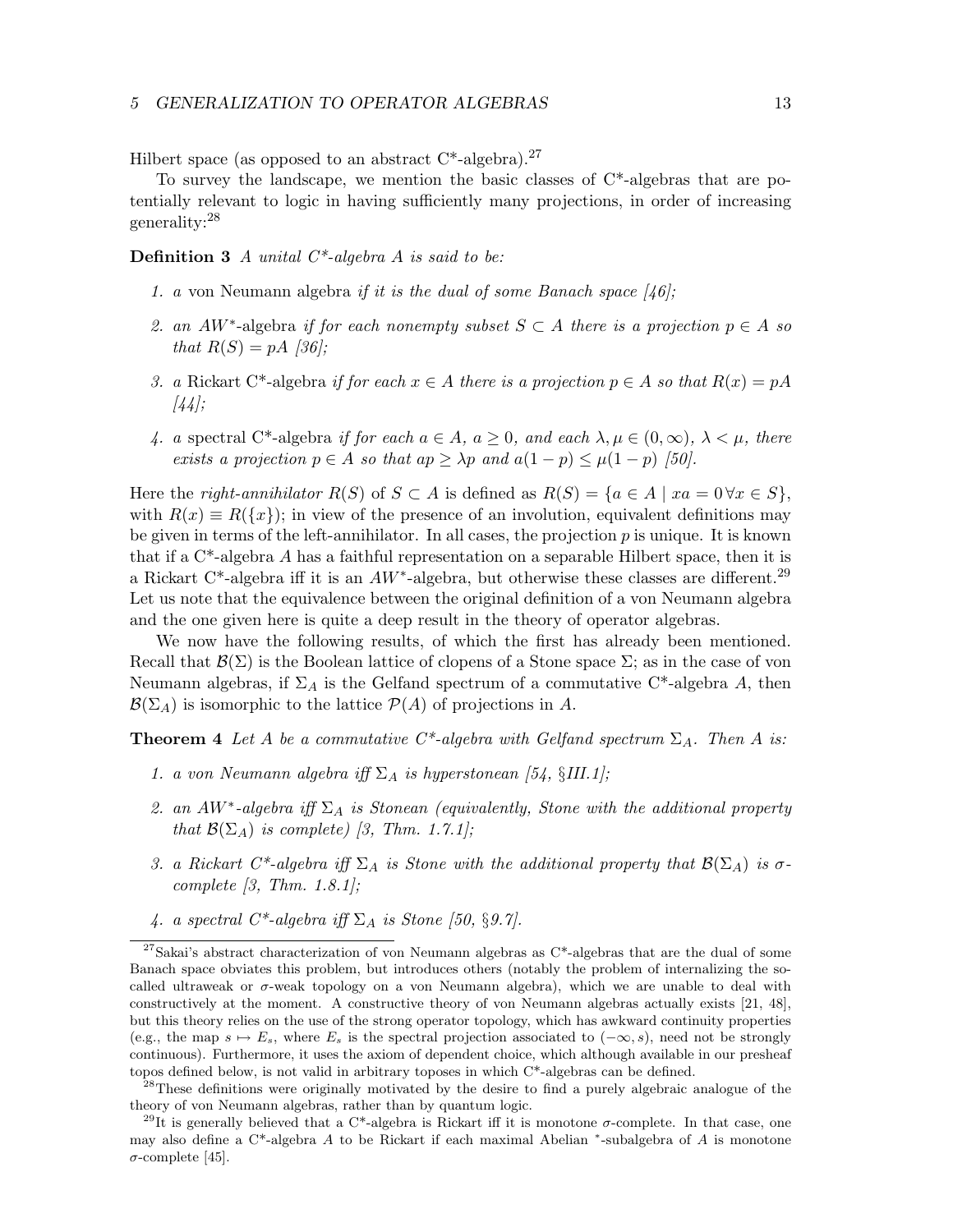Restricting Gelfand duality to each of the above cases results in a categorical duality (e.g., for case 3 above, between commutative Rickart  $C^*$ -algebras and Stone spaces X for which  $\mathcal{B}(X)$  is  $\sigma$ -complete).

The completeness of  $\mathcal{B}(\Sigma)$  is equivalent to the property that the closure of the union of any family of clopens in  $\Sigma$  is clopen; similarly,  $\mathcal{B}(\Sigma)$  is  $\sigma$ -complete iff the closure of the union of a countable family of clopens in  $\Sigma$  is clopen.

It appears that in the commutative case, spectral C\*-algebras form the most general class to work with from the point of view of classical logic, but unfortunately, the projections in a noncommutative spectral C\*-algebra may not form a lattice. A major advantage of Rickart C\*-algebras is that they do [3, Prop. 1.3.7 and Lemma 1.8.3]:

**Proposition 5** The set of projections  $\mathcal{P}(A)$  in a Rickart C\*-algebra A form a  $\sigma$ -complete lattice under the ordering  $p \leq q$  iff  $pA \subseteq qA$ .

The ensuing lattice operations are given by

$$
p \wedge q = q + \text{RP}[(p(1-q)]; \qquad (5.25)
$$

$$
p \lor q = p - \text{LP}[(p(1-q)], \tag{5.26})
$$

where for any  $x \in A$  the projections  $RP[x]$  and  $LP[x]$  are defined by  $R(x) = (1 - RP[x])A$ and  $L(x) = A(1 - \text{LP}[x])$ , respectively (i.e.,  $\text{RP}[x] = 1 - p$  where  $R(x) = pA$ , etc.). We also have properties that guarantee the availability of spectral theory (the strong limits in the usual constructions are just replaced by limits of monotone positive sequences):

**Proposition 6** 1. A commutative Rickart  $C^*$ -algebra is the (norm-)closed linear span of its projections  $(3, Prop. 1.8.1. (3))$ ;

2. A commutative Rickart  $C^*$ -algebra C is monotone  $\sigma$ -complete, in that each increasing bounded sequence of self-adjoint elements of C has a supremum in C [50, Prop.  $9.2.6.1$ <sup>30</sup>

In our search for a suitable class of operator algebras to lie at the basis of intuitionistic quantum logic, and in particular to generalize the Heyting algebra (or frame) (4.10) to all elements A of this class, we also require certain constructions to work internally in a topos; in particular, the "Bohrification"  $\tilde{A}$  of  $\tilde{A}$  (defined in the next section) should internally lie in the same class as  $A$  itself. This will indeed be the case for Rickart  $C^*$ algebras; see Theorem 7 below. Summing up, we generalize the usual algebraic approach to quantum logic [43] in proposing that instead of von Neumann algebras, one should work with Rickart C\*-algebras. All one loses in this generalization is the completeness of the projection lattice  $\mathcal{P}(A)$  of A, but since one does have the slightly weaker property of  $\sigma$ -completeness (which, if A has a faithful representation on a separable Hilbert space, actually implies the completeness of  $\mathcal{P}(A)$ , this is not a source of tremendous worry.

# 6 Internal Rickart C\*-algebras

In this section we assume familiarity with basic category and topos theory; the Appendix to [11] is tailor-made for this purpose, and also the first few chapters of [41] and [42]

<sup>&</sup>lt;sup>30</sup>Quoted in [20, p. 4728]. Similarly, a commutative  $AW^*$ -algebra is monotone complete. It is an open question whether any Rickart C\*-algebra C is monotone  $\sigma$ -complete.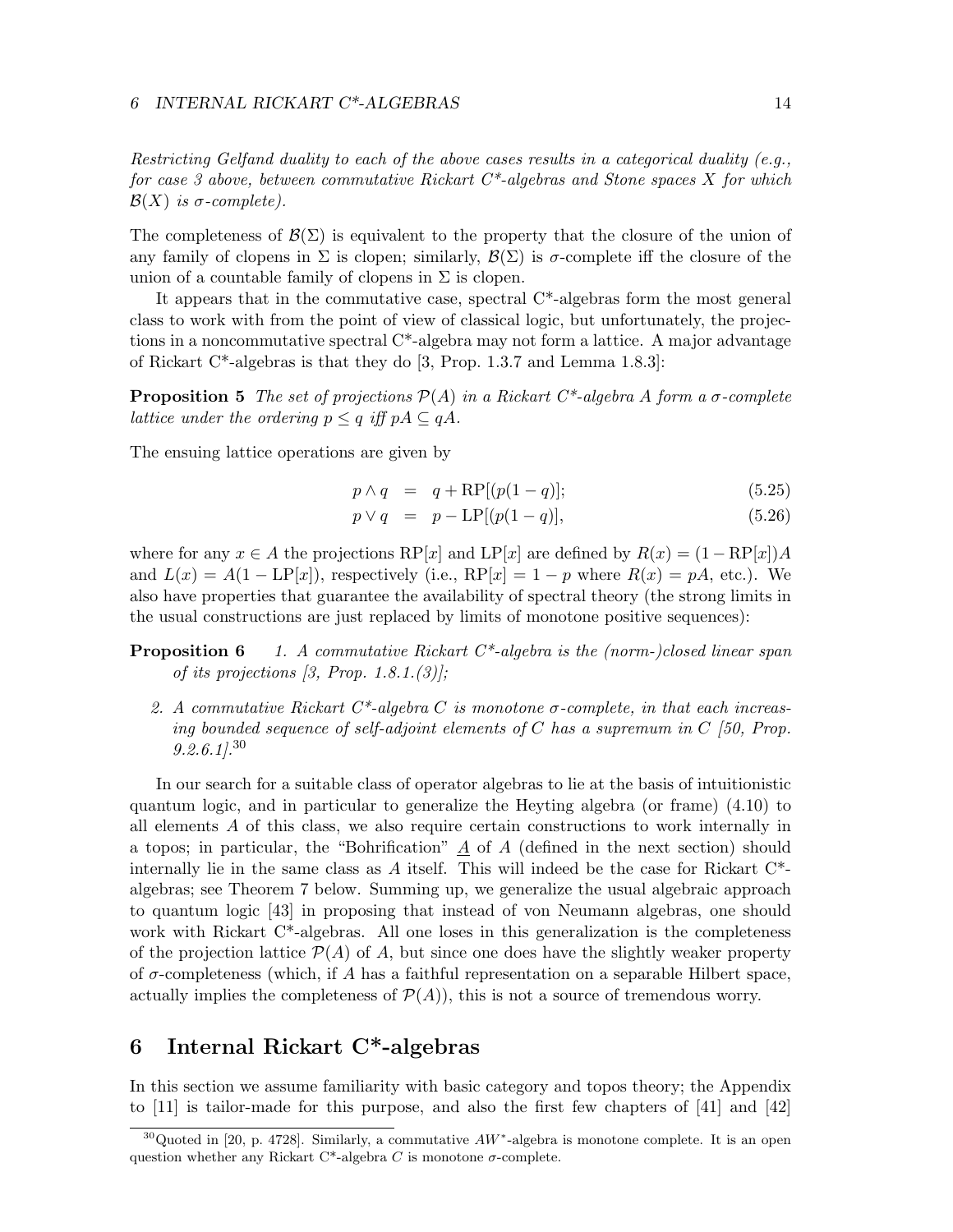contain all necessary background. See also [2, 26] for introductions that emphasise the connection between topos theory and intuitionistic logic. In some technical arguments we will also use the so-called internal language of a topos and its Kripke–Joyal semantics, for which [42, Ch. VI] is our basic reference. Briefly, a topos may be seen as a generalization of the category Sets (whose objects are sets and whose arrows are functions, subject to the usual ZFC axiom system) in which most set-theoretic reasoning can be carried out, with the restriction that all proofs need to be constructive in the limited sense that one cannot make use of the law of the excluded middle or the Axiom of Choice. In what follows, we will use the term 'constructive' in this way.<sup>31</sup>

Let A be a Rickart C\*-algebra, with associated poset  $\mathcal{C}(A)$  of all unital commutative Rickart C<sup>\*</sup>-subalgebras of A, partially ordered by set-theoretic inclusion. The poset  $\mathcal{C}(A)$ defines a category, called  $\mathcal{C}(A)$  as well, in which C and D are connected by a unique arrow  $C \to D$  iff  $C \subseteq D$ , and are not connected by any arrow otherwise. In this paper, the only relevant topos besides Sets is the category

$$
\mathcal{T}(A) = \mathbf{Sets}^{\mathcal{C}(A)}\tag{6.27}
$$

of (covariant) functors from  $\mathcal{C}(A)$ , seen as a category, to **Sets**. We will underline objects in  $\mathcal{T}(A)$ . As a case in point, the tautological functor

$$
\underline{A}: C \mapsto C,\tag{6.28}
$$

maps a point  $C \in \mathcal{C}(A)$  to the corresponding commutative C<sup>\*</sup>-algebra  $C \subset A$  (seen as a set); for  $C \subseteq D$  the map  $\underline{A}(C \leq D) : \underline{A}(C) \to \underline{A}(D)$  is just the inclusion  $C \hookrightarrow D$ . We call  $\underline{A}$  the *Bohrification* of  $A$ .

**Theorem 7** Let A be a Rickart  $C^*$ -algebra. Then  $\underline{A}$  is a commutative Rickart  $C^*$ -algebra in  $\mathcal{T}(A)$ .

**Proof** Since A is, in particular, a C<sup>\*</sup>-algebra, it follows from [31, Thm. 5] that  $\underline{A}$  is a commutative C<sup>\*</sup>-algebra in  $\mathcal{T}(A)$ . To prove that it is internally Rickart, we spell out Definition 3.3 in logical notation, with  $x \in A$  as a free variable:

$$
\exists_{p \in A} \, xp = 0 \land \forall_{y \in A} \, xy = 0 \Rightarrow y = py. \tag{6.29}
$$

Here we have changed the condition inherent in Definition 3.3 that  $xy = 0$  implies that there exists  $a \in A$  such that  $y = pa$ , to the equivalent condition that  $xy = 0$  implies  $y = py$ ; see [3, Prop. 1.3.3]. This is not necessary, but simplifies the argument somewhat.

We regard (6.29) as a formula  $\phi$  in the internal language of  $\mathcal{T}(A)$  with a single free variable x of type A. By Kripke–Joyal semantics,  $\phi$  is true if  $C \Vdash \phi(\tilde{x})$  for all  $C \in C(A)$ and all  $\tilde{x} \in A(C) = C$  [42, §VI.7]. By the rules for this semantics,  $C \Vdash \phi(\tilde{x})$  is true iff there exists a projection  $\tilde{p} \in C$  such that for all  $D \supseteq C$ , all  $\tilde{y} \in D$ , and all  $E \supseteq D$  one has: if  $\tilde{x}\tilde{y}=0$ , then  $\tilde{y}=\tilde{p}\tilde{y}$ . In the latter part, the elements  $\tilde{x}\in C, \tilde{p}\in C$ , and  $\tilde{y}\in D$ are all regarded as elements of E, but clearly the if ... then statement holds at all  $E \supseteq D$ iff it holds at D. The truth of  $C \Vdash \phi(\tilde{x})$ , and hence of Theorem 7 now follows from the following lemma.

<sup>&</sup>lt;sup>31</sup>The reader be warned that topos theory makes extensive use of the power set construction, which is avoided in so-called predicative constructive mathematics.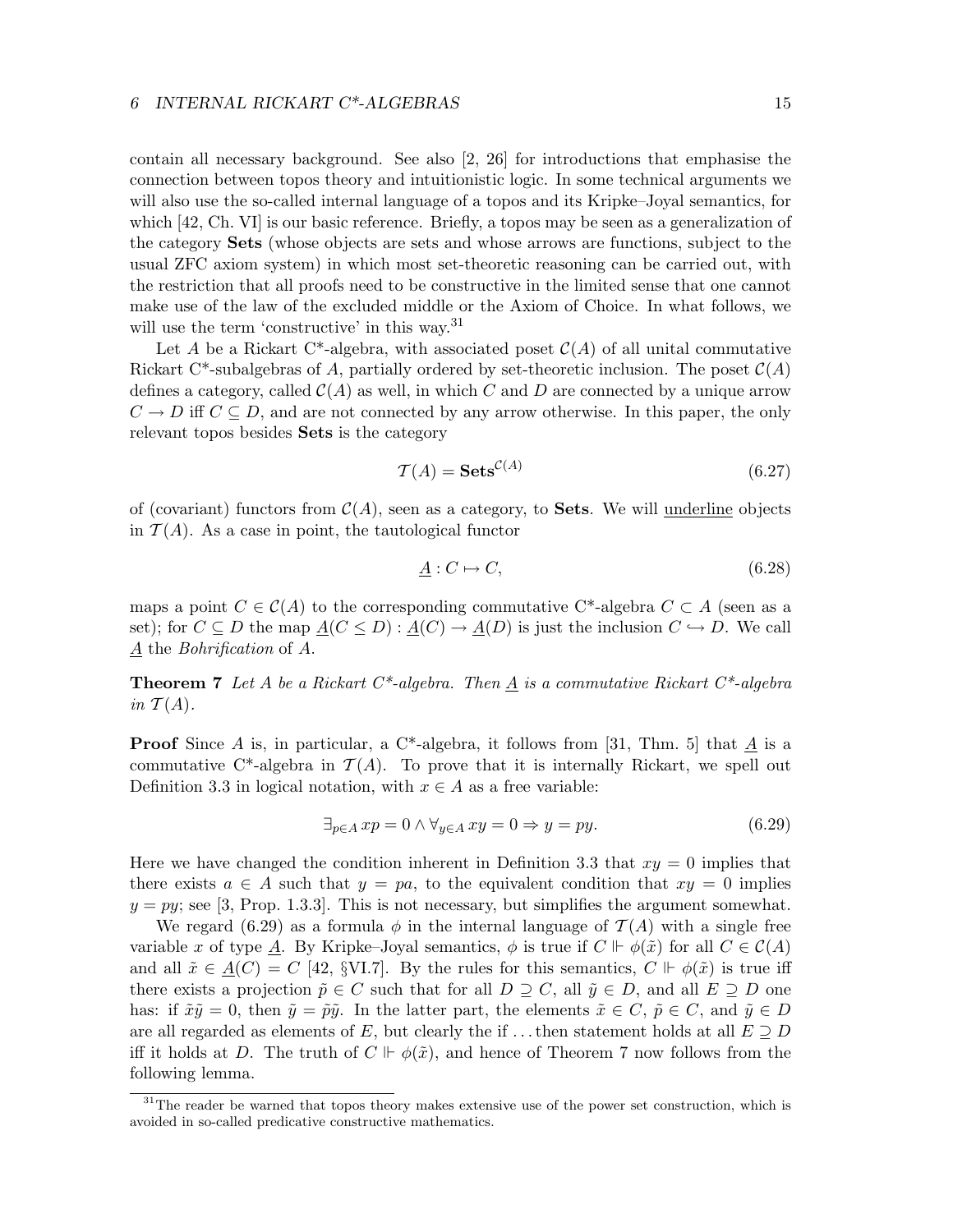**Lemma 8** Let C and D be commutative Rickart  $C^*$ -algebras with  $C \subseteq D$ , and take  $x \in C$ . If one regards x as an element of D, then the projection p for which  $R(x) = pD$  lies in C. In other words: if  $x \in C \subseteq D$ , then the projection  $RP[x]$  as computed in D actually lies in C.

**Proof** We have  $C \cong C(\Sigma_C)$  and  $D \cong C(\Sigma_D)$  through the Gelfand transform. As we have seen,  $\Sigma_C$  is a Stone space, whose topology has a basis  $\mathcal{B}(\Sigma_C)$  consisting of all clopen sets in  $\Sigma_C$ . This basis is isomorphic as a Boolean lattice to the projection lattice  $\mathcal{P}(C)$  of C, with isomorphism (5.23) (for  $A = C$ ), and analogously for D.

One has a canonical map  $r_{DC} : \Sigma_D \to \Sigma_C$  given by restriction, i.e.  $(r_{DC}\varphi)(a) = \varphi(a)$ for  $a \in C$ , or  $r_{DC}\varphi = \varphi_{|C}$ . Being continuous, this map induces the inverse image map

$$
r_{DC}^{-1} : \mathcal{O}(\Sigma_C) \to \mathcal{O}(\Sigma_D) \tag{6.30}
$$

as well as the pullback

$$
r_{DC}^* : C(\Sigma_C) \to C(\Sigma_D). \tag{6.31}
$$

Restricted to basic opens and projections, respectively, these maps are related to each other and to the inclusion  $\iota_{CD}: C \hookrightarrow D$  by

$$
r_{DC}^*(\hat{p}) = \widehat{\iota_{CD}(p)};
$$
\n(6.32)

$$
r_{DC}^{-1}(\mathcal{D}(\hat{p})) = \mathcal{D}(r_{DC}^*(\hat{p})). \tag{6.33}
$$

By [3, Prop. 1.8.1.(4)], the projection  $p \in D$  in the statement of the Lemma has Gelfand transform  $\hat{p} = 1 - \chi_{\mathcal{D}(r_{DC}^*\mathcal{X})}$ , where for any  $U \subset \Sigma$ ,  $U^-$  is the closure of U. But by (6.33) one then has  $\hat{p} = r_{DC}^*(\tilde{\hat{q}})$  with  $\hat{q} = (1 - \chi_{D(x)^{-}})$ , and (6.32) yields  $p = \iota_{CD}(q)$ . Hence  $p \in C$ . This concludes the proof of Lemma 8 as well as of Theorem 7.

Theorem 7, or perhaps the desire to develop as much of  $C^*$ -algebra theory in a topos as possible, motivates the constructive study of Rickart  $C^*$ -algebras, particularly of commutative ones. Any result obtained in this way may then be used internally, i.e. in an arbitrary topos.

**Proposition 9** Let A be a commutative  $C^*$ -algebra. The following are equivalent:

- 1. for each  $a \in A$  there exists a (unique) projection p such that i) ap = 0 and ii) if  $ab = 0$ , then there exists c such that  $b = cp$ .
- 2. for each a there exists a (unique) projection p such that  $ap = 0$  and if  $ab = 0$ , then  $b = bp$ .
- 3. for each self-adjoint a there exists a (unique) projection, denoted  $[a > 0]$ , such that  $[a > 0]a = a^+$  and  $[a > 0] \wedge [-a > 0] = 0$ .

Let us note that since A is commutative, the infimum  $\wedge$  in 3 is the same as the product.

**Proof** The equivalence of 1 and 2 is in [3, Prop 1.3.3]. We denote the projection p in 2 by  $[a = 0]$ . By the decomposition of arbitrary elements of A in four positives, it suffices to require the existence of  $[a = 0]$  only for positive elements a; for general  $a \in A$  we obtain the required projection by multiplication of the four projections for its positive components.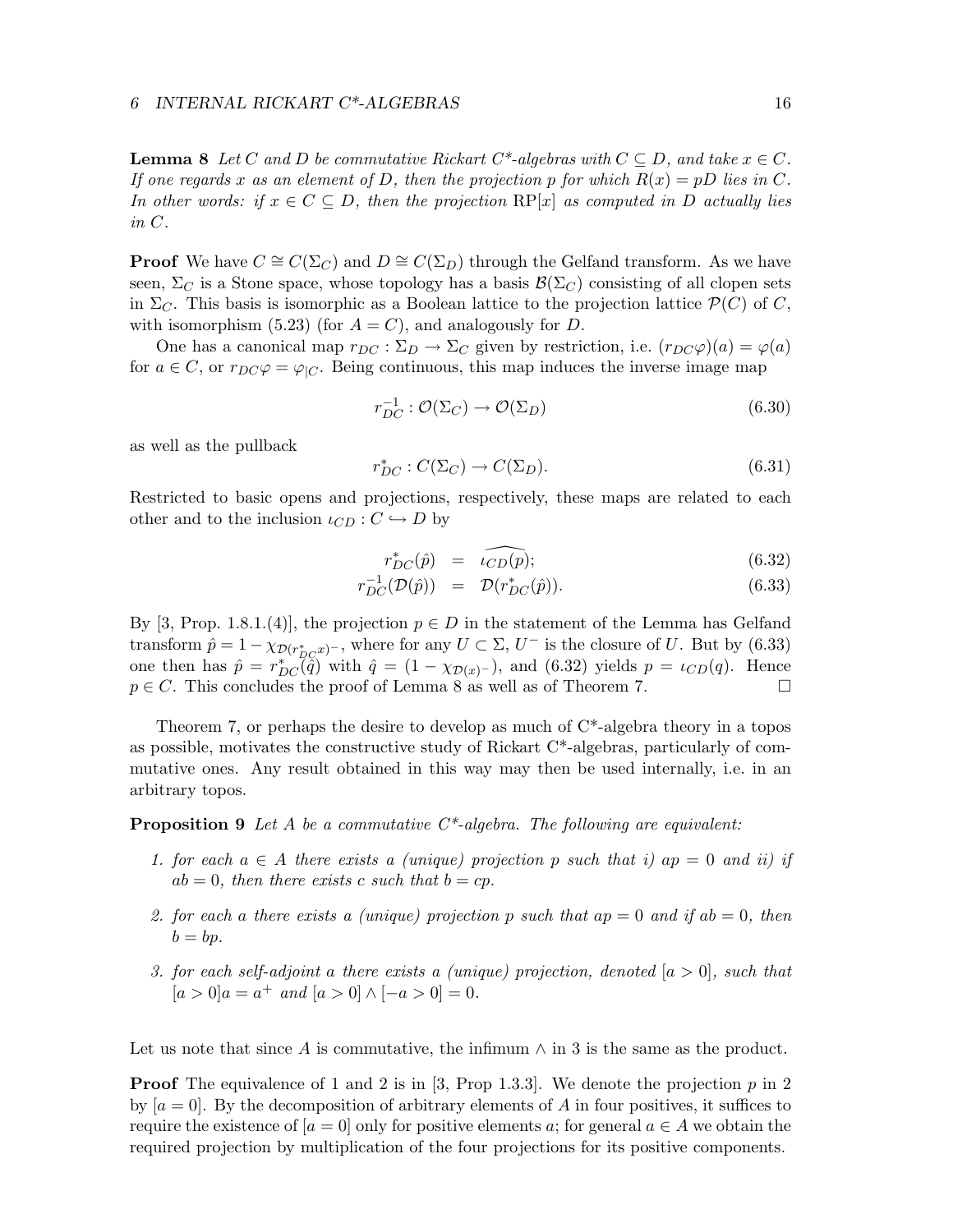2→3 For a self-adjoint *a* we define  $[a > 0] := 1 - [a^+ = 0]$ . Then

$$
[a > 0]a = (1 - [a+ = 0])(a+ - a-) = a+.
$$

By definition,  $[a > 0] = [a^+ > 0]$ . By 2 and  $a^-a^+ = 0$ ,  $a^-[a > 0] = 0$ . Again by 2, but applied to  $a^-$ ,  $[a^- > 0][a > 0] = 0$ . Since  $(-a)^+ = a^-$ ,  $[a > 0] \wedge [-a > 0] = 0$ .

3→2 For positive a we define  $[a = 0] := 1 - [a > 0]$ . Then  $a[a = 0] = a(1 - [a > 0]) = 0$ . We may assume that  $a, b \ge 0$  and  $ab = 0$ . Then  $b[a > 0] \le 0$  (see part 1 of Lemma 12 below), and since  $b[a > 0]$  is the product of commuting positive operators, this implies  $b[a > 0] = 0$ .

Thus A is a commutative Rickart C\*-algebra if any (and hence all) of the three conditions in this proposition is satisfied. Our earlier proof of Theorem 7 can now be reformulated in a simple way by applying the above proposition to  $\underline{A}$ : since the existence of the projection  $[a > 0]$  in part 3 of Proposition 9 is interpreted locally,  $\underline{A}$  satisfies the condition in 3 if each  $C \in \mathcal{C}(A)$  does. Hence  $\underline{A}$  is Rickart.

Similarly, the  $\sigma$ -completeness of the projection lattice of a commutative Rickart C<sup>\*</sup>algebra (cf. Proposition 5) is immediate from the following analogue of [3, Lem. 1.8.2]:

**Lemma 10** A sequence  $p_n$  of mutual orthogonal projections has a supremum.

**Proof** The sum  $a := \sum 2^{-n} p_n$  converges in the C<sup>\*</sup>-algebra. The supremum of the sequence is the projection  $[a > 0]$ .

Finally, Saitô and Wright [45] define a  $C^*$ -algebra to be Rickart if each maximal Abelian \*-subalgebra of A is Rickart (or, equivalently, monotone  $\sigma$ -complete). Equivalently, one may require that every Abelian \*-subalgebra is contained in an Abelian Rickart C\*-algebra. This definition captures essential parts of the theory of von Neumann algebras and, being formulated entirely in terms of commutative subalgebras, is very much in the spirit of our "Bohrification" program. Unfortunately, although every Rickart C\*-algebra in the sense of Definition 3 is a Rickart C<sup>\*</sup>-algebra in the sense of Saitô and Wright, the converse has not been shown to date.<sup>32</sup> In any case, upon the definition of Saitô and Wright, Rickart C\*-algebras admit a nice internal characterization, provided we use classical meta-logic and use the original definition of the poset  $C(A)$  from [31], according to which  $C(A)$  is the collection of all commutative unital C\*-subalgebras of A.

**Proposition 11** Let A be a  $C^*$ -algebra in Sets. Then A is a Rickart  $C^*$ -algebra in the sense of Saitô and Wright iff  $\underline{A}$  satisfies: for all self-adjoint a, not not there exists a projection p such that  $p = [a > 0]$ .

**Proof** By Lemma 19 below, the right hand side means that for all  $D \in C(A)$  and  $\tilde{a} \in D_{sa}$ there exists  $E \supset D$  and a projection  $\tilde{p} \in E$  such that  $E \vDash (p = [a > 0])(\tilde{p}, \tilde{a})$ , i.e.  $\tilde{p} = [\tilde{a} > 0]$  in E. This is precisely our earlier definition of a Rickart C\*-algebra.

The use of Proposition 11 derives from the fact that in both classical and intuitionistic logic, the propositions  $A \to \neg B$  and  $\neg\neg A \to \neg B$  are equivalent. Hence negative statement for Rickart algebras may be proved by assuming that the projection  $[a > 0]$  actually exists.

 $32$ Private communications from Saitô and Wright.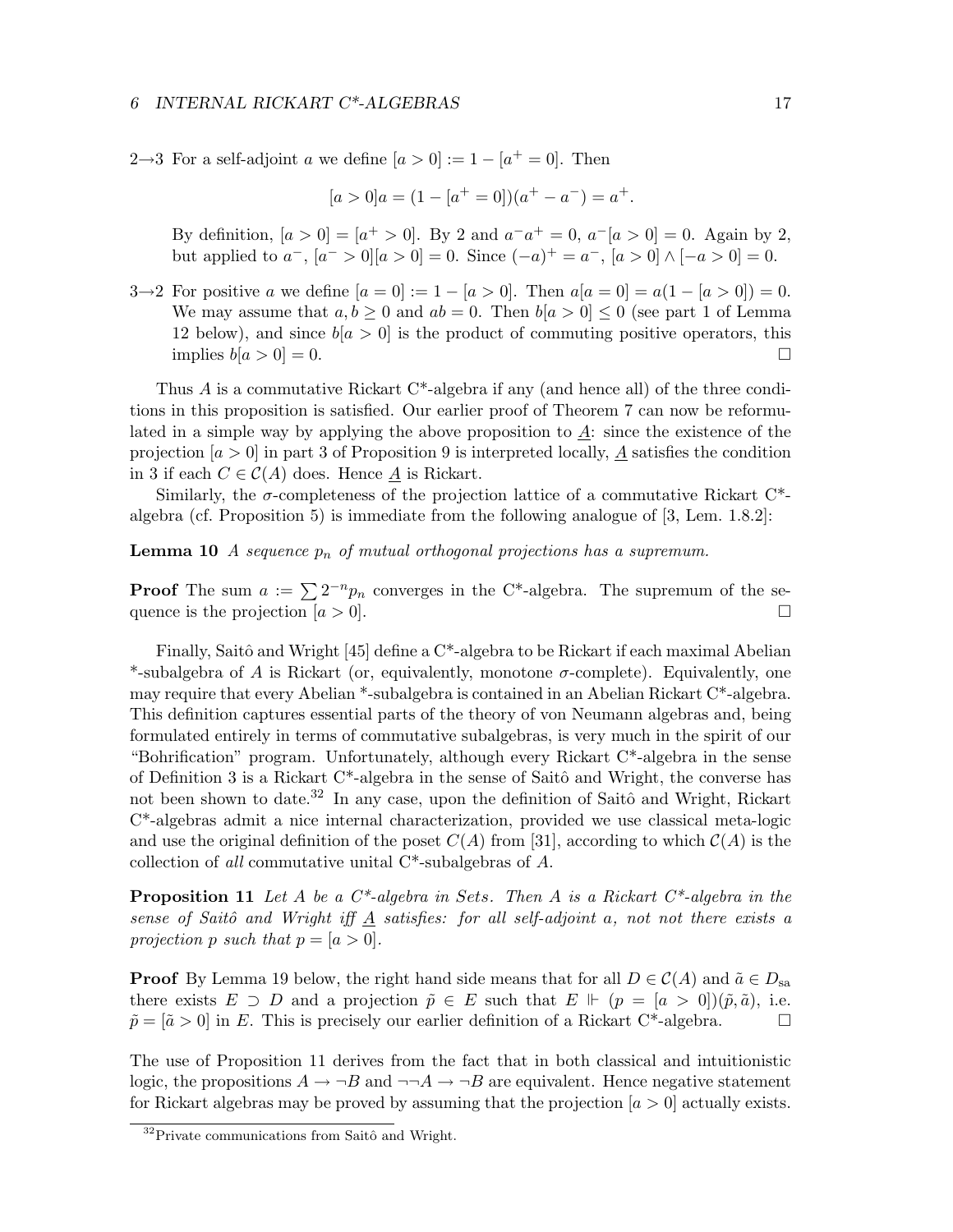### 7 Gelfand theory for commutative Rickart C\*-algebras

The Gelfand theory for commutative  $C^*$ -algebras A that in the classical case leads to the isomorphism  $A \cong C(\Sigma_A)$  for some compact Hausdorff space  $\Sigma_A$ , generalizes to the constructive or topos-theoretic setting in producing a frame (see Section 4)  $\mathcal{O}(\Sigma_A)$ , rather than the space  $\Sigma$  itself, with the property that A is isomorphic as a commutative C<sup>\*</sup>algebra with the object of all frame maps from  $\mathcal{O}(\mathbb{C})$  (i.e. the frame of Dedekind complex numbers, interpreted in the ambient topos) to  $\mathcal{O}(\Sigma_A)$ . In the classical case, since  $\Sigma_A$  is Hausdorff and hence sober, each frame map  $\varphi^* : \mathcal{O}(\mathbb{C}) \to \mathcal{O}(\Sigma_A)$  arises as the inverse image  $\varphi^* = \varphi^{-1}$  of some continuous map  $\varphi : \Sigma_A \to \mathbb{C}$ , so that one recovers the usual Gelfand isomorphism, but in general this isomorphism involves the frame  $\mathcal{O}(\Sigma_A)$  in the said way; an underlying space  $\Sigma_A$  may not even exist (indeed, due to the Kochen–Specken Theorem this is precisely the case in our application to quantum theory).<sup>33</sup>

The abstract theory of internal C\*-algebras and Gelfand duality in a topos is due to Banaschewski and Mulvey [1]. In order to explicitly compute the frame  $\mathcal{O}(\Sigma_A)$  for given A, we use the constructive formulation of Gelfand duality due to Coquand and Spitters [18, 16], building on fundamental insights into Stone duality by Coquand [15]; see also [31]. First, define a relation  $\preccurlyeq$  on the self-adjoint part  $A_{sa} = \{a \in A \mid a^* = a\}$  of A by putting  $a \preccurlyeq b$  iff there exists an  $n \in \mathbb{N}$  such that  $a \leq nb^+$ . This yields an associated equivalence relation  $a \approx b$ , defined by  $a \preccurlyeq b$  and  $b \preccurlyeq a$ . The lattice  $L_A$  is defined as

$$
L_A = A^+ / \approx, \tag{7.34}
$$

where  $A^+ = \{a \in A \mid a \ge 0\}$  is the positive cone of A.

The key results are that  $L_A$  is a so-called normal distributive lattice and that  $\mathcal{O}(\Sigma_A)$ arises as the frame  $RIdl(L_A)$  of regular ideals in  $L_A$ . We shall not define these notions here (see [15, 18, 31]), since in the case at hand the situation simplifies according to Theorem 16 below, but we will need the following information. We denote the equivalence class of  $a \in A_{sa}$  in  $L_A$  by  $D(a)$ ; we have  $D(a) = D(a^+)$ , so that we may restrict a to lie in  $A^+$ , i.e.  $a \geq 0$ . Furthermore, we denote the map  $L_A \to \text{RId}(L_A)$  that assigns the regular closure of the principal down set  $\downarrow D(a)$  to  $D(a) \in L_A$  (see [12, Thm. 27] or [31, eq. (80)]) by  $D(a) \mapsto \mathcal{D}(a)$ ; upon the identification  $\mathcal{O}(\Sigma_A) \cong \text{RId}(L_A)$ , this map simply injects  $D(a)$ into  $\mathcal{O}(\Sigma_A)$  as a basis open, and in the classical case this notation is consistent with (5.24). On then has the following relations:

$$
\mathcal{D}(1) = \top; \tag{7.35}
$$

$$
\mathcal{D}(a) \wedge \mathcal{D}(-a) = \perp; \tag{7.36}
$$

$$
\mathcal{D}(-b^2) = \perp; \tag{7.37}
$$

$$
\mathcal{D}(a+b) \leqslant \mathcal{D}(a) \vee \mathcal{D}(b), \tag{7.38}
$$

$$
\mathcal{D}(ab) = (\mathcal{D}(a) \wedge \mathcal{D}(b)) \vee (\mathcal{D}(-a) \wedge \mathcal{D}(-b)), \tag{7.39}
$$

$$
\mathcal{D}(a) = \bigvee_{s>0} \mathcal{D}(a-s). \tag{7.40}
$$

In fact, the first five relations already hold for the  $D(\cdot)$  and may be used to define  $L_A$ , whereas the complete set may be used as a definition of  $\mathcal{O}(\Sigma_A)$ .

We now work towards the explicit formula for the external description of the Gelfand spectrum of the Bohrification of a Rickart C\*-algebra in Theorem 16 below.

<sup>&</sup>lt;sup>33</sup>The notation  $\mathcal{O}(\Sigma_A)$  for a frame whose underlying point set  $\Sigma_A$  may not exist may appear odd, but is generally used in order to stress that one may reason with  $\mathcal{O}(\Sigma_A)$  as if it were the topology of some space.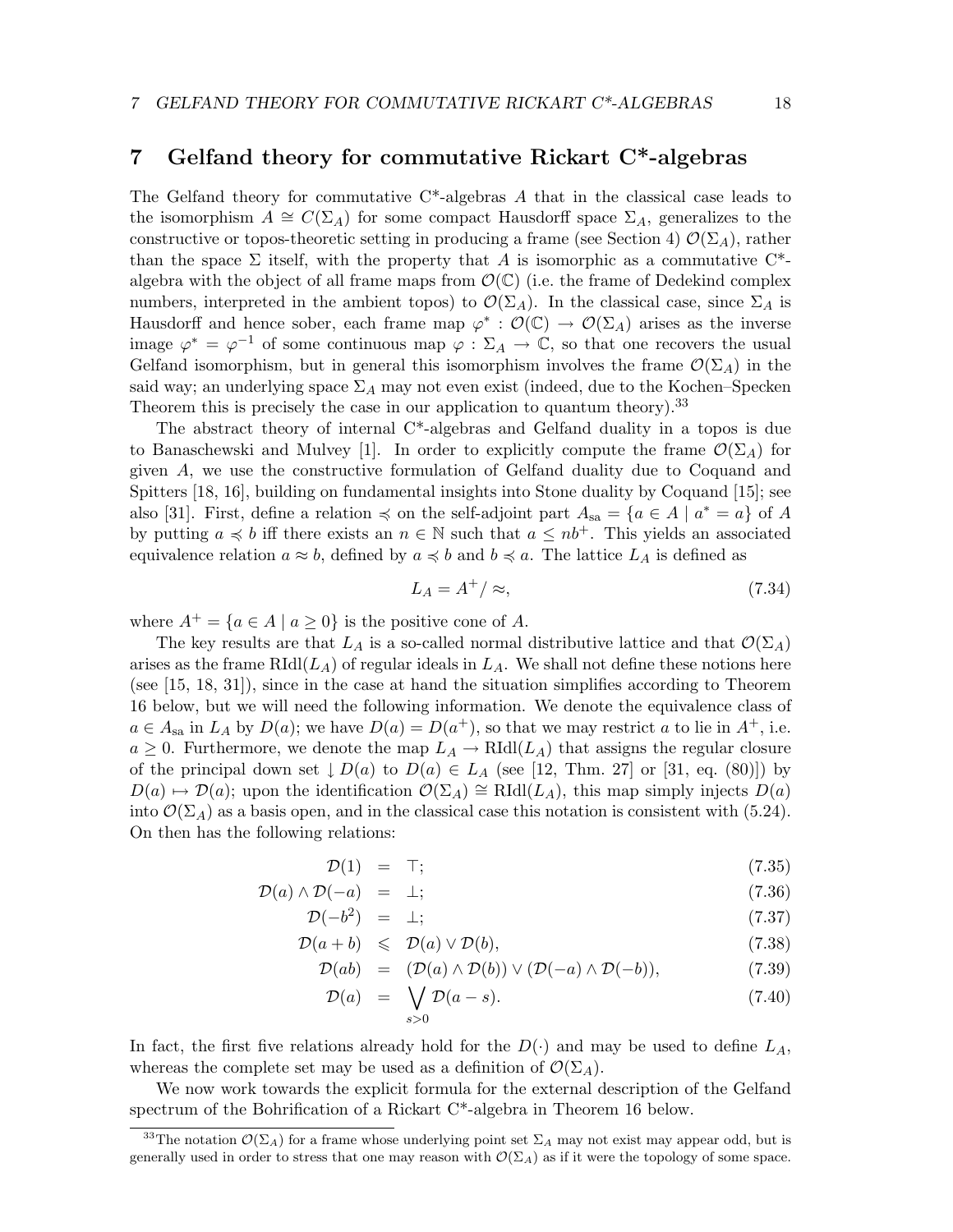**Lemma 12** Let A be a commutative Rickart  $C^*$ -algebra, and  $a, b \in A$  self-adjoint. If  $a \leq ab$ , then  $a \preccurlyeq b$ , i.e.  $D(a) \leq D(b)$ .

**Proof** If  $a \leq ab$  then certainly  $a \preccurlyeq ab$ . Hence  $D(a) \leq D(ab) = D(a) \wedge D(b)$ . In other words,  $D(a) \leq D(b)$ , whence  $a \preccurlyeq b$ .

**Definition 13** [26, 33] A pseudocomplement on a distributive lattice  $L$  is an antitone (i.e. anti-monotone) function  $\neg: L \to L$  satisfying  $x \wedge y = 0$  iff  $x \leq \neg y$ .<sup>34</sup>

**Proposition 14** For a commutative Rickart  $C^*$ -algebra A, the lattice  $L_A$  has a pseudocomplement, determined by  $\neg D(a) = D([a = 0])$  for  $a \in A^+$ .

**Proof** Without loss of generality, let  $b \leq 1$ . Then

$$
D(a) \land D(b) = 0 \iff D(ab) = D(0)
$$
  
\n
$$
\iff ab = 0
$$
  
\n
$$
\iff b[a = 0] = b \iff (\Rightarrow \text{ by Proposition 9})
$$
  
\n
$$
\iff b \preccurlyeq [a = 0] \iff (\Leftrightarrow \text{since } b \le 1, \Rightarrow \text{ by Lemma 12})
$$
  
\n
$$
\iff D(b) \le D([a = 0]) = \neg D(a).
$$

To see that  $\neg$  is antitone, suppose that  $D(a) \leq D(b)$ . Then  $a \preccurlyeq b$ , so  $a \leq nb$  for some  $n \in \mathbb{N}$ . Hence  $[b = 0]a \leq [b = 0]bn = 0$ , so that  $\neg D(b) \wedge D(a) = D([b = 0]a) = 0$ , and therefore  $\neg D(b) \leq \neg D(a)$ .

**Lemma 15** If A is a commutative Rickart C\*-algebra, then the lattice  $L_A$  satisfies  $D(a)$  =  $\bigvee_{r\in\mathbb{Q}^+} D([a-r>0])$  for all  $a\in A^+$ .

**Proof** Since  $[a > 0]a = a^+ \ge a$ , Lemma 12 gives  $a \preccurlyeq [a > 0]$  and therefore  $D(a) \le a$  $D([a > 0])$ . Also, for  $r \in \mathbb{Q}^+$  and  $a \in A^+$ , one has  $1 \leq \frac{2}{r}$  $\frac{2}{r}((r-a)\vee a)$ , whence

$$
[a - r > 0] \le \frac{2}{r}((r - a) \lor a)[a - r > 0] = \frac{2}{r}(a[a - r > 0]).
$$

Lemma 12 then yields  $D([a - r > 0]) \leq D(\frac{2}{r})$  $\frac{2}{r}a$ ) = D(a). In total, we have  $D([a-r>0]) \leq$  $D(a) \le D([a > 0])$  for all  $r \in \mathbb{Q}^+$ , from which the statement follows.

**Theorem 16** The Gelfand spectrum  $\mathcal{O}(\Sigma_A)$  of a commutative Rickart C<sup>\*</sup>-algebra A is isomorphic to the frame Idl $(\mathcal{P}(A))$  of ideals of  $\mathcal{P}(A)$ .

**Proof** Form the sublattice  $\mathcal{P}_A = \{D(a) \in L_A \mid a \in A^+, \neg\neg D(a) = D(a)\}\$  of 'clopen elements' of  $L_A$ , which is Boolean by construction. Since  $\neg D(p) = D(1-p)$  for  $p \in \mathcal{P}(A)$ , we have  $\neg D(p) = D(p)$ . Conversely,  $\neg D(a) = D([a > 0])$ , so that each element of  $P_A$ is of the form  $D(a) = D(p)$  for some  $p \in \mathcal{P}(A)$ . So  $\mathcal{P}_A = \{D(p) | p \in \mathcal{P}(A)\} \cong \mathcal{P}(A)$ , since each projection  $p \in \mathcal{P}(A)$  may be selected as the unique representative of its equivalence class  $D(p)$  in  $L<sub>A</sub>$ . By Lemma 15, we may use  $\mathcal{P}(A)$  instead of  $L<sub>A</sub>$  as the generating lattice for  $\mathcal{O}(\Sigma_A)$ . So  $\mathcal{O}(\Sigma_A)$  is the collection of regular ideals of  $\mathcal{P}(A)$  by [31, Theorem 26]. But since  $P(A) \cong P_A$  is Boolean, all its ideals are regular, as  $D(p) \ll D(p)$  for each  $p \in \mathcal{P}(A)$  [33]. This establishes the statement.

 $34$ The construction of the Boolean algebra of projections as the pseudocomplements in the lattice L is reminiscent of the construction of the Boolean algebra of pseudocomplements which can be carried out in a Heyting algebra; e.g. [33, I.1.13]. However, as L need not be a Heyting algebra, our construction is not an instance of this general method.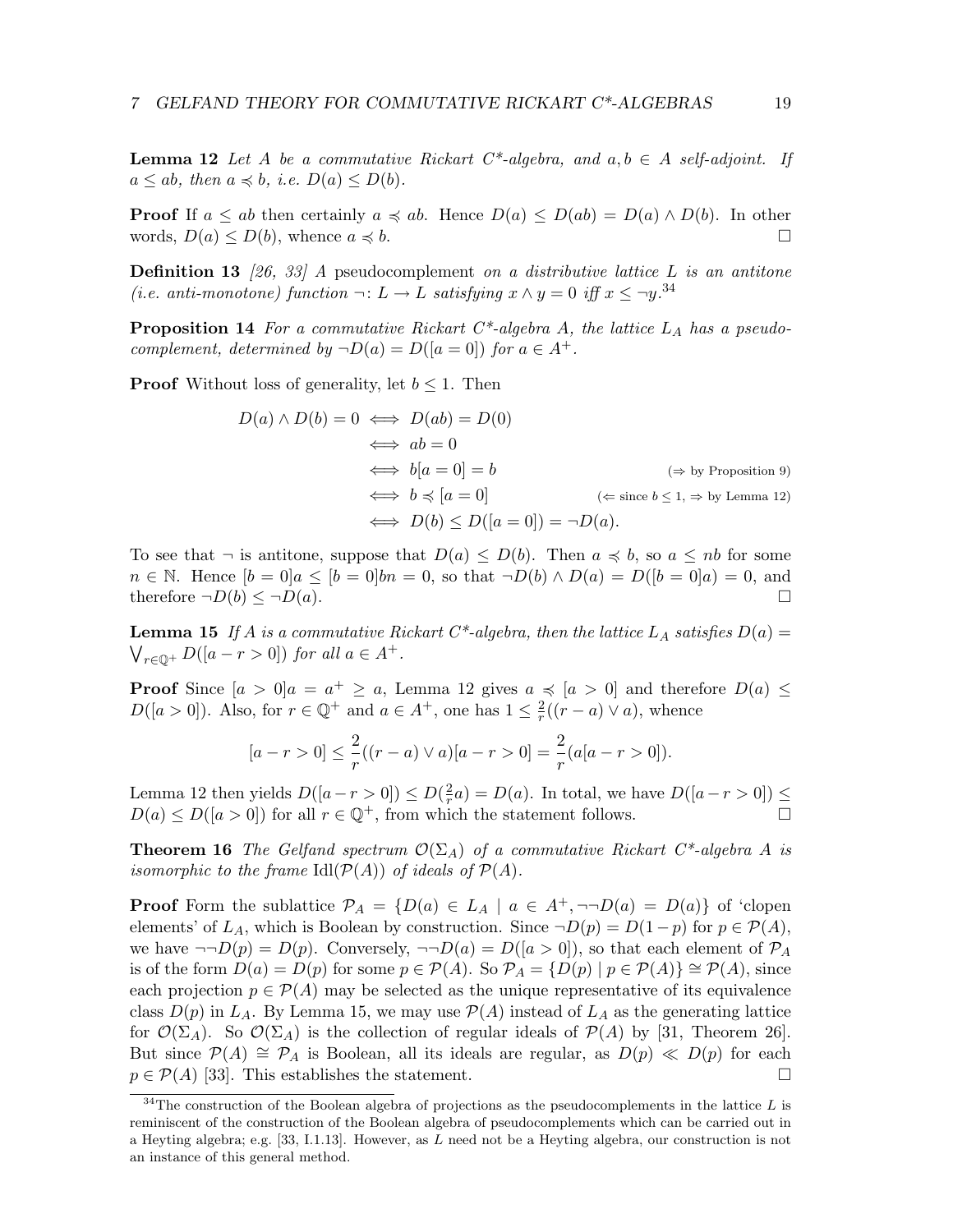Internalized to the topos  $T(A)$ , Theorem 16 enables us to compute the spectrum  $\mathcal{O}(\Sigma_A)$  of the Bohrification  $\underline{A}$  of A. As a functor  $\mathcal{O}(\Sigma_A) : \mathcal{C}(A) \to \mathbf{Sets}$ , this spectrum is completely determined by its component at  $\mathbb{C} \cdot 1$ , which is the frame in **Sets** that provides the so-called external description of  $\mathcal{O}(\Sigma_A)$  [34] (see also [31, Thm. 29]). We write

$$
\mathcal{O}(\Sigma_A) \equiv \mathcal{O}(\underline{\Sigma}_A)(\mathbb{C} \cdot 1),\tag{7.41}
$$

and draw attention to the notation (6.30).

**Theorem 17** The frame  $\mathcal{O}(\Sigma_A)$  is given by

$$
\mathcal{O}(\Sigma_A) = \{ S : \mathcal{C}(A) \to \mathbf{Sets} \mid S(C) \in \mathcal{O}(\Sigma_C), r_{DC}^{-1}(S(C)) \subseteq S(D) \text{ if } C \subseteq D \},\tag{7.42}
$$

and has a basis given by

$$
\mathcal{B}(\Sigma_A) = \{ \tilde{S} : \mathcal{C}(A) \to \mathcal{P}(A) \mid \tilde{S}(C) \in \mathcal{P}(C), \, \tilde{S}(C) \le \tilde{S}(D) \, \text{ if } C \subseteq D \},\tag{7.43}
$$

in the sense that under the (injective) map  $f : \mathcal{B}(\Sigma_A) \to \mathcal{O}(\Sigma_A)$  given by

$$
f(\tilde{S})(C) = \mathcal{D}(\widehat{\tilde{S}(C)}),\tag{7.44}
$$

each  $S \in \mathcal{O}(\Sigma_A)$  may be expressed as  $S = \bigvee \{ f(\tilde{S}) \mid \tilde{S} \in \mathcal{B}(\Sigma_A), f(\tilde{S}) \leq S \}.$ 

**Proof** We interpret Theorem 16 in the topos  $\mathcal{T}(A)$ , where A plays the role of the general commutative  $C^*$ -algebra A in the above analysis (not to be confused with the noncommutative  $C^*$ -algebra A in **Sets** whose Bohrification is A). The internal version of the lattice  $L_A$  is the functor  $\underline{L}_A$ , which according to [31, Thm. 20] is simply given by  $\underline{L}_A(C) = C$ . Consequently, the subobject  $\mathcal{P}_A$  is given by  $\mathcal{P}_A(C) = \mathcal{P}(C)$  (as the algebraic conditions  $p^2 = p^* = p$  defining a projection are interpreted locally).

Combining Theorem 16 with Theorem 29 in [31], we find that

$$
\mathcal{O}(\Sigma_A) \cong \text{Idl}(\underline{\mathcal{P}}_A),\tag{7.45}
$$

where the right-hand side by definition is the subset of  $Sub(\underline{\mathcal{P}}_A)$  that consists of subfunctors U of  $\underline{P}_A$  for which  $\underline{U}(C) \in \text{Id}(\mathcal{P}(C))$  for all  $C \in \mathcal{C}(A)$ . Now, internalizing Theorem 16 to Sets and applying it to  $A = C$ , we obtain the frame isomorphism Idl( $\mathcal{P}(C)$ ) ≅  $\mathcal{O}(\Sigma_C)$ ; the identification is given by mapping  $I \in \text{Idl}(\mathcal{P}(C))$  to  $\bigcup \{\mathcal{D}(\hat{p}) \mid p \in I\} \in \mathcal{O}(\Sigma_C)$ . The requirement that  $\underline{U}$  be a subfunctor of  $\underline{P}_A$  then immediately yields (7.42). Part 2 is obvious from the fact that the order in  $\mathcal{O}(\Sigma_A)$  and in  $\mathcal{B}(\Sigma_A)$  is defined pointwise.

Now let  $A = M_n(\mathbb{C})$ . By the Kochen–Specker theorem in the version given in [31] and [11], the frame (more precisely, the locale)  $\mathcal{O}(\Sigma_A)$  does not have any point. In particular, it cannot have *n* points. Classically, of course, one has  $\Sigma_{\mathbb{C}^n} = \mathbf{n} \equiv \{1, 2, \ldots, n\}$  and hence

$$
\mathcal{O}(\Sigma_{\mathbb{C}^n}) \cong \mathcal{P}(\mathbb{C}^n) \cong 2^n \tag{7.46}
$$

(i.e. the power set of **n**). The points of  $\Sigma_{\mathbb{C}^n}$  are in bijective correspondence with the completely prime filters of  $2<sup>n</sup>$ , and hence, once again, with the elements of **n**. Remarkably, we can prove that it is not not the case that internally  $\mathcal{O}(\Sigma_A)$  has precisely the same structure.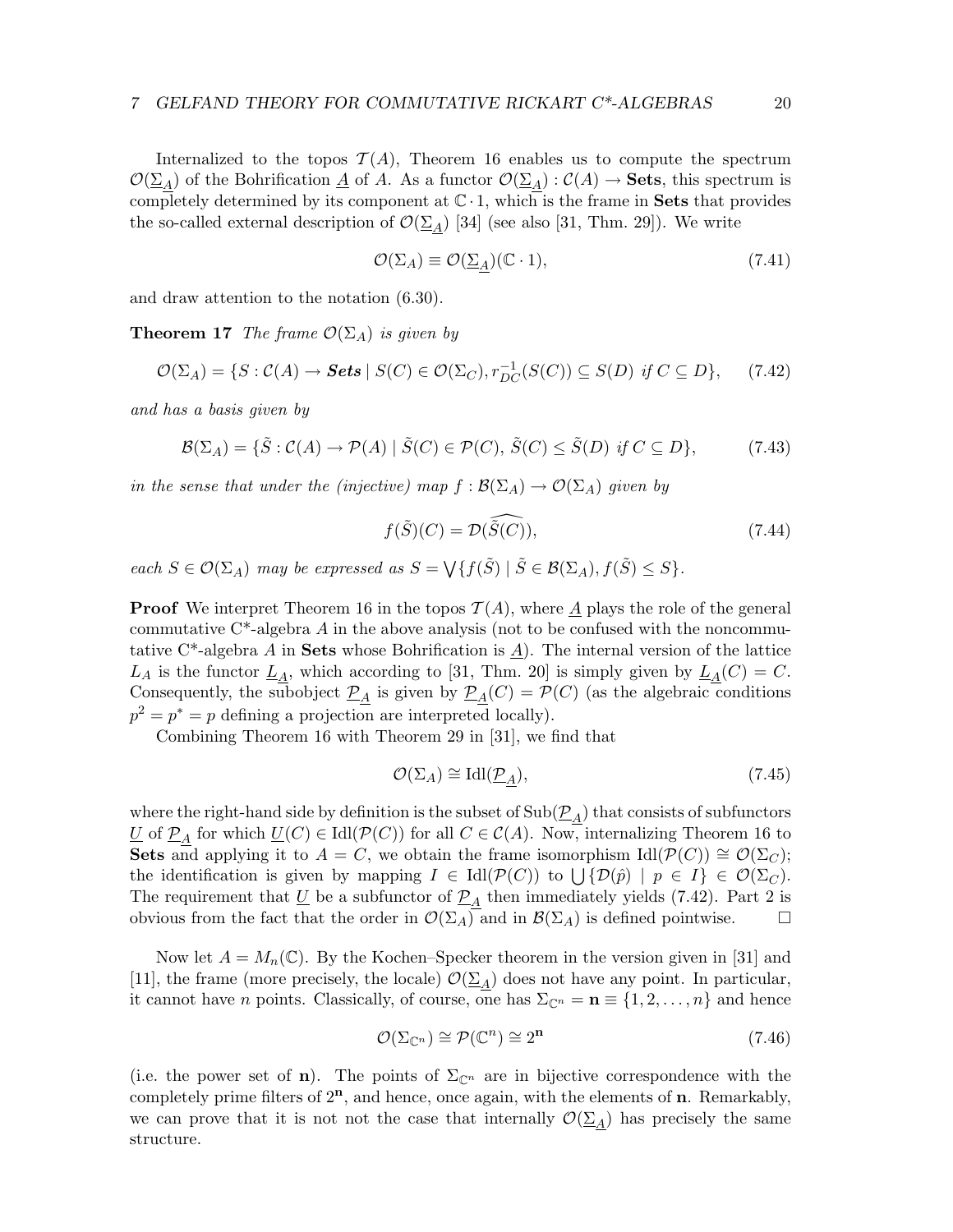**Proposition 18** Let  $A = M_n(\mathbb{C})$ . Then it is impossible that the Gelfand spectrum  $\Sigma_A$ does not have n points. More precisely, noting that in  $T(A)$  the set **n** is internalized as the constant functor  $\mathbf{n}: C \mapsto \mathbf{n}$ , we internally have

$$
\neg\neg \left(\underline{\mathcal{P}}_{A} \quad \cong \quad \underline{\Omega}^{\mathbf{n}}\right); \tag{7.47}
$$

$$
\neg\neg\left(\mathcal{O}(\underline{\Sigma}_{\underline{A}})\right) \cong \underline{\Omega}^{\underline{n}}.
$$
\n(7.48)

Proof The proof relies on the following lemma.

**Lemma 19** Let  $\phi$  be a formula in the internal language of  $\mathcal{T}(A)$  (for simplicity without free variables). Then  $C \Vdash \neg \neg \phi$  iff  $\phi$  holds eventually, in that for all  $D \supseteq C$  there exists  $E \supseteq D$  such that  $E \Vdash \phi$ . In particular,  $\phi$  is true if  $E \Vdash \phi$  for any maximal commutative  $C^*$ -subalgebra E of A.

**Proof** By Kripke–Joyal semantics, we have  $C \Vdash \neg \neg \phi$  iff for all  $D \supseteq C$ : not  $D \Vdash \neg \phi$ , which is the case iff for all  $D \supseteq C$ : not for all  $E \supseteq D$  not  $D \Vdash \phi$ . If we now use classical meta-logic, we have  $\neg \forall_x \neg \phi(x)$  iff  $\exists_x \phi(x)$ . Then the last condition holds iff for all  $D \supseteq C$  there exists  $E \supseteq D$  such that  $E \Vdash \phi$ .

The power set  $2^n$  internalizes as the functor

$$
\underline{\Omega}^{\underline{\mathbf{n}}}: C \mapsto \mathrm{Sub}(\underline{\mathbf{n}}_{\vert \uparrow C}),
$$

where the right-hand side is the set of all subfunctors of the functor  $\bf{n}$  truncated to  $\uparrow C \subset \mathcal{C}(A)$ . In particular, if E is a maximal commutative C<sup>\*</sup>-subalgebra of  $M_n(\mathbb{C})$ , using  $(7.46)$  and  $dim(E) = n$  we have

$$
\underline{\Omega}^{\mathbf{n}}(E) = \text{Sub}(\underline{\mathbf{n}}_{|E}) \cong \mathcal{P}(E) \cong 2^{\mathbf{n}} \tag{7.49}
$$

as (Boolean) lattices in **Sets**. We now show that we may rewrite (7.49) as  $E \Vdash \underline{\mathcal{P}}_A \cong \underline{\Omega}^{\underline{\mathbf{n}}}$ . Namely,  $\mathcal{P}(E) \cong 2^n$  iff there are  $f: 2^n \to \mathcal{P}(E)$  and  $g: \mathcal{P}(E) \to 2^n$  such that  $f(g(p)) = p$ for all  $p \in \mathcal{P}(E)$  and  $g(f(Y)) = Y$  for all  $Y \in 2^n$ . Now  $E \Vdash \forall p \in \mathcal{P}. f(g(p)) = p$  iff for all  $F \supseteq E$  and p in  $\mathcal{P}(E)$ ,  $F \Vdash f(g(p)) = p$ . Since E is maximal this is just: for all p in  $\mathcal{P}(E), E \Vdash f(g(p)) = p$ , which is true. Similarly,  $E \Vdash g \circ f = id$ . Lemma 19 then gives  $C \Vdash \neg \neg (\underline{\mathcal{P}}_A \cong \underline{\Omega}^{\underline{\mathbf{n}}})$  for each  $C \in \mathcal{C}(A)$ , and hence (7.47).

We now show that this implies (7.48). Indeed, to prove  $\neg\neg A \rightarrow \neg\neg B$  it suffices to show that  $A \to B$ , so that for the purpose of proving (7.48) we may assume  $\underline{P}_A \cong \underline{\Omega}^n$ . By Theorem 16, one then has  $\mathcal{O}(\underline{\Sigma}_A) \cong \text{Idl}(\underline{\mathcal{P}}_A) \cong \text{Idl}(\underline{\Omega}^{\underline{\mathbf{n}}}) \cong \underline{\Omega}^{\underline{\mathbf{n}}}$  (where the last isomorphism is most easily proved internally).  $\Box$ 

## 8 Partial Boolean algebras and Bruns–Lakser completions

This section compares the construction of our (complete) Heyting algebra  $\mathcal{O}(\Sigma_A)$  of Theorem 17 to some more traditional descriptions of the logical structure of quantummechanical systems, notably as far as distributivity and implication are involved. Furthermore, we compare our approach to that of [14], which also gives an intuitionistic logic for quantum mechanics.

The projections  $\mathcal{P}(A)$  of any von Neumann algebra A form a complete orthomodular lattice [43], and those in a Rickart C<sup>\*</sup>-algebra form a  $\sigma$ -complete orthomodular lattice [3].<sup>35</sup> Recall that a lattice  $\mathcal L$  is called *orthomodular* when it is equipped with a function  $\bot: \mathcal{L} \to \mathcal{L}$  that satisfies:

<sup>35</sup>Orthomodularity is not mentioned in [3], but follows from the existence of a faithful representation.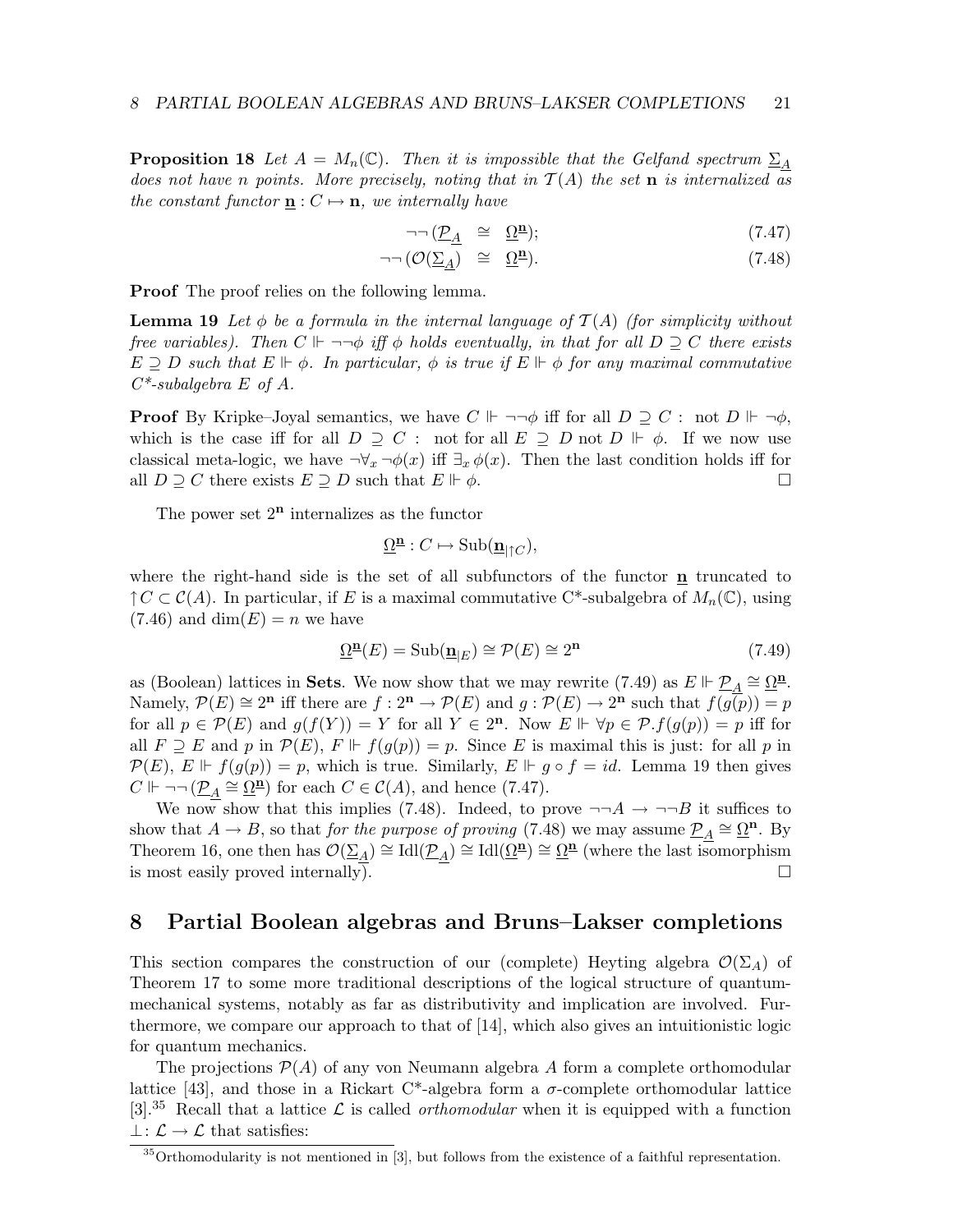- 1.  $x^{\perp \perp} = x;$
- 2.  $y^{\perp} \leq x^{\perp}$  when  $x \leq y$ ;
- 3.  $x \wedge x^{\perp} = 0$  and  $x \vee x^{\perp} = 1$ ;

4. 
$$
x \vee (x^{\perp} \wedge y) = y
$$
 when  $x \leq y$ .

The first three requirements are sometimes called  $(1)$  "double negation",  $(2)$  "contraposition", (3) "noncontradiction" and "excluded middle", but, as argued in Section 3, one should refrain from names suggesting a logical interpretation. If these are satisfied, the lattice is called *orthocomplemented*. The requirement (4), called the orthomodular law, is a weakening of distributivity.

Any Boolean algebra is an orthomodular lattice, and any orthomodular lattice is a combination of its Boolean sublattices, as follows [37, 25, 35]. A partial Boolean algebra is a family  $(B_i)_{i\in I}$  of Boolean algebras whose operations coincide on overlaps:

- each  $B_i$  has the same least element 0;
- $x \Rightarrow_i y$  if and only if  $x \Rightarrow_i y$ , when  $x, y \in B_i \cap B_j$ ;
- if  $x \Rightarrow_i y$  and  $y \Rightarrow_j z$  then there is a  $k \in I$  with  $x \Rightarrow_k z$ ;
- $\neg_i x = \neg_j x$  when  $x \in B_i \cap B_j$ ;
- $x \vee_i y = x \vee_j y$  when  $x, y \in B_i \cap B_j$ ;
- if  $y \Rightarrow_i \neg_i x$  for some  $x, y \in B_i$ , and  $x \Rightarrow_j z$  and  $y \Rightarrow_k z$ , then  $x, y, z \in B_l$  for some  $l \in I$ .

These requirements imply that

$$
X = \bigcup_{i \in I} B_i \tag{8.50}
$$

carries well-defined amalgamated structure  $\vee, \wedge, 0, 1, \perp$ , under which it becomes an orthomodular lattice. For example,  $x^{\perp} = \neg_i x$  for  $x \in B_i \subseteq X$ . Conversely, any orthomodular lattice X is a partial Boolean algebra, in which I is the collection of all bases of X, and  $B_i$ is the sublattice of X generated by I. Here,  $B \subseteq X$  is called a basis of X when pairs  $(x, y)$ of different elements of B are orthogonal, in the sense that  $x \leq y^{\perp}$ . The generated sublattices  $B_i$  are therefore automatically Boolean. If we order I by inclusion, then  $B_i \subseteq B_j$ when  $i \leq j$ . Thus there is an isomorphism between the categories of orthomodular lattices and partial Boolean algebras.

A similar phenomenon occurs in the Heyting algebra defined by (7.43) when this is complete, which is the case for AW\*-algebras and in particular for von Neumann algebras (provided, of course, that we require  $\mathcal{C}(A)$  to consist of commutative subalgebras in the same class). Indeed, we can think of  $\mathcal{B}(\Sigma_A)$  as an amalgamation of Boolean algebras: just as every  $B_i$  in (8.50) is a Boolean algebra, every  $\mathcal{P}(C)$  in (7.43) is a Boolean algebra. Hence the fact that the set I in  $(8.50)$  is replaced by the partially ordered set  $\mathcal{C}(A)$  in  $(7.43)$ and the requirement in  $(7.43)$  that S be monotone are responsible for making the partial Boolean algebra  $\mathcal{O}(\Sigma)$  into a Heyting algebra (which by definition is distributive). Indeed, this construction works more generally, as the following proposition shows. Compare also [27].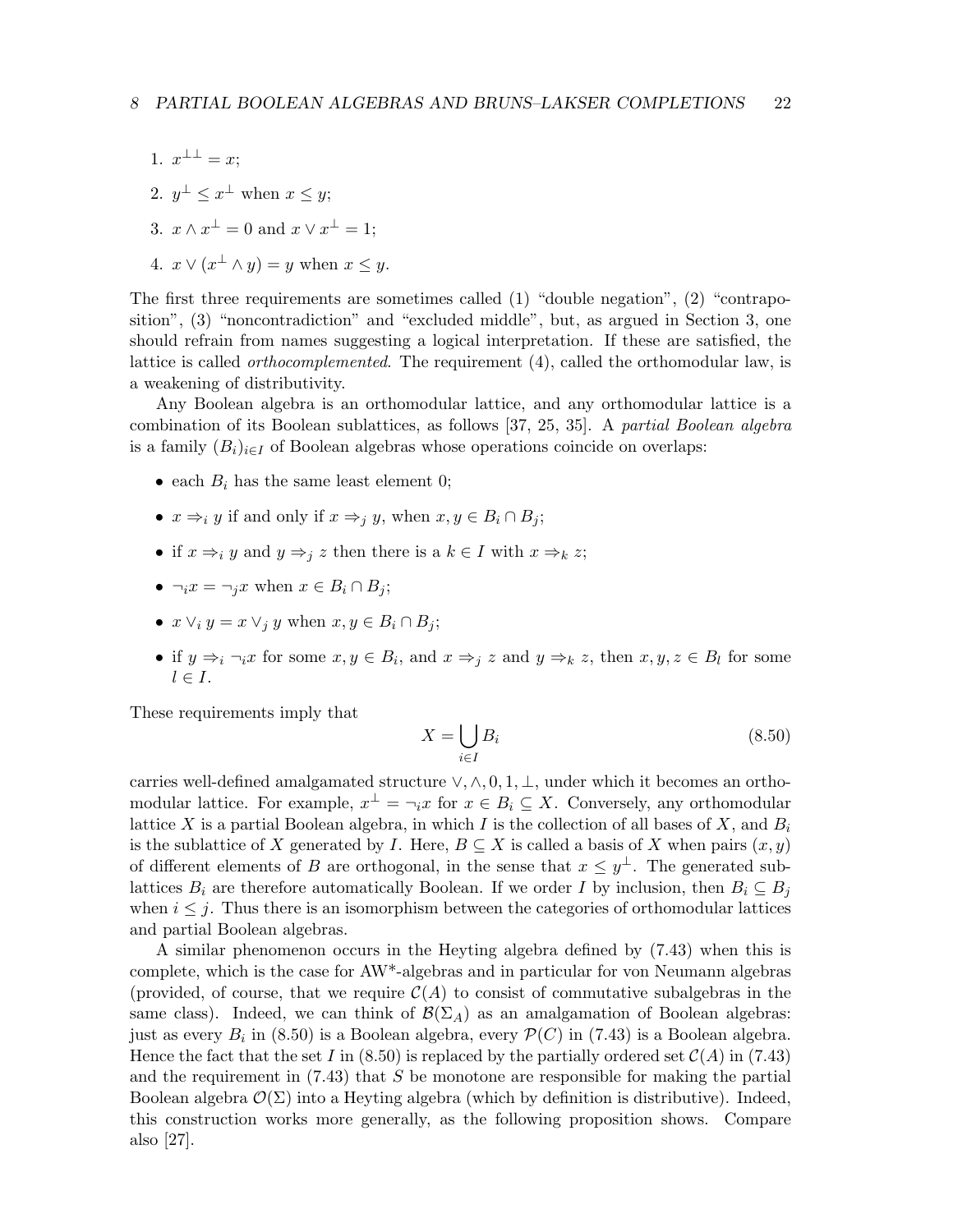**Proposition 20** Let  $(I, \leq)$  be a partially ordered set, and  $B_i$  an I-indexed family of complete Boolean algebras such that  $B_i \subseteq B_j$  if  $i \leq j$ . Then

$$
Y = \{f \colon I \to \bigcup_{i \in I} B_i \mid \forall_{i \in I} . f(i) \in B_i \text{ and } f \text{ monotone} \}
$$
\n
$$
(8.51)
$$

is a complete Heyting algebra, with Heyting implication

$$
(g \Rightarrow h)(i) = \bigvee \{x \in B_i \mid \forall j \ge i \, x \le g(j)^{\perp} \lor h(j)\}.
$$
\n
$$
(8.52)
$$

It is remarkable that the lattice operations on (8.51) are defined pointwise, whereas the Heyting implication (8.52) is not. But this "nonlocality" is necessary, since a pointwise attempt  $(g \Rightarrow h)(i) = g(i) \Rightarrow h(i)$  would not provide a monotone function. We will also write (8.52) as

$$
(g \Rightarrow h)(i) = \bigwedge_{j \ge i}^{B_i} g(j)^{\perp} \vee h(j),
$$

as in (4.15).

**Proof** Defining operations pointwise makes Y into a frame. For example,  $(f \wedge g)(i)$  $f(i) \wedge_i g(i)$  is again a well-defined monotone function whose value at i lies in  $B_i$ . Hence by a standard construction, Y is a complete Heyting algebra by  $g \Rightarrow h = \bigvee \{ f \in Y \mid f \wedge g \leq h \}.$ We now rewrite this Heyting implication to the form  $(8.52)$ :

$$
(g \Rightarrow h)(i) = \left(\bigvee \{f \in Y \mid f \land g \le h\}\right)(i)
$$
  
=  $\bigvee \{f(i) \mid f \in Y, f \land g \le h\}$   
=  $\bigvee \{f(i) \mid f \in Y, \forall_{j \in I}. f(j) \land g(j) \le h(j)\}$   
=  $\bigvee \{f(i) \mid f \in Y, \forall_{j \in I}. f(j) \le g(j)^{\perp} \lor h(j)\}$   
=  $\bigvee \{x \in B_i \mid \forall_{j \ge i}. x \le g(j)^{\perp} \lor h(j)\}.$ 

To finish the proof, we establish the marked equation. First, suppose that  $f \in Y$  satisfies  $f(j) \leq g(j)^{\perp} \vee h(j)$  for all  $j \in I$ . Take  $x = f(i) \in B_i$ . Then for all  $j \geq i$  we have  $x = f(i) \leq f(j) \leq g(j)^{\perp} \vee h(j)$ . Hence the left-hand side of the marked equation is less than or equal to the right-hand side. Conversely, suppose that  $x \in B_i$  satisfies  $x \leq g(j)^\perp \vee h(j)$ for all  $j \geq i$ . Define  $f: I \to \bigcup_{i \in I} B_i$  by  $f(j) = x$  if  $j \geq i$  and  $f(j) = 0$  otherwise. Then f is monotone and  $f(i) \in B_i$  for all  $i \in I$ , whence  $f \in Y$ . Moreover,  $f(j) \leq g(j)$ <sup> $\perp \vee h(j)$ </sup> for all  $j \in I$ . Since  $f(i) \leq x$ , the right-hand side is less than or equal to the left-hand side.  $\Box$ 

Hence every complete orthomodular lattice gives rise to a complete Heyting algebra. The following proposition shows that the former sits inside the latter.

**Proposition 21** Let  $(I, \leq)$  be a partially ordered set. Let  $(B_i)_{i \in I}$  be partial Boolean algebra, and suppose that every  $B_i$  is complete with  $B_i \subseteq B_j$  for  $i \leq j$ . Then there is an injection  $D: X \to Y$ , where X is the complete orthomodular lattice as defined by (8.50), and  $Y$  is the corresponding complete Heyting algebra as defined by  $(8.51)$ . This injection reflects the order: if  $D(x) \le D(y)$  in Y, then  $x \le y$  in X.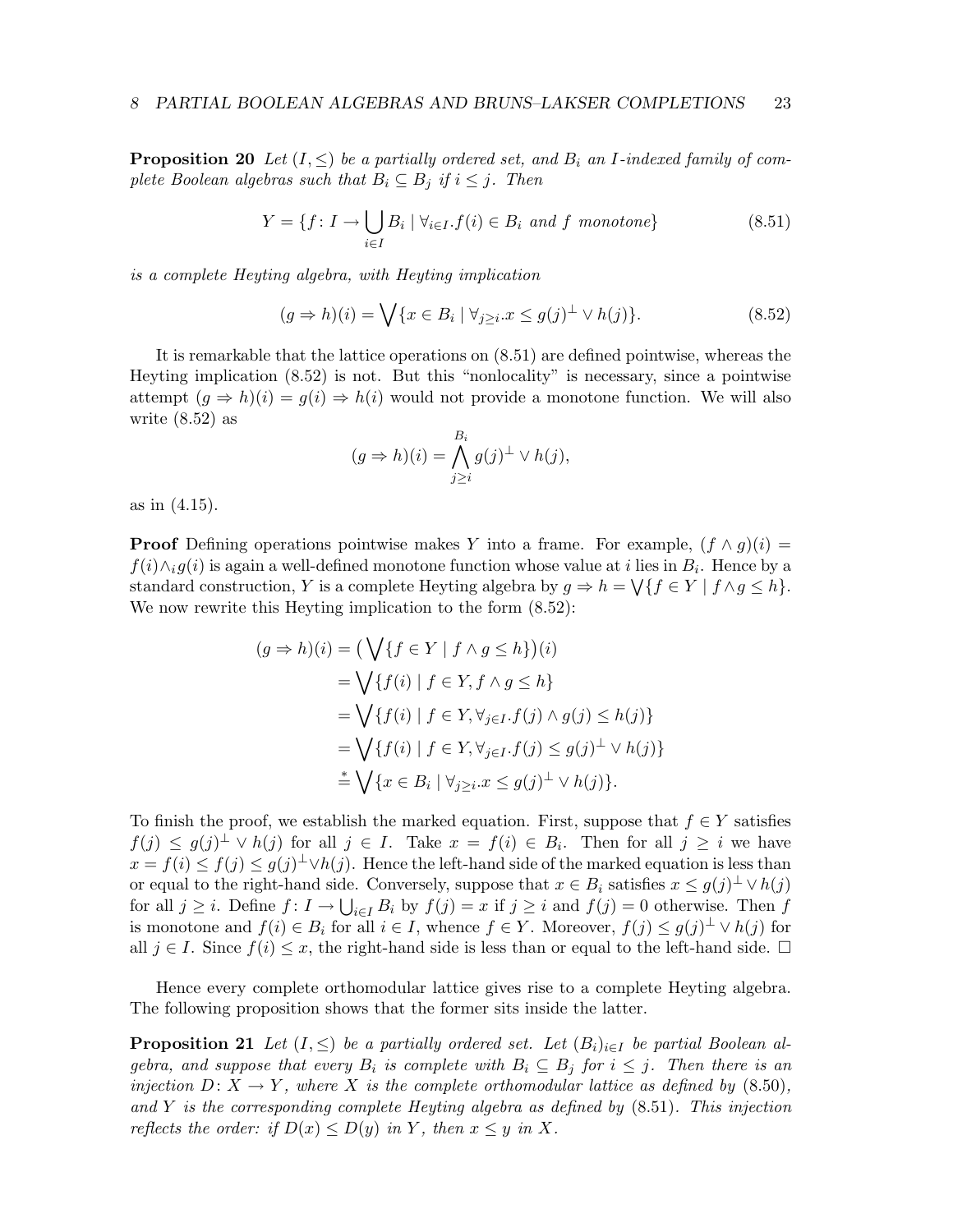**Proof** Define  $D(x)(i) = x$  if  $x \in B_i$  and  $D(x)(i) = 0$  if  $x \notin B_i$ . Suppose that  $D(x) =$  $D(y)$ . Then for all  $i \in I$  we have  $x \in B_i$  iff  $y \in B_i$ . Since  $x \in X = \bigcup_{i \in I} B_i$ , there is some  $i \in I$  with  $x \in B_i$ . For that i, we have  $x = D(x)(i) = D(y)(i) = y$ . Hence D is injective. If  $D(x) \leq D(y)$  for  $x, y \in X$ , pick  $i \in I$  such that  $x \in B_i$ . Unless  $x = 0$ , we have  $x = D(x)(i) \le D(y)(i) = y.$ 

The injection  $D: X \to Y$  of the previous proposition is canonical; for example, in the case of Theorem 17 the lattice  $Y = \mathcal{B}(\Sigma_A)$  is generated by the elements  $D(x)$ . We can use this to compare the logical structures of  $X$  and  $Y$ . Let us start with negation. The Heyting algebra Y of (8.51) has a negation  $(\neg f) = (f \Rightarrow 0)$ . Explicitly:

$$
(\neg f)(i) = \bigwedge_{j \ge i}^{B_i} f(j)^{\perp}.
$$
\n(8.53)

.

One then readily calculates:

$$
D(x^{\perp})(i) = \begin{bmatrix} 0 & \text{if } x \notin B_i \\ x^{\perp} & \text{if } x \in B_i \end{bmatrix}, \quad (\neg(D(x)))(i) = \bigwedge_{j \ge i}^{B_i} \begin{bmatrix} 1 & \text{if } x \notin B_j \\ x^{\perp} & \text{if } x \in B_j \end{bmatrix}
$$

So for  $x \notin B_j$  for any  $j \geq i$ , we have  $D(x^{\perp})(i) = 0 \neq 1 = (\neg(D(x)))(i)$ . This situation alreay occurs for  $A = M_n(\mathbb{C})$  with  $I = \mathcal{C}(A)$  and  $X = \mathcal{P}(A)$ . Hence D does not preserve negation.

We now turn to implication. The Heyting algebra  $Y$  of course has a Heyting implication  $\Rightarrow$  satisfying  $f \wedge g \leq h$  iff  $f \leq g \Rightarrow h$ . The orthomodular lattice X cannot have an implication, in general. The best possible approximation of the Heyting implication  $\Rightarrow$  is the Sasaki hook  $\Rightarrow$  [19], already given in (3.2). This operation satisfies the adjunction  $x \leq y \Rightarrow_{S} z$  iff  $x \wedge y \leq z$  only for y and z that are compatible, in the sense that  $y = (y \wedge z^{\perp}) \vee (y \wedge z)$ . In fact, y and z are compatible if and only if they generate a Boolean subalgebra, if and only if  $y, z \in B_i$  for some  $i \in I$ . In that case, the Sasaki hook  $\Rightarrow$  s coincides with the implication  $\Rightarrow$  of  $B_i$ . Hence we find that

$$
(D(x) \Rightarrow D(y))(i) = \bigvee \{ z \in B_i \mid \forall_{j \geq i} . z \leq D(x)(j) \Rightarrow_j D(y)(j) \}
$$

$$
= \bigvee \{ z \in B_i \mid z \leq x \Rightarrow_i y \}
$$

$$
= (x \Rightarrow_S y).
$$

Thus the Sasaki hook  $x \Rightarrow_S y$  coincides with the Heyting implication  $D(x) \Rightarrow D(y)$  defined by (8.52) at *i* if x and y are compatible. In particular, we find that  $\Rightarrow$  and  $\Rightarrow$  coincide on  $B_i \times B_i$  for  $i \in I$ ; furthermore, this is precisely the case in which the Sasaki hook satisfies the defining adjunction for implications. However, the canonical injection  $D$  need not turn Sasaki hooks into implications in general. One finds:

$$
D(x \Rightarrow_S y)(i) = \begin{bmatrix} 0 & \text{if } x \notin B_i \\ x^{\perp} & \text{if } x \in B_i, y \notin B_i \\ x^{\perp} \vee (x \wedge y) & \text{if } x, y \in B_i \end{bmatrix},
$$

$$
(D(x) \Rightarrow D(b))(i) = \bigwedge_{j \geq i} \begin{bmatrix} 1 & \text{if } x \notin B_j \\ x^{\perp} & \text{if } x \in B_j, y \notin B_j \\ x^{\perp} \vee y & \text{if } x, y \in B_j \end{bmatrix}.
$$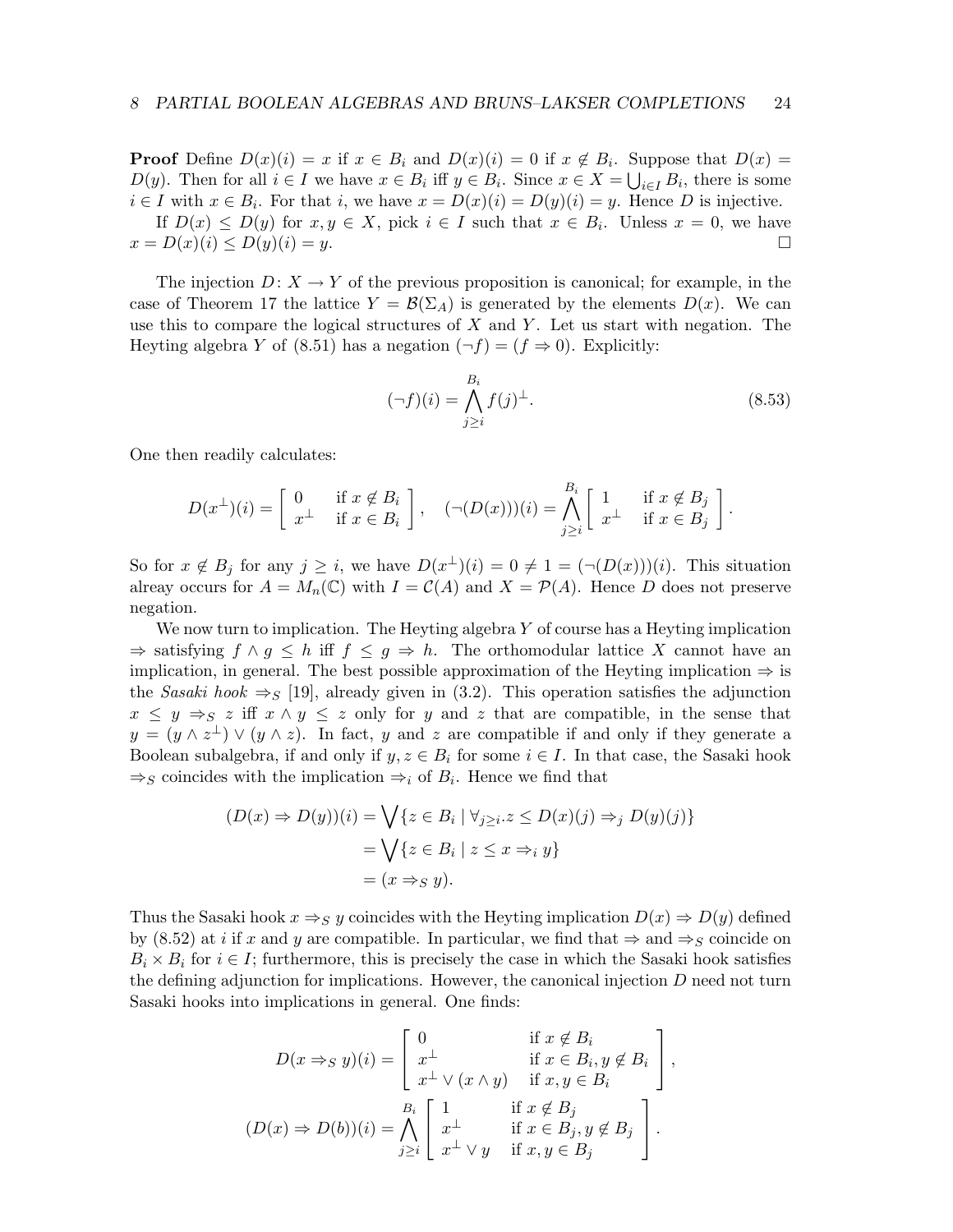So for  $x \notin B_i$  for any  $j \geq i$ , we have  $D(x \Rightarrow s y)(i) = 0 \neq 1 = (D(x) \Rightarrow D(y))(i)$ .

Thus the canonical injection D preserves neither negation nor turns Sasaki hooks into implications, showing that our intuitionistic quantum logic (8.51) is of a very different nature than the traditional quantum logic (8.50), and argueing in favour of our implication (8.52).

Another approach to intuitionistic quantum logic is to start with a complete lattice and perform the Bruns–Lakser completion [9, 14, 51]. The result is a complete Heyting algebra which contains the original lattice join-densely, in such a way that distributive joins that already exist are preserved. Explicitly, the Bruns–Lakser completion of a lattice  $L$  is the collection  $DI(L)$  of its distributive ideals, ordered by inclusion. Here, an ideal (lower set) M is called distributive when  $(\forall M \text{ exists and}) (\forall M) \wedge l = \forall_{m \in M} (m \wedge l)$  for all  $l \in L$ . We will now compare this Heyting algebra with the one resulting from Proposition 20, on the example given by the orthomodular lattice  $X$  that has the following Hasse diagram.



This orthomodular lattice X contains precisely five Boolean algebras, namely  $B_0 = \{0, 1\}$ and  $B_i = \{0, 1, i, i^{\perp}\}\$ for  $i \in \{a, b, c, d\}$ . Hence we take  $I = \{0, a, b, c, d\}$  in  $(8.50)$ , ordered by  $i \leq j$  iff  $B_i \subseteq B_j$ . Hence  $i \leq j$  and  $i \neq j$  imply  $i = 0$ , and the monotony requirement  $\forall_{i\leq j}. f(i) \leq f(j)$  in  $(8.51)$  becomes  $\forall_{i\in\{a,b,c,d\}}. f(0) \leq f(i)$ . If  $f(0) = 0 \in B_0$ , this requirement is vacuous. But if  $f(0) = 1 \in B_0$ , the other values of f are already fixed. Thus one finds

$$
Y \cong (B_1 \times B_2 \times B_3 \times B_4) + \{1\},
$$

which has 17 elements.

On the other hand, the distributive ideals of  $X$  are given by

$$
DI(X) = \left\{ \left( \bigcup_{x \in A} \downarrow x \right) \cup \left( \bigcup_{y \in B} \downarrow y \right) \middle| A \subseteq \{a, b, c, d, d^{\perp}\}, B \subseteq \{a^{\perp}, b^{\perp}, c^{\perp}\} \right\} - \{\emptyset\} + \{X\}.
$$

This set has 72 elements. That is, not many elements of  $X$  are already distributive joins in X, and the Bruns–Lakser completion has to freely add a lot of elements to gain all distributive joins. In fact, in the terminology of [51],

$$
\mathcal{J}_{dis}(x) = \{ S \subseteq \downarrow x \mid x \in S \},\
$$

*i.e.* the covering relation is the trivial one, and  $DI(X)$  is the Alexandrov topology (as a frame/locale). The canonical injection  $D$  of Proposition 21 need not preserve the order, and hence does not satisfy the universal requirement of which the Bruns–Lakser completion is the solution. Therefore, it is unproblemetic to conclude that the construction in Proposition 20 uses more of the structure of the orthomodular lattice X to construct a smaller Heyting algebra than the Bruns–Lakser completion. We are unaware of instances of the Bruns–Lakser completion of orthomodular lattices that occur naturally in quantum physics but lead to Heyting algebras different from ideal completions.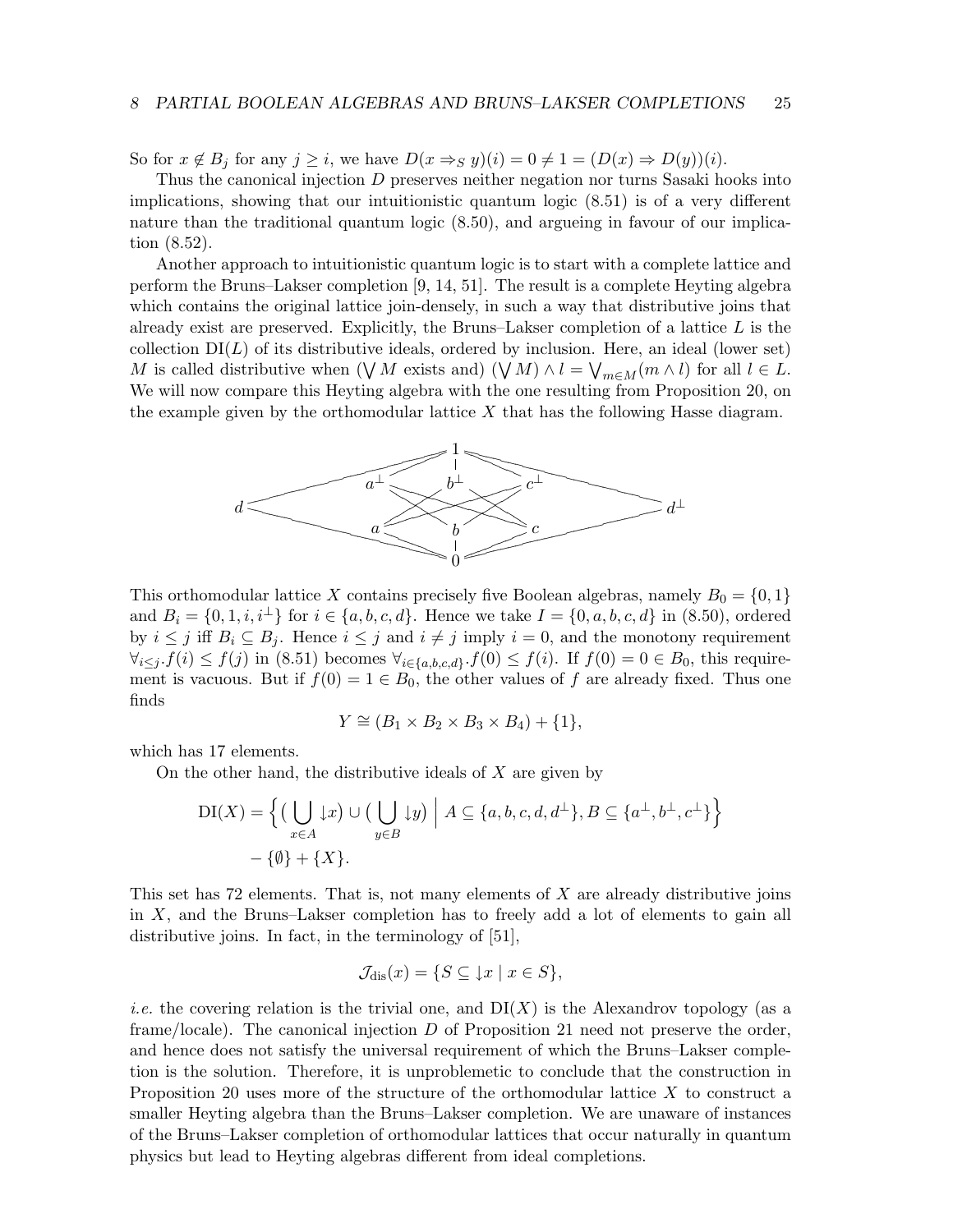## 9 Measures on projections and pairing formula

Theorem 14 in [31] gives a bijective correspondence between quasi-states on a C\*-algebra A and internal probability valuations on the Gelfand spectrum  $\mathcal{O}(\Sigma_A)$ . In case that A is a Rickart C\*-algebra, we can say a bit more. We start by recalling a few definitions, in which  $[0,1]_l$  is the collection of lower reals between 0 and 1, and  $[0,1]$  is seen as a Boolean lattice under the standard ordering.

- **Definition 22** 1. A probability measure on a  $\sigma$ -complete orthomodular lattice  $\mathcal{L}$  is a map  $\mu : \mathcal{L} \to [0,1]$  that on any  $\sigma$ -complete Boolean sublattice of  $\mathcal{L}$  restricts to a σ-additive homomorphism of Boolean lattices.
	- 2. A probability valuation on a Boolean lattice L is a map  $\mu : L \to [0,1]_l$  such that
		- (a)  $\mu(0) = 0, \mu(1) = 1;$
		- (b) if  $x \leq y$ , then  $\mu(x) \leq \mu(y)$ ;
		- (c)  $\mu(x) + \mu(y) = \mu(x \wedge y) + \mu(x \vee y).$
	- 3. A continuous probability valuation on a compact regular frame  $\mathcal{O}(X)$  is a monotone  $map \nu : \mathcal{O}(X) \to [0,1]$  that satisfies  $\nu(1) = 1$  as well as  $\nu(U) + \nu(V) = \nu(U \wedge V) +$  $\nu(U \vee V)$  and  $\nu(\bigvee_{\lambda} U_{\lambda}) = \bigvee_{\lambda} \nu(U_{\lambda})$  for any directed family.

We will apply part 1 of this definition to  $\mathcal{L} = \mathcal{P}(A)$  in **Sets**; see Proposition 5 for its  $\sigma$ completeness. Part 2 will be applied internally to  $L = \underline{\mathcal{P}}_A$  in  $\mathcal{T}(A)$  (i.e. the functor  $C \mapsto$  $\mathcal{P}(C)$ ). As to part 3, if X is a compact Hausdorff space in Sets, a continuous probability valuation on  $\mathcal{O}(X)$  is essentially the same thing as a regular probability measure on X. We will actually apply the definition internally to the frame  $\mathcal{O}(\Sigma_A)$  in  $\mathcal{T}(A)$ .

**Theorem 23** Let A be a Rickart  $C^*$ -algebra. There is a bijective correspondence between:

- 1. quasi-states on A;
- 2. probability measures on  $\mathcal{P}(A)$ ;
- 3. probability valuations on the Boolean lattice  $\underline{\mathcal{P}}_A$  in  $\mathcal{T}(A)$ ;
- 4. continuous probability valuations on the Gelfand spectrum  $\mathcal{O}(\underline{\Sigma}_A)$  in  $\mathcal{T}(A)$ .

**Proof** We include the first item only for completeness; the equivalence between 1 and 4 is contained in Theorem 14 in [31]. The equivalence between 3 and 4 follows from Theorem 16 and the observation in [17, §3.3] that valuations on a compact regular frame are determined by their behaviour on a generating lattice; indeed, if a frame  $\mathcal{O}(X)$  is generated by L, then a probability measure  $\mu$  on L yields a continuous probability valuation  $\nu$  on  $\mathcal{O}(X)$ by  $\nu(U) = \sup{\{\mu(u) \mid u \in U\}}$ , where  $U \subset L$  is regarded as an element of  $\mathcal{O}(X)$ .

To prove the equivalence between 2 and 3 we use the following lemma, which holds in the internal logic of any topos.

**Lemma 24** Let L be a Boolean algebra and  $\mu$  a valuation on L. Then  $\mu(x)$  is a Dedekind real for every  $x \in L$ .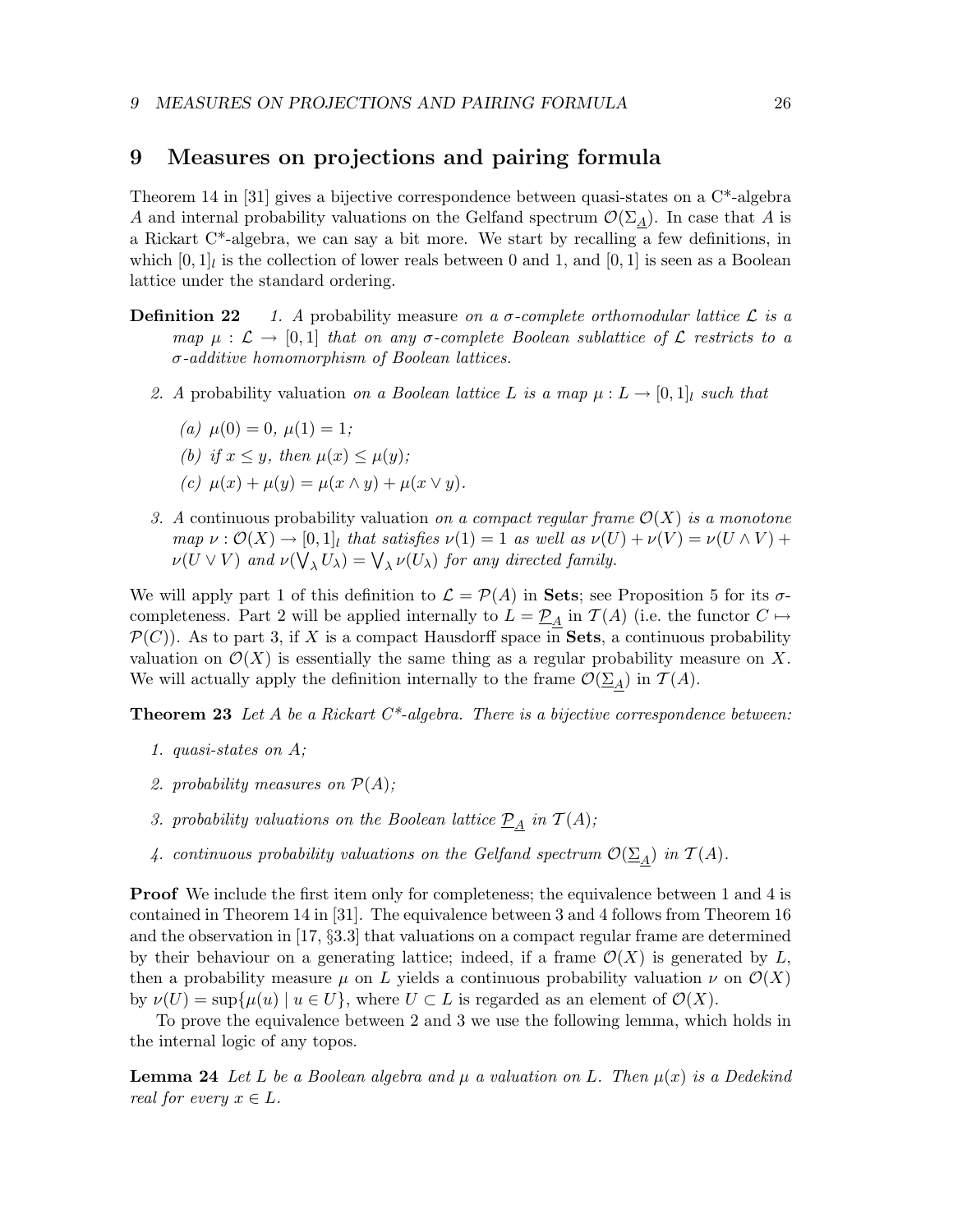**Proof** Let  $s + \epsilon < t$  in Q. We need to prove that  $s < \mu(x)$  or  $\mu(x) \leq t$ . The last statement is defined as  $\mu(y) > 1 - t$  for some y such that  $x \wedge y = 0$ . We choose  $y = x^{\perp}$ , the complement of  $x$ . Now,

$$
1 - \epsilon < \mu(\top)
$$
 and  $s + \epsilon - t < 0 = \mu(\bot)$ ,

equivalently,

$$
1 - \epsilon \leq \mu(x \vee x^{\perp})
$$
 and  $s + \epsilon - t < \mu(x \wedge x^{\perp}).$ 

By the modular law for valuations and Lemma 2.2 in [17], if  $p + q < \mu(z \wedge w) + \mu(z \vee w)$ , then  $p < \mu(w)$  or  $q < \mu(z)$ . Choosing  $z = x, w = x^{\perp}, p = s, q = 1 - t$  we have

$$
s < \mu(x) \text{ or } 1 - t < \mu(x^{\perp}).
$$

That is,

$$
s < \mu(x)
$$
 or  $\mu(x) \leq t$ .

It follows that  $\mu(x)$  is a Dedekind real.

Since the Dedekind reals in  $\mathcal{T}(A)$  are internalized as the constant functor  $\mathbb{R}: C \mapsto \mathbb{R}$ (as opposed to the lower reals), according to this lemma an internal probability valuation  $\nu: \mathcal{D}_{B(H)} \to [0,1]$  is defined by its components (as a natural transformation)  $\nu_C: \mathcal{P}(C) \to$ [0, 1]. By naturality, for  $p \in \mathcal{P}(C)$ , the number  $\nu_C(p) \equiv \mu(p)$  is independent of C, from which the equivalence between 2 and 3 in Theorem 23 is immediate.  $\square$ 

Finally, we justify the formula (4.19) in case  $A = B(H)$  for some Hilbert space H, by identifying  $V_{\psi}(S)$  with the nonprobabilistic state-proposition pairing  $\langle S, \psi \rangle$  defined in [31]; see Section 6 of that paper for the background of the following computation. By definition,  $C \in \langle S, \psi \rangle$  iff  $C \Vdash \nu^{\psi}(S) = 1$ , where  $\nu^{\psi}$  is the probability valuation on  $\mathcal{O}(\Sigma_{B(H)})$  defined by a normal state  $\psi$  on  $B(H)$ , seen as a probability measure on  $\mathcal{P}(B(H))$ . Using (7.45), we describe  $S \in \mathcal{O}(\Sigma_{B(H)})$  as a subfunctor  $\underline{U}$  of  $\underline{P}_A$ , which (lying in the set of ideals) is locally closed under ∨. Then the following are equivalent:

$$
C \Vdash \nu^{\psi}(\underline{U}) = 1
$$
  
\n
$$
C \Vdash \forall q < 1. \nu^{\psi}(\underline{U}) > q
$$
  
\nfor all  $D \supseteq C$  and  $q < 1$ ,  $D \Vdash \nu^{\psi}(\underline{U}) > q$   
\nfor all  $D \supseteq C$  and  $q < 1$ ,  $D \Vdash \exists u \in \underline{U}. \nu^{\psi}(u) > q$   
\nfor all  $Q \supseteq C$  and  $Q \supseteq Q$  and  $Q \supseteq Q$   
\nfor all  $Q \supseteq Q$ , there exists  $u \in \underline{U}(D)$  s.t.  $D \Vdash \nu^{\psi}(u) > q$   
\nfor all  $Q \supseteq Q$ , there exists  $u \in \underline{U}(C)$  s.t.  $\nu^{\psi}(u) > q$   
\n $\sup_{u \in \underline{U}(C)} \nu^{\psi}(u) = 1$   
\n $\nu^{\psi}(\underline{U}(C)) = 1$ .

Now  $U(C)$  is a collection of projections. By classical meta-logic we can take its supremum  $p := \bigvee U(C)$ . Then  $\psi(p) = \nu^{\psi}(p) = 1$ , which proves (4.19).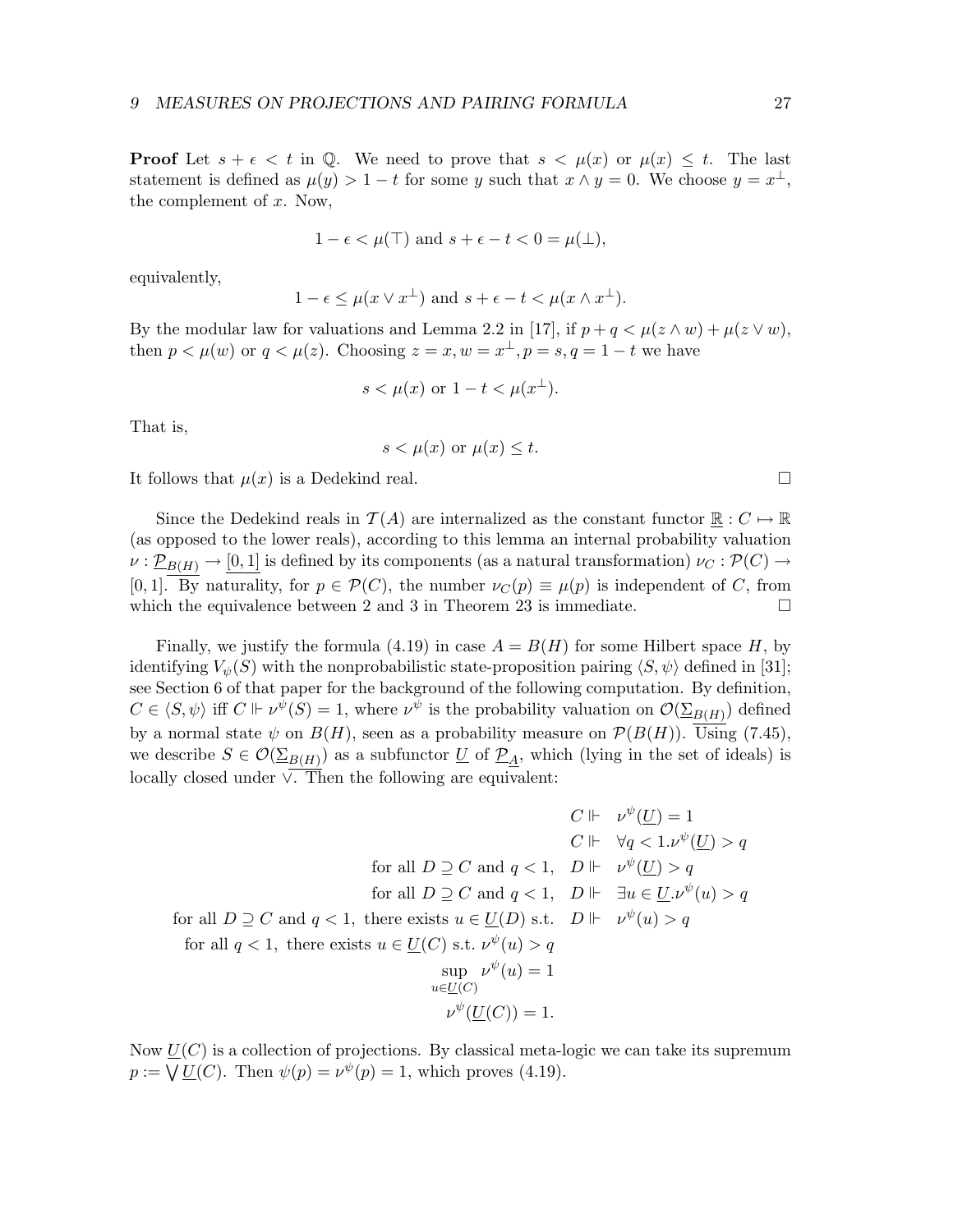## References

- [1] Bernhard Banaschewski and Christopher J. Mulvey. A globalisation of the Gelfand duality theorem. Annals of Pure and Applied Logic,  $137(1-3):62-103$ , 2006.
- [2] John L. Bell. Toposes and local set theories. The Clarendon Press Oxford University Press, New York, 1988. An introduction, Oxford Science Publications.
- [3] Sterling K. Berberian. Baer \*-rings. Springer-Verlag, New York, 1972.
- [4] Garrett Birkhoff and John von Neumann. The logic of quantum mechanics. Annals of Mathematics, 37(4):823–843, 1936.
- [5] Niels Bohr. Discussion with Einstein on epistemological problems in atomic physics. In Albert Einstein: Philosopher-Scientist, pages 201–241. La Salle: Open Court, 1949.
- [6] Niels Bohr. Collected Works Vol. 6: Foundations of quantum physics I (1926–1932); Vol. 7: Foundations of quantum physics II (1933–1958). Elsevier, 1985.
- [7] Niels Bohr. Quantum physics and philosophy—causality and complementarity. In The philosophical writings of Niels Bohr Vol. III: Essays 1958–1962 on atomic physics and human knowledge. Ox Box Press, Woodbridge, 1987.
- [8] George Boole. An investigation of the laws of thought on which are founded the mathematical theories of logic and probabilities. Macmillan, London, 1854.
- [9] Günter Bruns and Harry Lakser. Injective hulls of semilattices. *Canadian Mathemat*ical Bulletin, 13:115–118, 1970.
- [10] Jeremy Butterfield and Chris J. Isham. A topos perspective on the Kochen-Specker theorem: I. quantum states as generalized valuations. International Journal of Theoretical Physics, 37(11):2669–2733, 1998.
- [11] Martijn Caspers, Chris Heunen, Nicolaas P. Landsman, and Bas Spitters. Intuitionistic quantum logic of an *n*-level system. Foundations of Physics, 2009. in press, arXiv:0902.3201.
- [12] Jan Cederquist and Thierry Coquand. Entailment relations and distributive lattices. In Logic Colloquium '98 (Prague), volume 13 of Lect. Notes Log., pages 127–139. Assoc. Symbol. Logic, Urbana, IL, 2000.
- [13] Maria Dalla Chiara, Roberto Giuntini, and R. Greechie. Reasoning in quantum theory: sharp and unsharp quantum logics. Kluwer, 2004.
- [14] Bob Coecke. Quantum logic in intuitionistic perspective. Studia Logica, 70:411–440, 2002.
- [15] Thierry Coquand. About Stone's notion of spectrum. Journal of Pure and Applied Algebra, 197:141–158, 2005.
- [16] Thierry Coquand and Bas Spitters. Constructive Gelfand duality for C\*-algebras. Mathematical Proceedings of the Cambridge Philosophical Society, 2009. Accepted.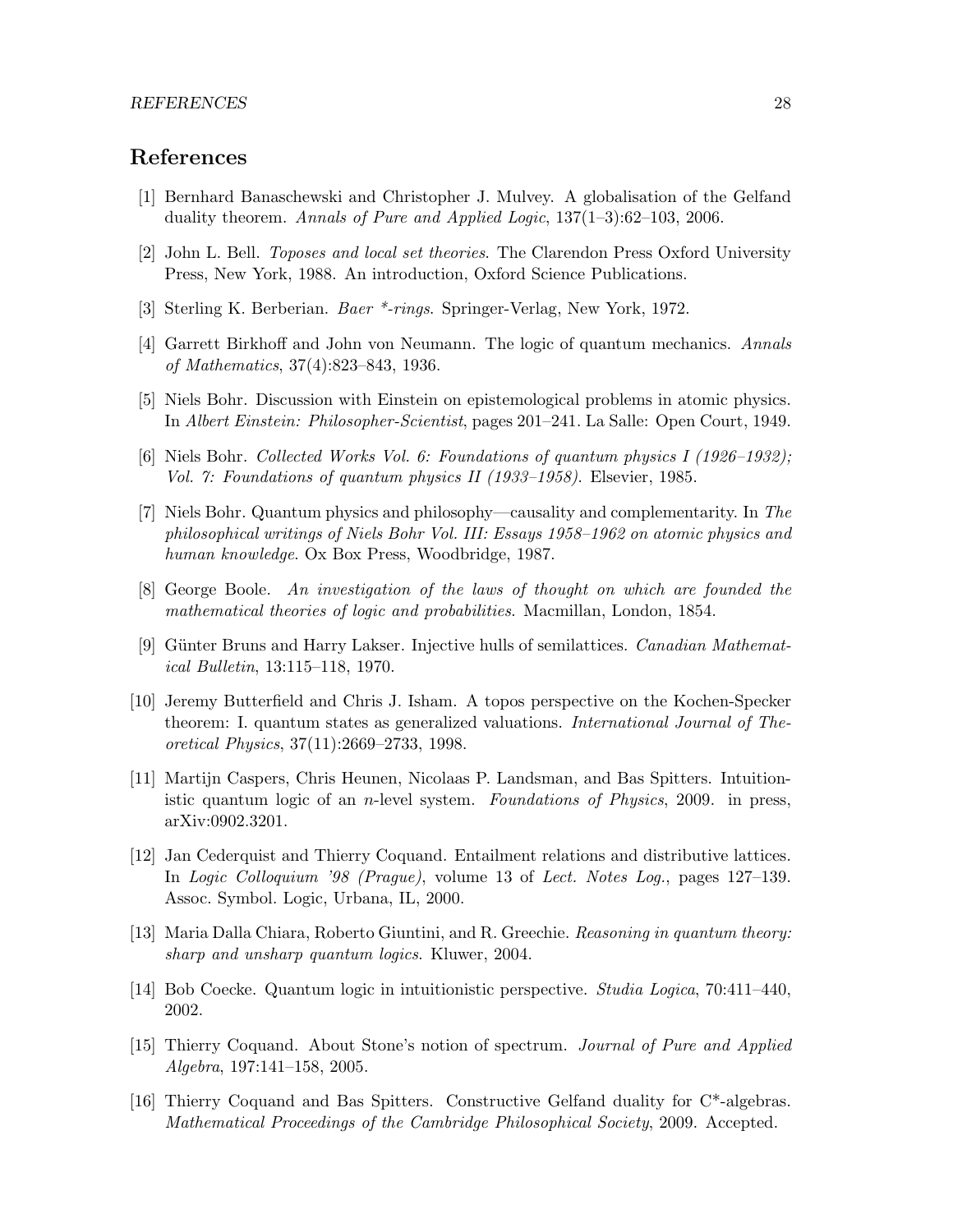- [17] Thierry Coquand and Bas Spitters. Integrals and valuations. Journal of Logic and Analysis, 1(3):1–22, 2009.
- [18] Thiery Coquand and Bas Spitters. Formal topology and constructive mathematics: the Gelfand and Stone-Yosida representation theorems. Journal of Universal Computer Science, 11(12):1932–1944, 2005.
- [19] Maria L. Dalla Chiara and Roberto Giuntini. Quantum logics. In Handbook of Philosophical Logic, volume VI, pages 129–228. Kluwer, 2002.
- [20] Claudio D'Antoni and László Zsidó. Abelian strict approximation in  $AW^*$ -algebras and Weyl-von Neumann type theorems. Trans. Amer. Math. Soc., 360(9):4705–4738, 2008.
- [21] Luminita (Vîtă) Dediu and Douglas Bridges. Embedding a linear subset of  $B(H)$  in the dual of its predual. In U. Berger P. Schuster and H. Osswald, editors, Reuniting the Antipodes—Constructive and Nonstandard Views of the Continuum. Symposion Proceedings, San Servolo/Venice, Italy, May 16–22, 1999, pages 55–61. Kluwer Academic Press, 2001.
- [22] Andreas Döring. Kochen-specker theorem for Von Neumann algebras. *International* Journal of Theoretical Physics, 44(2):139–160, 2005.
- [23] Andreas Döring and Chris J. Isham. A topos foundation for theories of physics: II. Daseinisation and the liberation of quantum theory. Journal of Mathematical Physics, 49:053516, 2008.
- [24] Michael Dummett. Elements of Intuitionistic Logic. Clarendon Press, Oxford, 2nd edition, 2000.
- [25] Peter D. Finch. On the structure of quantum logic. Journal of Symbolic Logic, 34(2):275–282, 1969.
- [26] Robert Goldblatt. Topoi, the categorical analysis of logic. North-Holland, 1984.
- [27] W. H. Graves and S. A. Selesnick. An extension of the Stone representation for orthomodular lattices. Colloquium Mathematicum, 27:21–30, 1973.
- [28] Rudolf Haag. Local quantum physics. Texts and Monographs in Physics. Springer-Verlag, Berlin, second edition, 1996. Fields, particles, algebras.
- [29] William Rowan Hamilton. Second essay on a general method in dynamics. Philosophical transactions of the Royal Society, Part I, pages 95–144, 1835.
- [30] Carsten Held. The meaning of complementarity. Studies in History and Philosophy of Science Part A, 25:871–893, 1994.
- [31] Chris Heunen, Nicolaas P. Landsman, and Bas Spitters. A topos for algebraic quantum theory. Communications in Mathematical Physics, 2009. in press, arXiv:0709.4364.
- [32] David Hilbert. Lectures on the Foundations of Mathematics and Physics, volume 1–6. Springer, 2004–2010.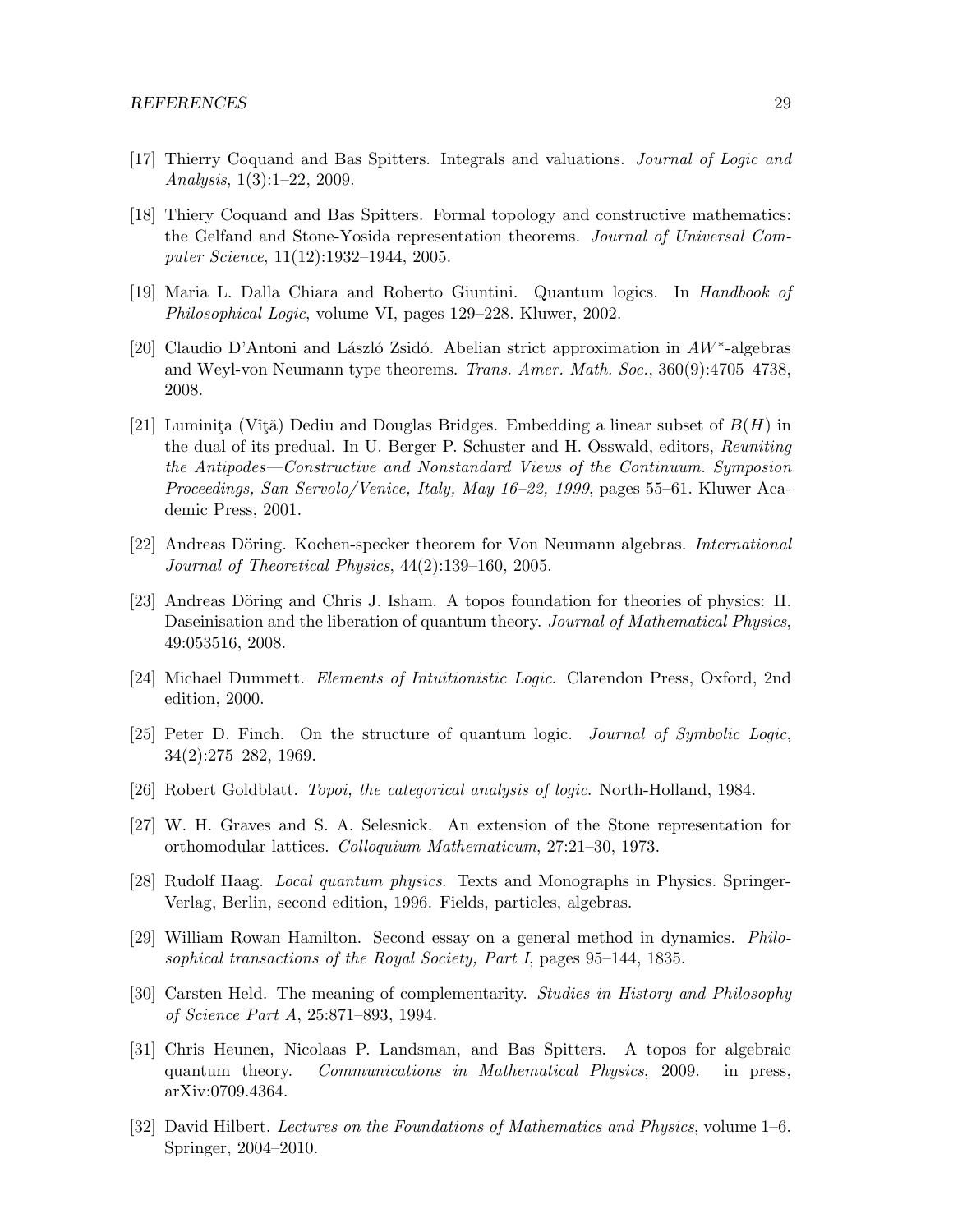- [33] Peter T. Johnstone. Stone Spaces. Cambridge University Press, 1982.
- [34] André Joyal and Miles Tierney. An extension of the Galois theory of Grothendieck. Memoirs of the American Mathematical Society, 51(309), 1983.
- [35] Gudrun Kalmbach. Orthomodular Lattices. Academic Press, 1983.
- [36] Irving Kaplansky. Rings of operators. W. A. Benjamin, Inc., New York-Amsterdam, 1968.
- [37] Simon Kochen and Ernst Specker. The problem of hidden variables in quantum mechanics. Journal of Mathematics and Mechanics, 17:59–87, 1967.
- [38] Saul Kripke. Semantical analysis of intuitionistic logic I. In Formal Systems and Recursive Functions. North-Holland, 1965.
- [39] Pekka. J. Lahti. Uncertainty and complementarity in axiomatic quantum mechanics. International Journal of Theoretical Physics, 19:789–842, 1980.
- [40] Nicolaas P. Landsman. Between classical and quantum. In J. Earman J. Butterfield, editor, Handbook of Philosophy of Science, volume 2: Philosophy of Physics, pages 417–553. Elsevier, 2007.
- [41] Saunders Mac Lane. Categories for the Working Mathematician. Springer, 2nd edition, 1998.
- [42] Saunders Mac Lane and Ieke Moerdijk. Sheaves in Geometry and Logic. Springer, 1992.
- [43] Miklós Rédei. *Quantum Logic in Algebraic Approach*. Kluwer, 1998.
- [44] Charles E. Rickart. Banach algebras with an adjoint operation. Ann. of Math.  $(2)$ , 47:528–550, 1946.
- [45] Kazuyuki Saitô and J. D. Maitland Wright.  $C^*$ -algebras which are Grothendieck spaces. Rend. Circ. Mat. Palermo (2), 52(1):141–144, 2003.
- [46] Shôichirô Sakai. C<sup>\*</sup>-algebras and W<sup>\*</sup>-algebras. Springer-Verlag, New York, 1971. Ergebnisse der Mathematik und ihrer Grenzgebiete, Band 60.
- [47] Erhard Scheibe. The logical analysis of quantum mechanics. Oxford: Pergamon Press, 1973.
- [48] Bas Spitters. Constructive results on operator algebras. Journal of Universal Computer Science, 11(12):2096–2113, 2005.
- [49] Alan Stairs. Quantum logic, realism and value-definiteness. Philosophy of Science, 50:578–602, 1983.
- [50] S. Stratila and L. Zsido. Operator Algebras. Theta Foundation, 2009.
- [51] Isar Stubbe. The canonical topology on a meet-semilattice. International Journal of Theoretical Physics, 44:2283–2293, 2005.